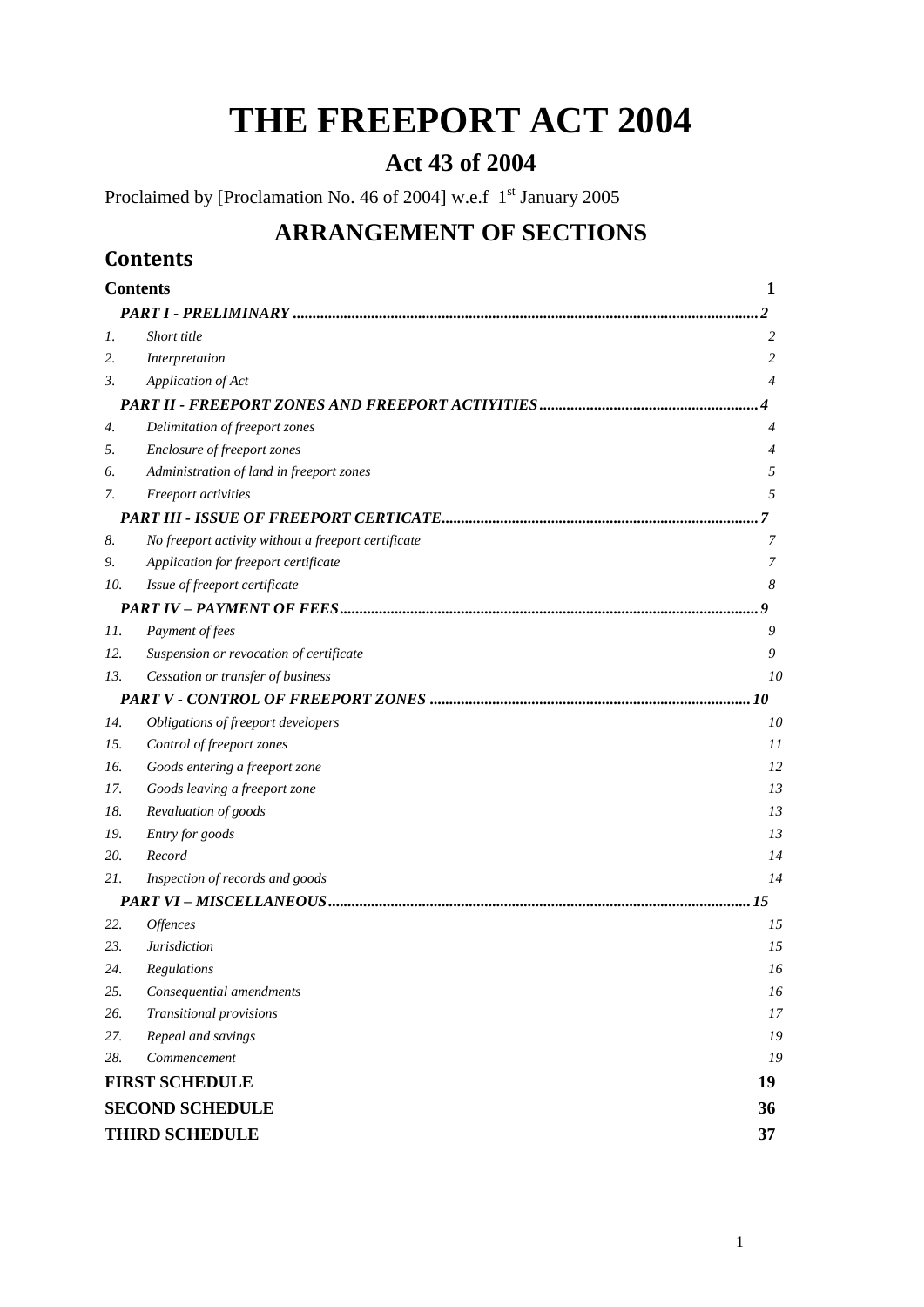#### **AN ACT**

To provide for a new legal framework to integrate the Mauritius Freeport Authority within the Board of Investment and for matters incidental thereto and connected therewith

<span id="page-1-0"></span>ENACTED by the Parliament of Mauritius, as follows -

#### **PART I - PRELIMINARY**

### <span id="page-1-1"></span>**1. Short title**

This Act may be cited as the **Freeport Act 2004**.

#### <span id="page-1-2"></span>**2. Interpretation**

In this Act -

"assets" includes movable and immovable property;

<sup>1</sup>"Authority" means the Mauritius Revenue Authority established under the Mauritius Revenue Authority Act 2004;

"Board" means the Board of Investment established under the Investment Promotion Act;

"Board of Investment" means the Board of Investment established under the Investment Promotion Act;

"bonded warehouse" has the same meaning as in the Customs Act;

"certificate" means a **freeport** certificate;

"company" means a company incorporated or registered under the Companies Act 2001;

<sup>2</sup>"Comptroller"-

 $\overline{a}$ 

<sup>3</sup>"Director-General" means the Director-General of the Authority;

"cooperative society" means a registered cooperative society under the Cooperative Societies Act;

"Customs" has the same meaning as in the Customs Act;

"customs laws" has the same meaning as in the Customs Act;

<sup>1</sup> *w.e.f. 01-July-2006*, **ACT 15/2006**, The Finance Act 2006, section 14 (a) (ii), amended section 2, by inserting in the appropriate alphabetical order the definition of "*Authority*"

<sup>2</sup> *w.e.f. 01-July-2006*, **ACT 15/2006**, The Finance Act 2006, section 14 (a) (i), amended section 2, by deleting the definition of "*Comptroller*" which is "*"Comptroller" has the same meaning as in the Customs Act*"

<sup>3</sup> *w.e.f. 01-July-2006*, **ACT 15/2006**, The Finance Act 2006, section 14 (a) (ii), amended section 2, by inserting in the appropriate alphabetical order the definition of "*Director General*"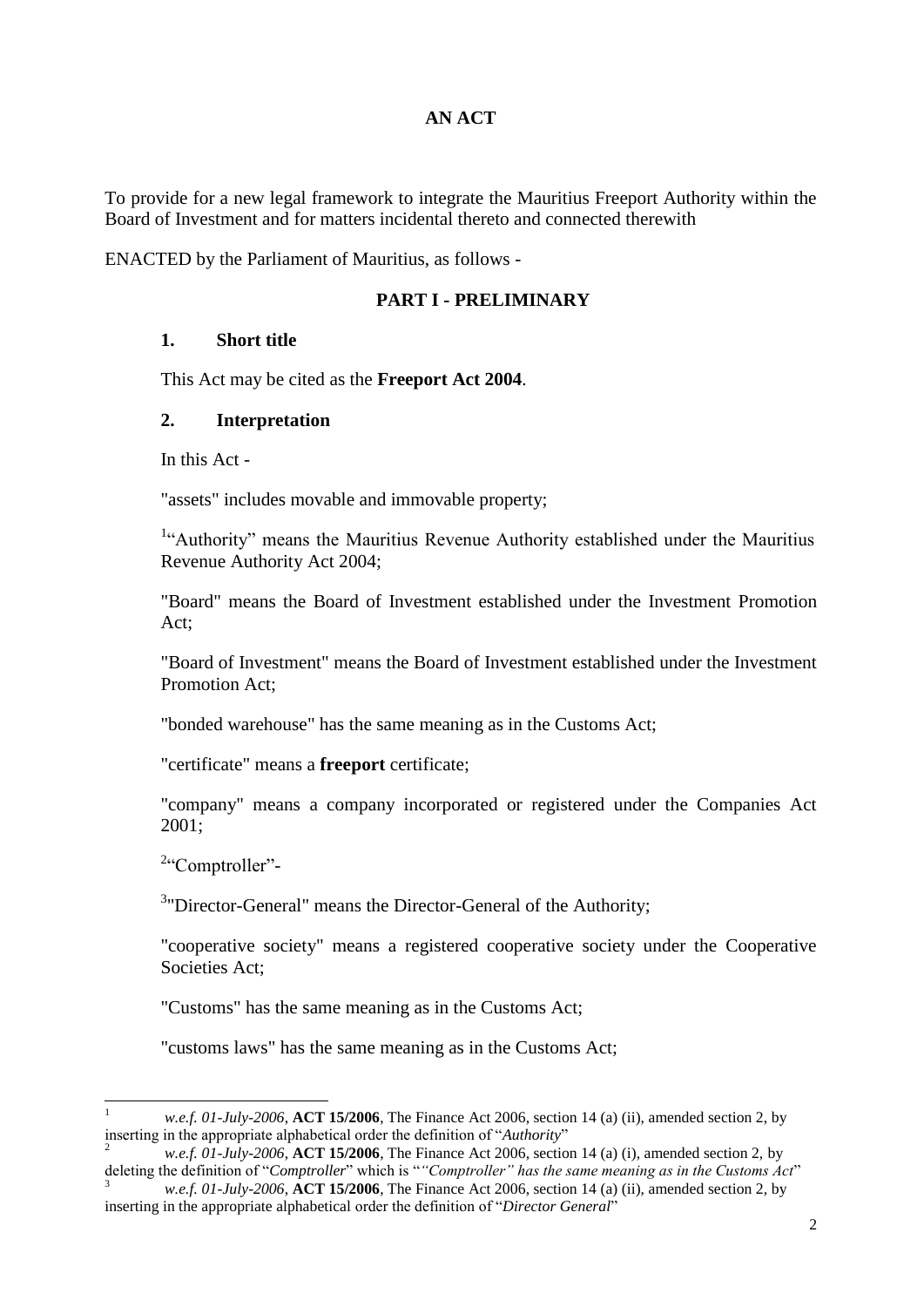<sup>1"</sup>Director-General" means the Director-General of the Authority;

"duty" has the same meaning as in the Customs Act;

"excise duty" has the same meaning as in the Excise Act;

"export" has the same meaning as in the Customs Act;

2

 $\overline{a}$ 

"fee" means the fee referred to in section 11;

"**freeport** activities" means the activities specified in the Second Schedule;

"**freeport** certificate" means a certificate issued under section 10;

"**freeport** developer" means a private **freeport** developer or a third party **freeport** developer, as the case may be;

"**freeport** operator" means a person duly issued with a certificate<sup>3</sup> under this Act to carry out one or more of the **freeport** activities specified in item 3 of the Second Schedule;

"**freeport** zone" has the meaning assigned to it by section 4;

"import" has the same meaning as in the Customs Act;

"infrastructure works", in relation to land to be developed in the **freeport** zones, means the construction of access roads and roadside drains, security posts and fencing and the provision of water supply, sewerage system, electricity and telecommunication facilities and fire fighting system;

"licence" means a licence issued under section 11;

<sup>4</sup>"licensed auditor" has the same meaning as in the Financial Reporting Act

<sup>5</sup>"licensee" means any person licensed under this Act;

"Managing Director" means the Managing Director of the Board of Investment;

"Mauritius Ports Authority" means the Mauritius Ports Authority established under the Ports Act;

<sup>2</sup>w.e.f. 01-July-2009, **ACT 14/2009**, The Finance (Miscellaneous Provisions) Act 2009, section 18 (a) (i). amended section 2 by repealing the definitions of "*export enterprise*" which is ""*export enterprise" has the same meaning as in the Industrial Expansion Act"*

<sup>3</sup>*w.e.f. 01-July-2009*, **ACT 14/2009**, The Finance (Miscellaneous Provisions) Act 2009, section 18 (a) (ii), amended section 2, in the definition of "*freeport operator*", by deleting the words "*of license*"

<sup>1</sup> *w.e.f. 01-July-2006*, **ACT 15/2006**, The Finance Act 2006, section 14 (a) (ii), amended section 2, by inserting in the appropriate alphabetical order the definition of "*Director-General*"

<sup>4</sup>*w.e.f. 01-July-2009*, **ACT 14/2009**, The Finance (Miscellaneous Provisions) Act 2009, section 18 (a) (iv), amended section 2, by inserting in the appropriate alphabetical order, the definition of "*licensed auditor*" <sup>5</sup>*w.e.f. 01-July-2009*, **ACT 14/2009**, The Finance (Miscellaneous Provisions) Act 2009, section 18 (a) (i),

amended section 2 by repealing the definitions of "*licensee*" which is "*"licensee" means any person licensed under this Act"*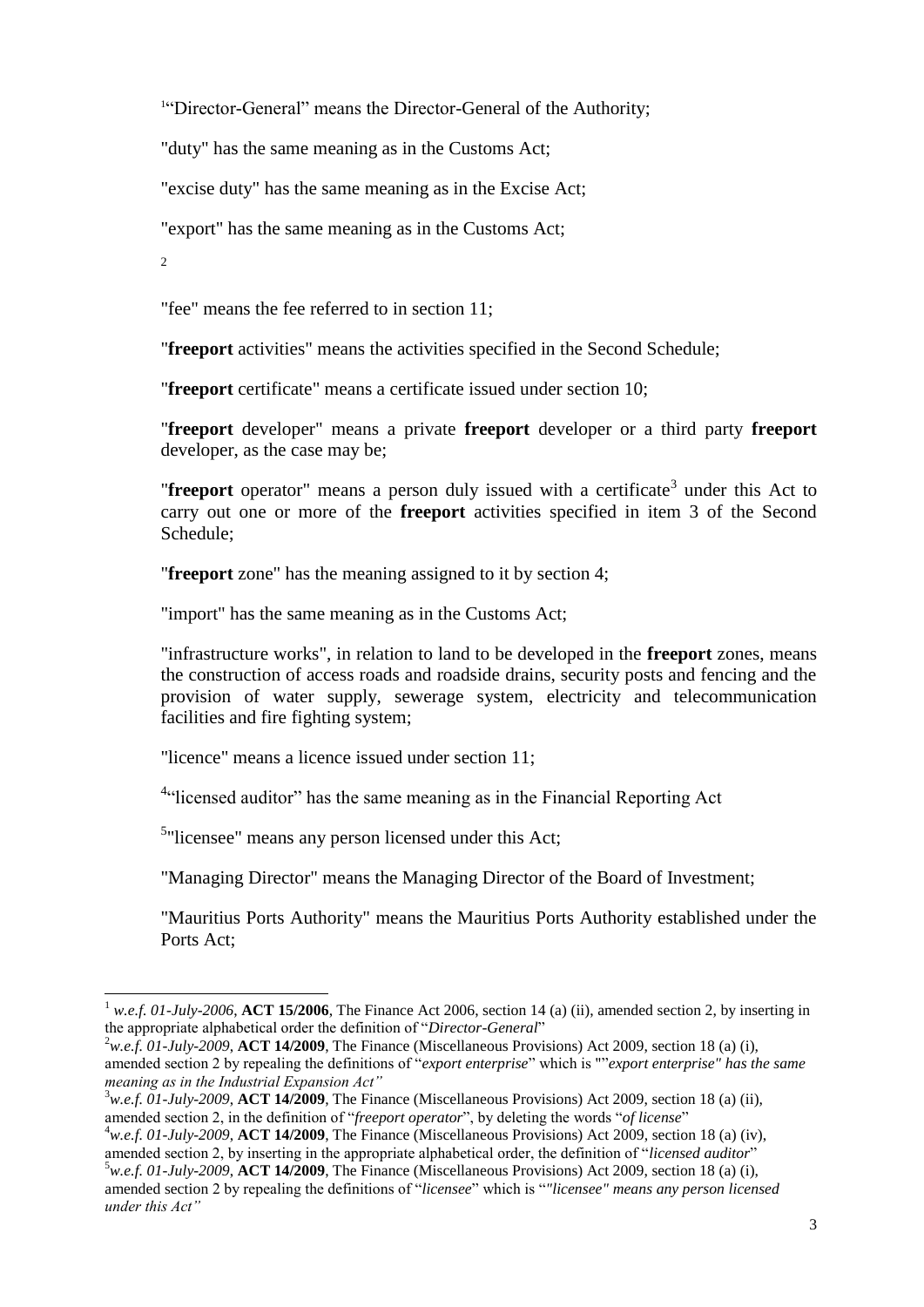"Minister" means the Minister to whom responsibility for the subject of finance is assigned;

"occasional operator" means the holder of a certificate <sup>1</sup>under this Act to carry out the activities specified in item 4 of the Second Schedule;

"private **freeport** developer" means a person duly issued with a certificate<sup>2</sup> under this Act to carry out the **freeport** activities specified in item 1 of the Second Schedule;

"third party **freeport** developer" means a person duly issued with a certificate and licence under this Act to carry out the **freeport** activities specified in item 2 of the Second Schedule;

"value added tax" means the value added tax chargeable under the Value Added Tax Act.

## <span id="page-3-0"></span>**3. Application of Act**

- (1) Nothing contained in this Act shall in any way affect the customs laws and the Ports Act.
- (2) The Excise Act shall not apply to any goods manufactured or produced in a **freeport** zone unless such goods are entered for consumption in Mauritius.
- (3) The Landlord and Tenant Act and the Non-Citizens (Property Restriction) Act shall not apply to any lease under this Act.
- (4) The Trades and Industries Classification Act relating to classified trade shall not apply to a licensee under this Act.
- (5) The provisions of the Local Government Act relating to rates, levies and licences shall not apply to a <sup>3</sup>holder of a certificate under this Act.

# **PART II - FREEPORT ZONES AND FREEPORT ACTIYITIES**

#### <span id="page-3-2"></span><span id="page-3-1"></span>**4. Delimitation of freeport zones**

- (1) The areas of land specified in the First Schedule shall be the **freeport** zones.
- (2) The Minister may, on the recommendation of the Board of Investment, by regulations, amend the First Schedule to provide for any area or part of any area, to be, or to be removed from, a **freeport** zone.

#### <span id="page-3-3"></span>**5. Enclosure of freeport zones**

l

The **Freeport** Developer shall take such measures as may be necessary -

<sup>1</sup>*w.e.f. 01-July-2009*, **ACT 14/2009**, The Finance (Miscellaneous Provisions) Act 2009, section 18 (a) (iii), amended section 2, in the definition of "occasional *operator*", by deleting the words "*a person duly licensed*" and replacing them by the words "*the holder of a certificate*"

<sup>2</sup>*w.e.f. 01-July-2009*, **ACT 14/2009**, The Finance (Miscellaneous Provisions) Act 2009, section 18 (a) (ii), amended section 2, in the definition of "*private freeport developer*", by deleting the words "*of license*"

<sup>3</sup>*w.e.f. 01-July-2009*, **ACT 14/2009**, The Finance (Miscellaneous Provisions) Act 2009, section 18 (b), amended section 3 (5), by deleting the word "*licensee*" and replacing it by the words *"holder of a certificate"*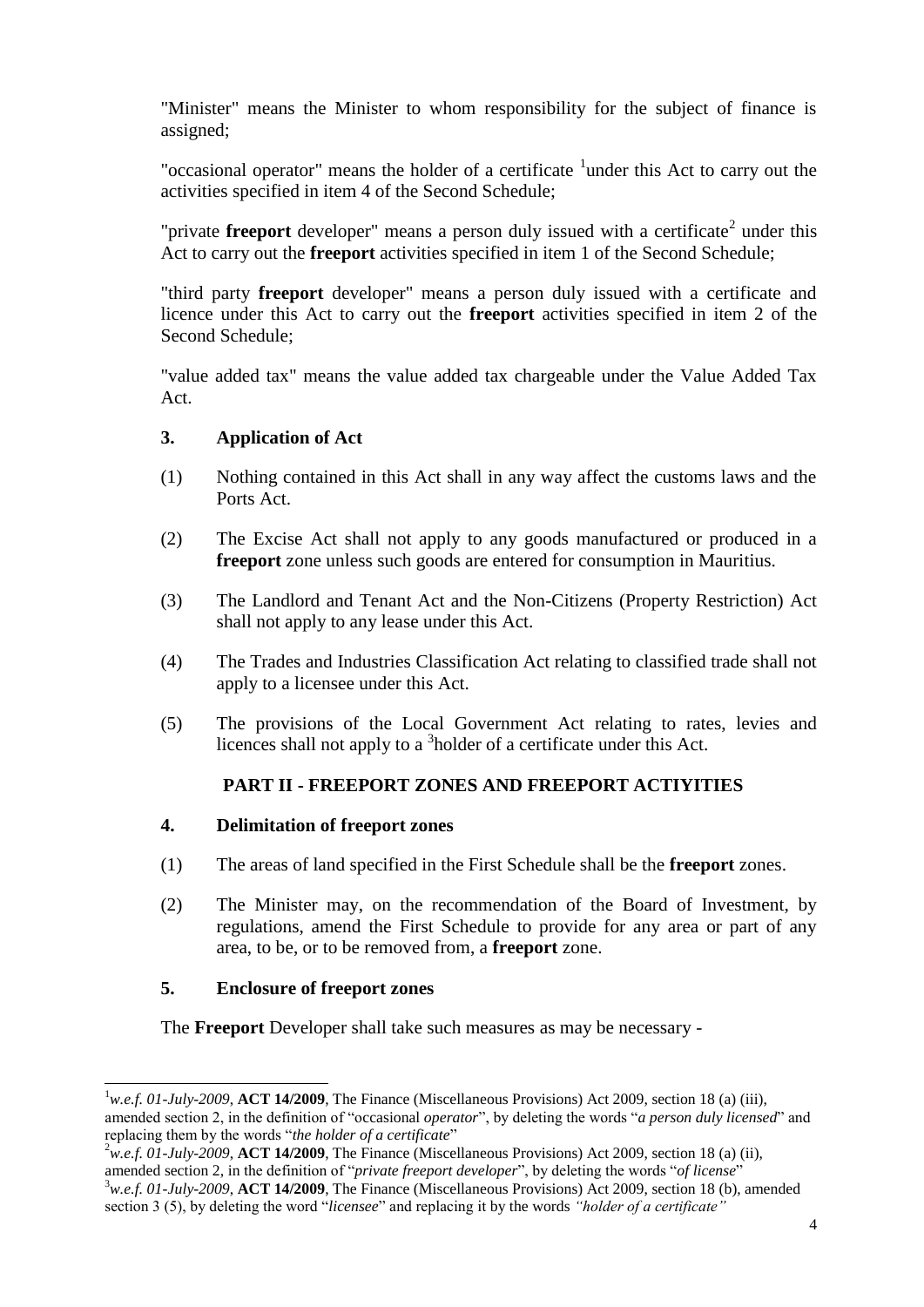- (a) to ensure that the freeport zone allocated to him is properly enclosed and the enclosure is properly maintained and guarded; and
- (b) to determine the appropriate entry and exit points in a **freeport** zone,

to the satisfaction of the <sup>1</sup>Director-General.

# <span id="page-4-0"></span>**6. Administration of land in freeport zones**

Where a **freeport** developer fails to comply with its obligations under the lease agreement for the development of a **freeport** zone, the lessor, in consultation with the Board of Investment, may, notwithstanding the agreement, take back the whole or part of the land which has remained undeveloped.

# <span id="page-4-1"></span>**7. Freeport activities**

 $\overline{a}$ 

- (1) Subject to the other provisions of this section, the activities specified in the Second Schedule shall be the **freeport** activities authorised to be operated in the **freeport** zones.
- (2) Subject to subsection (3), no activity shall be carried out in a **freeport** zone unless it is carried out -
	- (a) for the re-export and export of goods;
	- (b) for the development of the **freeport** zone;
	- (c) for the provision of goods and services by **freeport** operators wholly and exclusively to **freeport** developers and other **freeport** operators.
- (3) (a) The Board of Investment may, in consultation with the Director-General, and subject to such terms and conditions as it may impose -
	- (i) authorise a third party **freeport** developer to provide warehousing facilities in a **freeport** zone -
		- (A) to an export enterprise for the storage of duty free goods; or
		- (B) to any other enterprise outside the **freeport** zones for the storage of goods;
	- (ii) authorise an enterprise to carry out an activity in a **freeport** zone for the provision of support services to a  $2$  holder of a certificate or to any person within or entering the **freeport** zones;
	- (iii) authorise a private **freeport** developer or **freeport** operator to provide goods and services to a person outside the **freeport** zone; or

<sup>1</sup>*w.e.f. 01-July-2006*, **ACT 15/2006**, The Finance Act 2006, section 14 (c), amended the Freeport Act by deleting the word "*Comptroller*" wherever it appears and replacing it by the word "*Director-General*"

<sup>2</sup>*w.e.f. 01-July-2009*, **ACT 14/2009**, The Finance (Miscellaneous Provisions) Act 2009, section 18 (c) (i) (A), amended section 7 (3) (a) (i), by deleting the word "*licensee*" and replacing it by the words *"holder of a certificate"*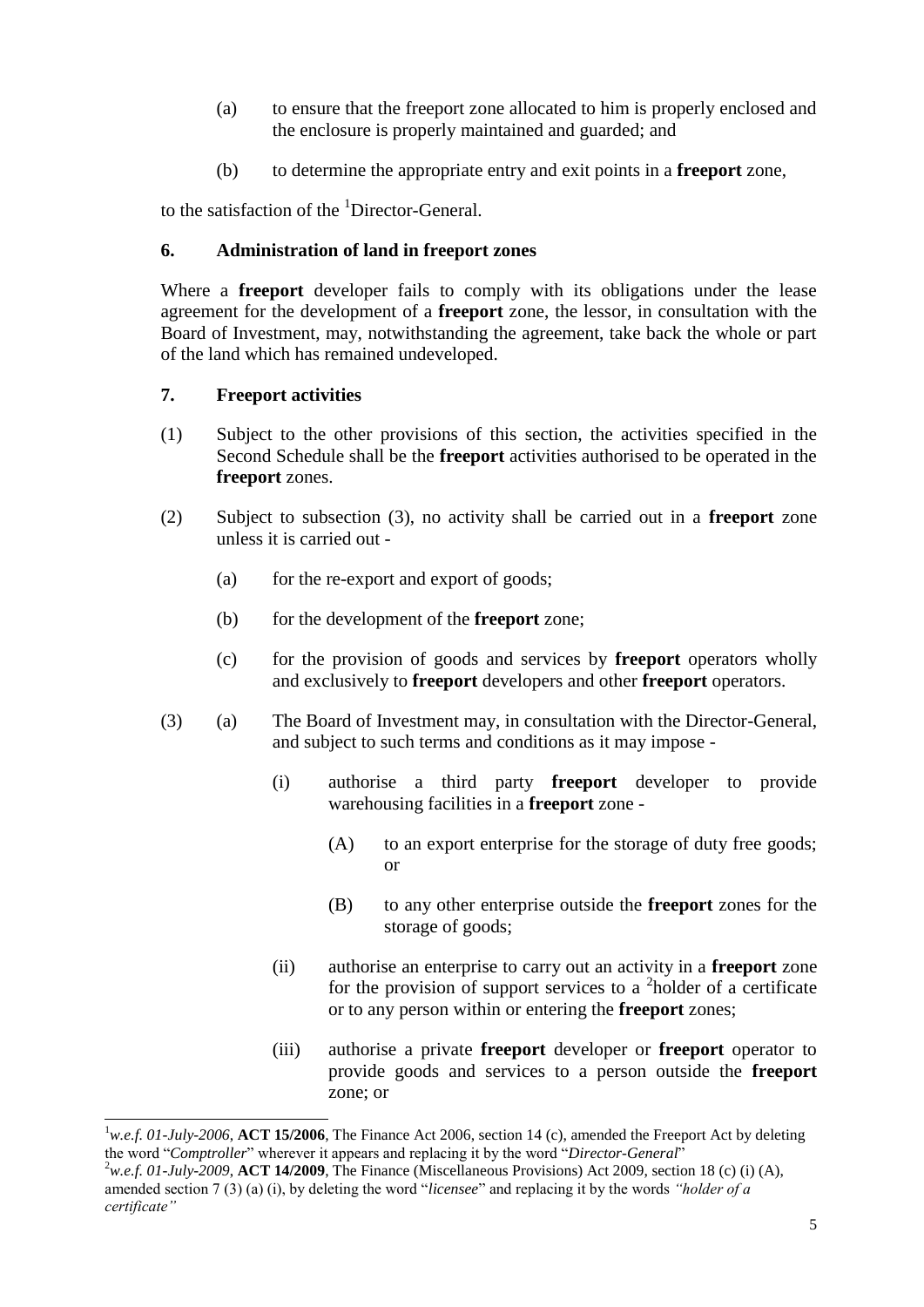- (iv) authorise a third party **freeport** developer to rent space within a **freeport** zone to a local enterprise for such period as may be determined by the Board for the purpose of holding local exhibitions, trade fairs and other events.
- (b) No enterprise referred to in paragraph (a) shall be regarded as carrying out a freeport activity and requiring a certificate<sup>1</sup> under this Act.
- (c) For the purposes of paragraph (a)(ii), "support services" shall mean services in respect of banking, postal, catering, cafeteria or such other services as may be approved by the Board.
- (4) Subject to subsection (5), the Director-General may authorise a private **freeport** developer or a **freeport** operator to remove goods from a **freeport** zone to any other place in Mauritius on completion of customs formalities.
- (5) (a) Where goods are removed pursuant to subsection (4) for consumption in Mauritius or services are provided outside the **freeport** zone, the goods or services shall be subject to -
	- (i) in the case of a foreign company registered under the Companies Act 2001, such quota as may be determined by the Board of Investment provided that the quota in respect of any period of 12 months shall not, after a period of 3 years from the date the company starts its operations exceed  $250$  per cent of the value for customs purposes of the goods re-exported or exported or 50 per cent of the annual turnover of services provided by the foreign company during that period of 12 months;
	- (ii) in any other case, such quota as may be determined by the Board of Investment provided that the quota in respect of any period of 12 months shall not exceed 50 per cent of the value for customs purposes of the goods re-exported or exported or 50 per cent of the annual turnover of services provided by a private **freeport** developer or **freeport** operator during that period.
	- (b) For the purposes of -

 $\overline{a}$ 

- (i) paragraph (a) (i), the first period of 12 months shall commence on the day immediately after the period of 3 years referred to in that paragraph;
- (ii) paragraph (a) (ii), the first period of 12 months shall commence on the day the licensee first re-exports or exports the goods.
- (6) For the purposes of subsection (5), the Director-General shall monitor the quota and where the determined quota has been exceeded, it shall, in consultation with the Board of Investment, take such steps as may be necessary including the

<sup>1</sup>*w.e.f. 01-July-2009*, **ACT 14/2009**, The Finance (Miscellaneous Provisions) Act 2009, section 18 (c) (i) (B), amended section 7 (3) (b), by deleting the word "and a *licence*"

<sup>2</sup>*w.e.f. 01-July-2009*, **ACT 14/2009**, The Finance (Miscellaneous Provisions) Act 2009, section 18 (c) (ii), amended section 7 (5) (a), by deleting the words "*20 per cent*" wherever they appear and replacing them by the words *"50 per cent"*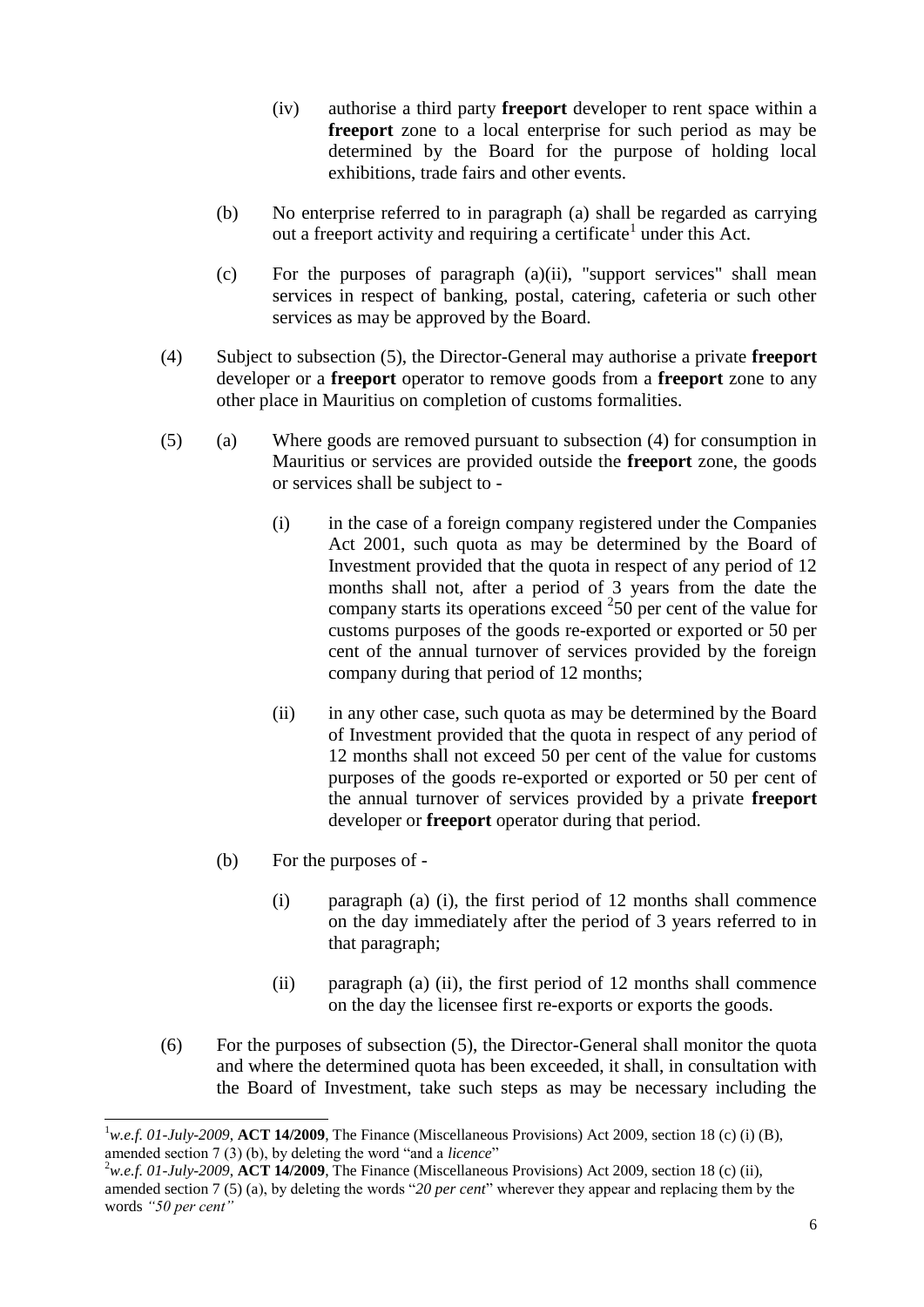suspension or revocation of the <sup>1</sup>certificate of the private **freeport** developer or **freeport** operator, as the case may be.

# **PART III - ISSUE OF FREEPORT CERTICATE**

# <span id="page-6-1"></span><span id="page-6-0"></span>**8. No freeport activity without a freeport certificate**

- (1) Subject to subsection (3), no person shall carry out any **freeport** activity in a **freeport** zone unless he is the holder of an appropriate **freeport** certificate  $2$ under this Act.
- $^{3}(2)$ (2) repealed Act 14 of 2009
- (3) No **freeport** certificate shall be required in respect of the activities specified in item 4 of the Second Schedule.
- $^{4}(4)$ repealed Act 14 of 2009

# <span id="page-6-2"></span>**9. Application for freeport certificate**

- (1) Subject to the other provisions of this section, every application for a **freeport** certificate shall be made in accordance with the Investment Promotion Act.
- (2) Where an application has been made pursuant to subsection (1), the provisions of the Investment Promotion Act shall be construed with such modifications, adaptations, qualifications and exceptions as may be necessary to bring them in conformity with this Act.
- (3) No person shall make an application for a **freeport** certificate unless the person is a company or a cooperative society and is not engaged in any business activity outside the **freeport** zone.
- (4) An application under subsection (1), shall be made in such manner and in such form as may be approved by the Managing Director and shall specify-
	- (a) the full name and address of the applicant;
	- (b) the **freeport** zone in which the applicant intends to operate;
	- (c) the **freeport** activities to be carried out by the applicant; and

amended section 8 (1), by deleting the words "*and is duly licenced*"

 $\overline{a}$ <sup>1</sup>*w.e.f. 01-July-2009*, **ACT 14/2009**, The Finance (Miscellaneous Provisions) Act 2009, section 18 (c) (iii), amended section 7 (6) , by deleting the word "*licence*" and replacing it by the words *"certificate"* <sup>2</sup>*w.e.f. 01-July-2009*, **ACT 14/2009**, The Finance (Miscellaneous Provisions) Act 2009, section 18 (d) (i),

<sup>3</sup>*w.e.f. 01-July-2009*, **ACT 14/2009**, The Finance (Miscellaneous Provisions) Act 2009, section 18 (d) (ii), amended section 8, by repealing subsections (2) which is

<sup>&</sup>quot;*(2) Any private freeport developer or freeport operator may, on an application being made to the Managing Director, be authorised to carry out, in addition to his freeport activities, activities relating to paper trading, on such terms and conditions as the Board may approve*".

<sup>4</sup>*w.e.f. 01-July-2009*, **ACT 14/2009**, The Finance (Miscellaneous Provisions) Act 2009, section 18 (d) (ii), amended section 8, by repealing subsections (4) which is

<sup>&</sup>quot;*(4) For the purposes of subsection (2), "paper trading" refers to international buying and selling of tradable commodities by a private freeport developer or freeport operator, either in his own name or as an agent, whereby the shipment of such commodities is made directly by the shipper in the original exporting country to the final importer in the importing country, without the commodities being physically landed in Mauritius.*"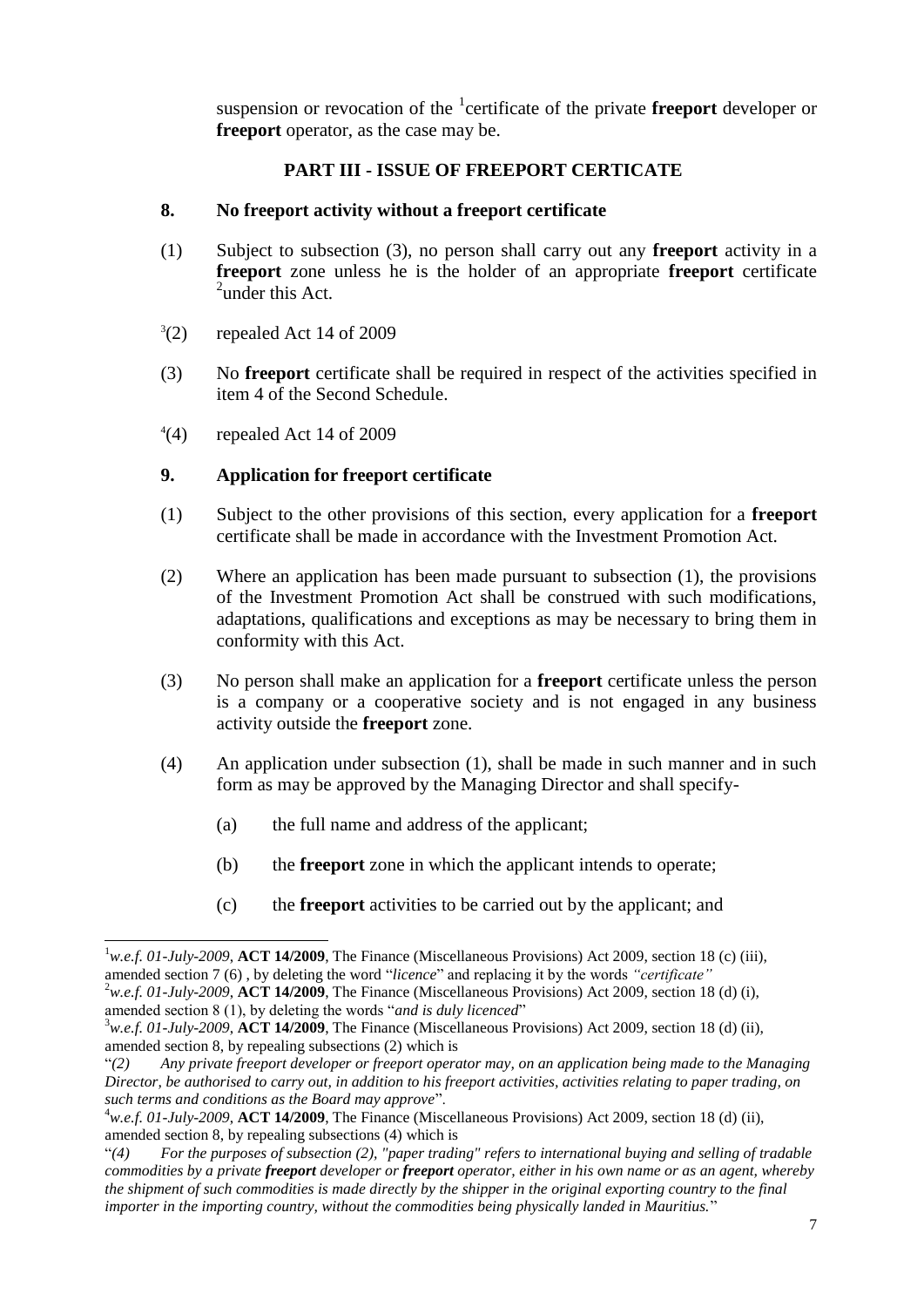- (d) such other information or particulars as may be required in the form of application.
- (5) On receipt of an application, the Managing Director-
	- (a) may require the applicant to give such further information as may be necessary for the determination of the application; and
	- (b) shall forthwith refer the application to the Board with recommendations, observations and comments.
- (6) The Board may
	- (a) reject an application and notify the applicant of the rejection;
	- (b) refer the application back to the Managing Director for further information; or
	- (c) approve the application on such terms and conditions as it thinks fit.
- (7) Where an application is approved or rejected under subsection (6), the Managing Director shall notify the applicant-
	- (a) in the case of an application for a certificate of **freeport** developer, or **freeport** operator engaged in manufacturing or processing activities, within 30 days of the effective date of the application; or
	- (b) in any other case, within 15 days of the effective date of the application.
- (8) For the purposes of subsection (7), "effective date" means the date by which all the information, particulars and documents specified in the application form or the further information sought under subsection (5) are submitted.

# <span id="page-7-0"></span>**10. Issue of freeport certificate**

- (1) Where an application is approved by the Board of Investment, the Managing Director shall<sup>1</sup>, subject to Part IV, issue an appropriate **freeport** certificate to the applicant subject to such terms and conditions as may be imposed.
- (2) No **freeport** certificate shall be transferable except with the approval of the Board of Investment.
- (3) Every **freeport** certificate under this Act shall be in such form and shall be issued in such manner as may be approved by the Board.
- $^{2}(4)$ Every holder of a freeport certificate shall display his freeport certificate in a conspicuous place at his business premises.

 $\overline{a}$  $^{1}$ *w.e.f. 01-July-2009*, **ACT 14/2009**, The Finance (Miscellaneous Provisions) Act 2009, section 18 (e) (i), amended section 10 (1), by inserting, after the words "*the Managing Director shall*" the words "*, subject to Part*   $IV$ 

<sup>2</sup>*w.e.f. 01-July-2009*, **ACT 14/2009**, The Finance (Miscellaneous Provisions) Act 2009, section 18 (e) (ii), amended section 10, by adding, after subsection (3), the new subsection (4)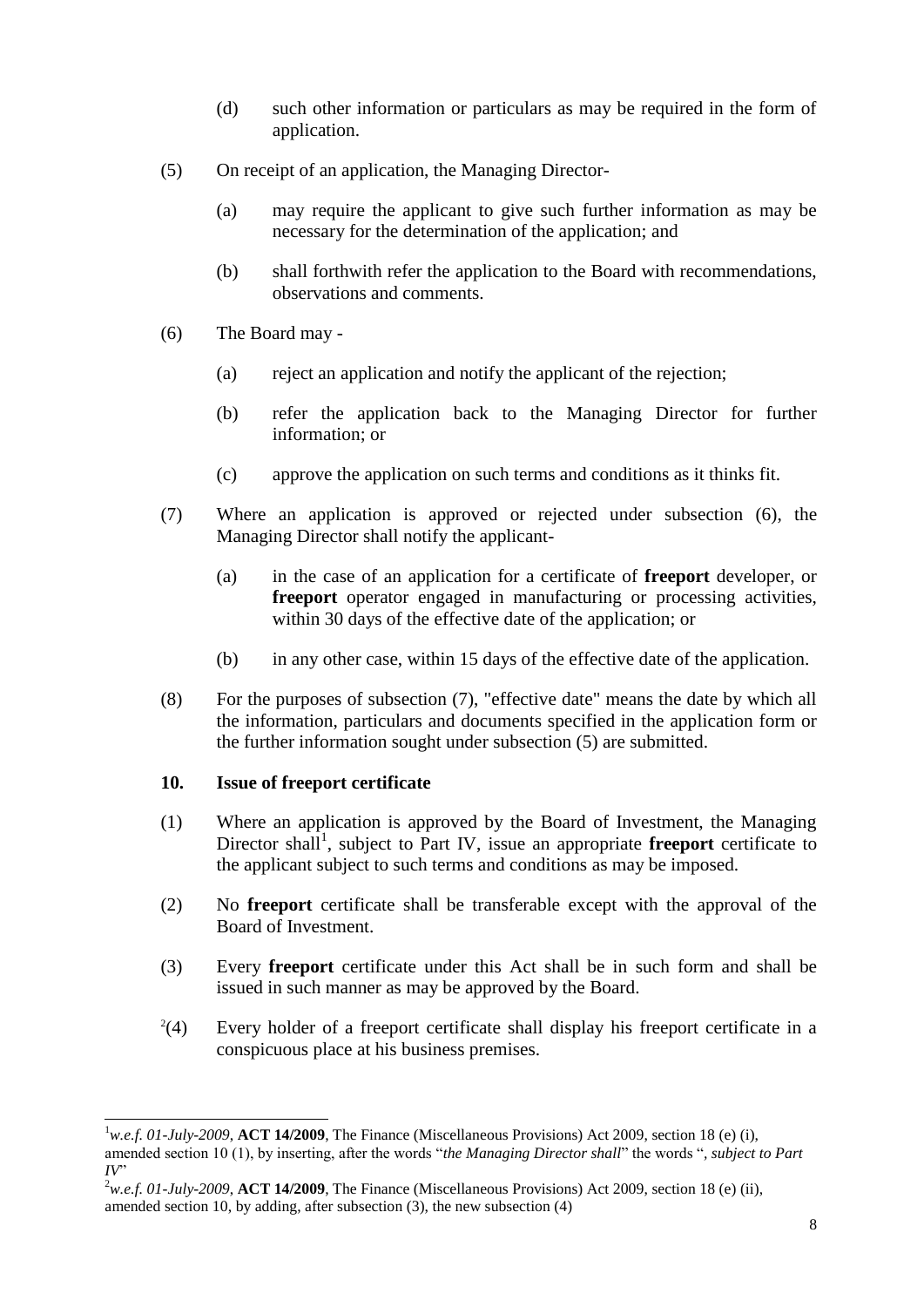# **1 PART IV – PAYMENT OF FEES**

# <span id="page-8-1"></span><span id="page-8-0"></span>**11. Payment of fees**

- (1) Subject to subsection (3), where an application for a freeport certificate is approved by the board of Investment, the applicant shall pay to the Managing Director the appropriate annual fee specified in the Third Schedule.
- (2) The annual fee under subsection (1) shall be paid-
	- (a) at the time of issue of the freeport certificate; and
	- (b) in respect of every period of 12 months as from the date of issue of the freeport certificate.
- (3) The fee payable by an occasional operator referred to in item 4 of the Third Schedule shall be paid at the time of issue of the certificate.
- (4) Any fee collected under this section shall, as soon as is reasonably practicable, be paid by the Managing Director into the Consolidated Fund.<sup>2</sup>

# <span id="page-8-2"></span>**12. Suspension or revocation of <sup>3</sup> certificate**

(1) Where the  $4$ Managing Director is satisfied that a company or cooperative society, holder of a certificate-

- *(1) No holder of a freeport certificate shall commence any freeport activity in a freeport zone unless he is duly licensed under this Act.*
- *(2) Where a freeport certificate is issued under section 10, the Managing Director shall forthwith forward a copy of the certificate to the Director-General and upon payment of the appropriate fee specified in the Third Schedule, the Director-General shall issue a freeport licence to the holder of the freeport certificate on such terms and conditions as he may Impose.*
- *(3) No licensee shall carry out any business activity outside the freeport zone.*
- *(4) Subject to subsection (5), the fee under subsection (2) shall be paid -*
	- *(a) at the time of issue of the freeport licence; and*
	- *(b) in respect of every period of 12 months as from the date of issue of the freeport licence, on or before the expiry date of the licence.*
- *(5) Every licensee shall pay to the Director-General the appropriate fees specified in the Third Schedule.*
- *(6) The fee payable in respect of a licence to an occasional operator referred to at item 4 of the Third Schedule shall be paid at the time of issue of the licence.*
- *(7) No freeport licence shall be transferable except with the approval of the Director-General and the Board of Investment.*
- *(8) Every holder of a freeport licence shall display its freeport licence in a conspicuous place at its business premises.*"
	- and replacing it by the new section 11

 $\overline{a}$ <sup>1</sup>w.e.f. 01-July-2009, **ACT 14/2009**, The Finance (Miscellaneous Provisions) Act 2009, section 18 (f) (i),

amended Part IV, by repealing the heading which is "*PART IV - ISSUE OF FREEPORT LICENCE*" and replacing it by the new heading

<sup>2</sup>*w.e.f. 01-July-2009*, **ACT 14/2009**, The Finance (Miscellaneous Provisions) Act 2009, section 18 (f) (ii), amended Part IV, by repealing section 11 which is

*<sup>&</sup>quot;11. No freeport activity without a freeport licence* 

<sup>3</sup> *w.e.f. 01-July-2009*, **ACT 14/2009**, The Finance (Miscellaneous Provisions) Act 2009, section 18 (g) (ii), amended section 12 , by deleting the words "*Freeport licence*" wherever they appear and replacing them by the word "*certificate*"

<sup>4</sup> *w.e.f. 01-July-2009*, **ACT 14/2009**, The Finance (Miscellaneous Provisions) Act 2009, section 18 (g) (iii), amended section 12 , by deleting the word "*Director-General*" wherever they appear and replacing them by the words "*Managing Director*"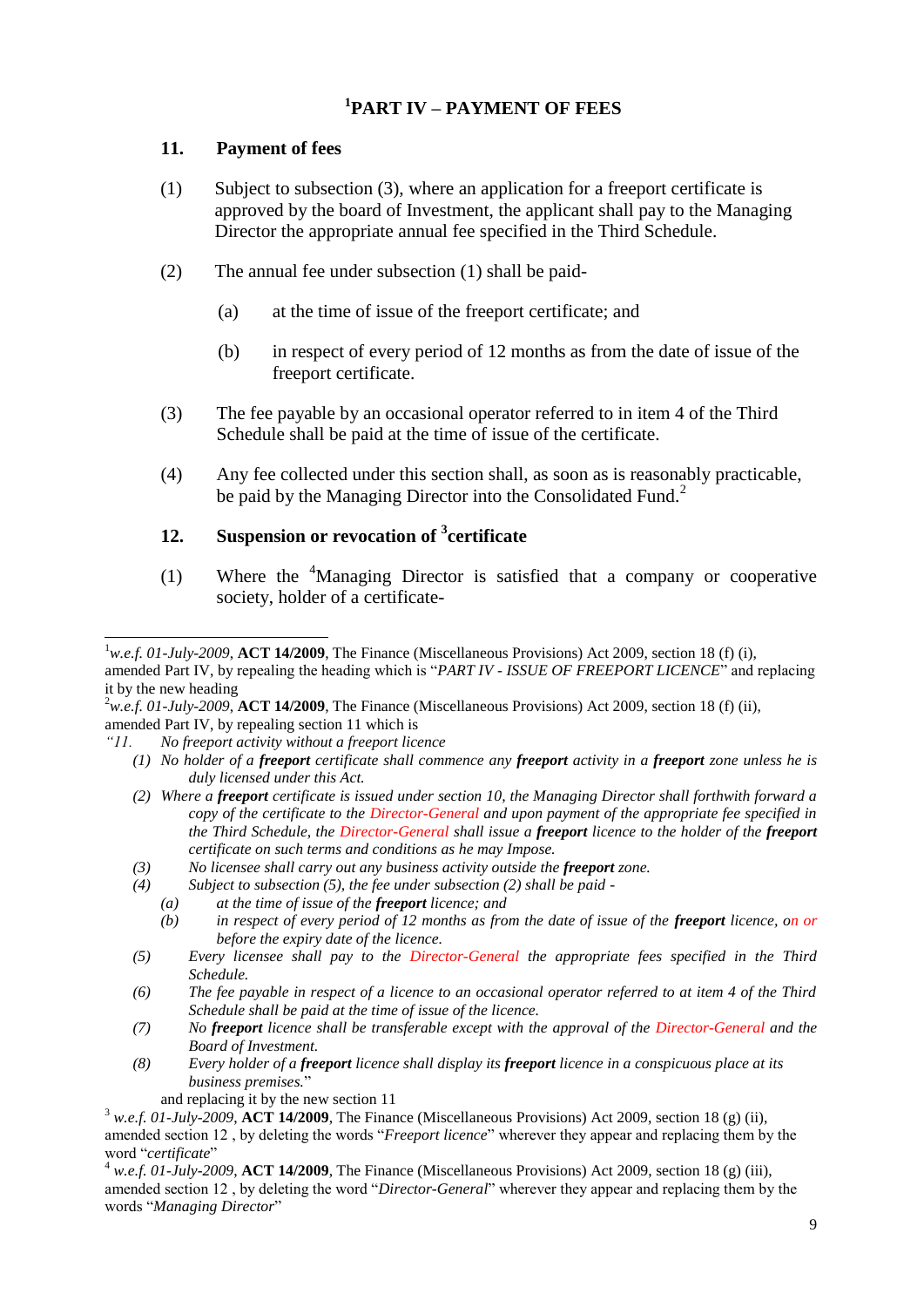- (a) has carried out or is carrying out any activity which it has not been authorised to carry out by virtue of its certificate; or
- (b) has acted or is acting
	- (i) in contravention of this Act or any regulations made thereunder;
	- (ii) in breach of any conditions of its licence;
	- (iii) in breach of section 7; or
	- (iv) in such a way as to tarnish the good repute of Mauritius as an attractive base for **freeport** operations,

the Managing Director may, by written notice, require the company or cooperative society to show cause, within 30 days of the date of service of the notice, why the certificate should not be suspended or revoked, and where the Managing Director is satisfied that, having regard to all the circumstances of the case, it is expedient to do so, he shall, after consultation with the <sup>1</sup>Director-General, suspend or revoke the licence, as the case may be.

(2) Where a licence is suspended or revoked under subsection (1), the company or cooperative society shall cease its **freeport** activities as from the effective date of the suspension or revocation of the licence, as the case may be.

#### <span id="page-9-0"></span>**13. Cessation or transfer of business**

Where a company or cooperative society holding a  $2$  certificate intends to cease or ceases its **freeport** activities or transfers its business in the **freeport** zone, it shall within 15 days *of* the cessation or transfer, give notice in writing thereof to the Managing and Director-General and return its certificate<sup>3</sup>.

#### **PART V - CONTROL OF FREEPORT ZONES**

#### <span id="page-9-2"></span><span id="page-9-1"></span>**14. Obligations of freeport developers**

 $\overline{a}$ 

- (1) Every **freeport** developer shall, in respect of the **freeport** zone allocated to him, control and manage -
	- (a) the activities being carried out in that zone; and
	- (b) the goods entering or leaving that zone.
- (2) Every **freeport** developer shall be responsible and accountable to the Director-General in respect of his own **freeport** activities or the **freeport** activities carried out by the **freeport** operators in the **freeport** zone allocated to him.

w.e.f. 01-July-2009, **ACT 14/2009**, The Finance (Miscellaneous Provisions) Act 2009, section 18 (g) (iv), amended section 12 , by deleting the words "*Board of Investment*" wherever they appear and replacing them by the word "*Director-General*"

 $^2$  *w.e.f. 01-July-2009*, **ACT 14/2009**, The Finance (Miscellaneous Provisions) Act 2009, section 18 (h) (i), amended section 13 , by deleting the words "*Freeport licence*" wherever they appear and replacing them by the word "*certificate*"

<sup>3</sup> *w.e.f. 01-July-2009*, **ACT 14/2009**, The Finance (Miscellaneous Provisions) Act 2009, section 18 (h) (ii), amended section 13 , by deleting the words "*and licence*"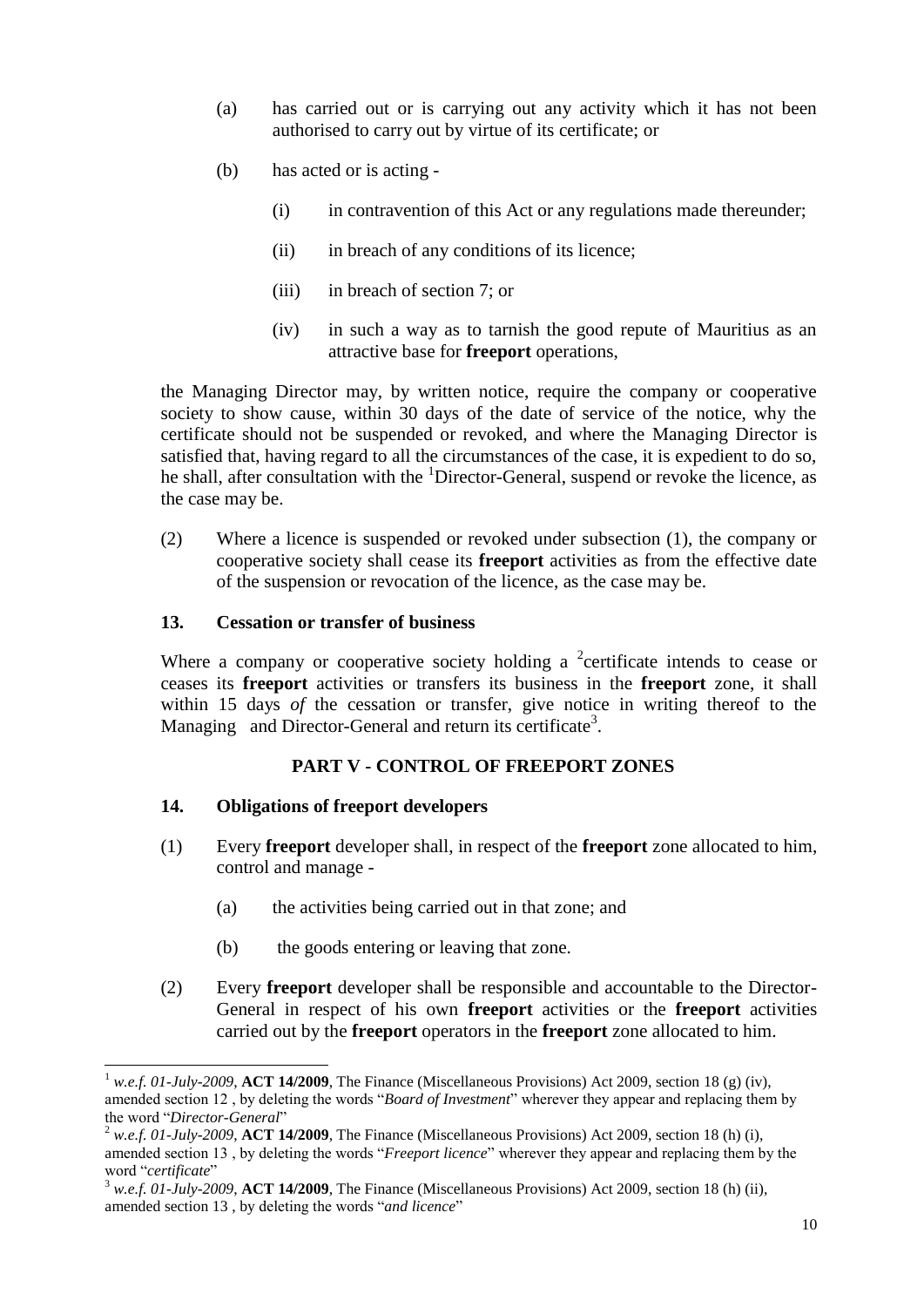- (3) Where, in the exercise of his control and management, a **freeport** developer finds that a **freeport** operator is not complying with, or is in breach of, any provisions of this Act or any regulations made thereunder, he shall immediately report the matter in writing to the Director-General <sup>1</sup> and Managing Director.
- (4) Every **freeport** developer shall, in relation to the **freeport** zone allocated to him -
	- (a) be responsible and accountable to the Director-General in respect of goods entering and leaving that zone;
	- (b) ensure that duty, excise duty and value added tax in respect of goods leaving that zone for consumption in Mauritius are paid; and
	- (c) be liable to any duty, excise duty and value added tax on goods missing or not properly accounted for.
- (5) Every **freeport** developer shall
	- $^{2}$ (a) in respect of every period of 12 months, carry out, not later than one month after the end of that period, a physical stocktaking of all goods in his Freeport zone;
	- $3$ (aa) submit to hte Director-General, not later than one month after the end of the month during which the stocktaking was carried out, a statement of that stock duly certified by an independent licensed auditor; and
	- (b) at the same time pay to the Director-General any duty, excise duty and value added tax on goods found missing, or not satisfactorily accounted for.
- (6) Without prejudice to any action which the Director-General may take under the customs laws, any person who fails to comply with the requirements of this section shall commit an offence and shall, on conviction, be liable to a fine not exceeding 200,000 rupees and to imprisonment for a term not exceeding 3 years.

### <span id="page-10-0"></span>**15. Control of freeport zones**

 $^{4}(1)$ (a) Every Freeport zone shall be under the overall control and administration of a private Freeport developer or third party Freeport

l <sup>1</sup> *w.e.f. 01-July-2009*, **ACT 14/2009**, The Finance (Miscellaneous Provisions) Act 2009, section 18 (i) (i),

amended section 14 (3) , by adding after the word "*Director-General*" the words "*and Managing Director*"

<sup>2</sup> *w.e.f. 01-July-2009*, **ACT 14/2009**, The Finance (Miscellaneous Provisions) Act 2009, section 18 (i) (ii) (A), amended section 14 (5) , by repealing paragraph (a) which is

<sup>&</sup>quot;*(a) submit to the Director-General, electronically or otherwise, an annual return of all goods in his warehouses, duly certified by an independent qualified auditor; and"*  and replacing it by the new paragraph (a)

<sup>3</sup> *w.e.f. 01-July-2009*, **ACT 14/2009**, The Finance (Miscellaneous Provisions) Act 2009, section 18 (i) (ii) (B), amended section 14 (5) , by inserting after paragraph (a), the new paragraph (aa)

<sup>4</sup> *w.e.f. 01-July-2009*, **ACT 14/2009**, The Finance (Miscellaneous Provisions) Act 2009, section 18 (j), amended section 15 , by repealing repealing subsection (1) which is

<sup>&</sup>quot;*(1) Every freeport zone shall be under the overall control and administration of the Director-General."* and replacing it by the new subsection (1)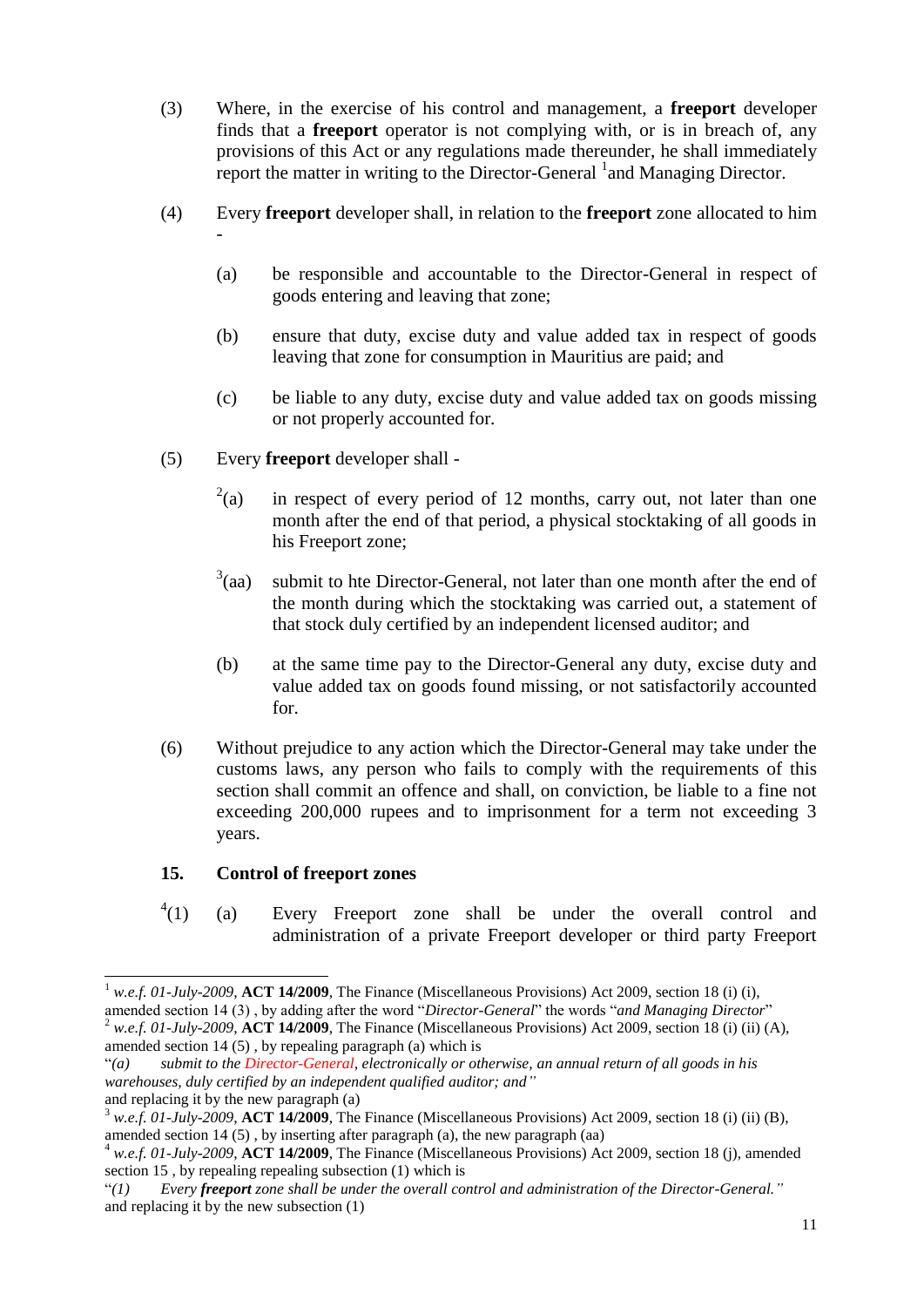developer, as the case may be, on such terms and conditions as may be determined by the Director-General, after consultation with the Managing Director.

- (b) Every private Freeport developer or third party Freeport developer shall, in respect of every Freeport zone, implement a warehouse management information system in accordance with guidelines issued by the Director-General, after consultation with the Managing Director.
- (c) For control purposes, the Director-General or the Managing Director shall have online access to the warehouse management information system with regard to goods entering and leaving Freeport zone and the stocktaking of goods in the Freeport zone
- (2) The Director-General, or any officer duly authorised in writing by him, may
	- (a) issue passes for access to a **freeport** zone;
	- (b) deny access in a **freeport** zone to any unauthorised person; and
	- (c) at any time stop and search any person or vehicle entering or leaving a **freeport** zone.

## <span id="page-11-0"></span>**16. Goods entering a freeport zone**

(1) Any-

 $\overline{\phantom{a}}$ 

- (a) machinery, equipment, instrument, apparatus and materials imported into a **freeport** zone for the exclusive use of the **freeport** activities of a <sup>1</sup>holder of a certificate; and
- (b) goods imported into a **freeport** zone or removed from a bonded warehouse or an export enterprise to a **freeport** zone and which are destined for export or re- export,

shall be entered free of duty, excise duty and value added tax.

(2) <sup>2</sup>Any goods or services, other than those specified in section 21(2) of, and the First Schedule to, the Value Added Tax Act, which are supplied to a holder of a certificate by a registered person under that Act shall be chargeable to value added tax at zero-rate, provided that the goods and services so supplied are meant wholly and exclusively for the **freeport** activities of the holder of a certificate whose business premises are located in a **freeport** zone.

<sup>1</sup> *w.e.f. 01-July-2009*, **ACT 14/2009**, The Finance (Miscellaneous Provisions) Act 2009, section 18 (k), amended section 16, by deleting the word "*licensee*" wherever it appears and replacing it by the words "*holder of a certificate*"

 $^{2}$  *w.e.f 21-April-2005*, Act 14/2005, The Finance Act 2005, section 16, amended section 16 (2), by deleting the words "*Any goods or services supplied to a licensee by a registered person under the Value Added Tax Act*" and replacing them by the words "*Any goods or services, other than those specified in section 21(2) of, and the First Schedule to, the Value Added Tax Act, which are supplied to a licensee by a registered person under that Act*".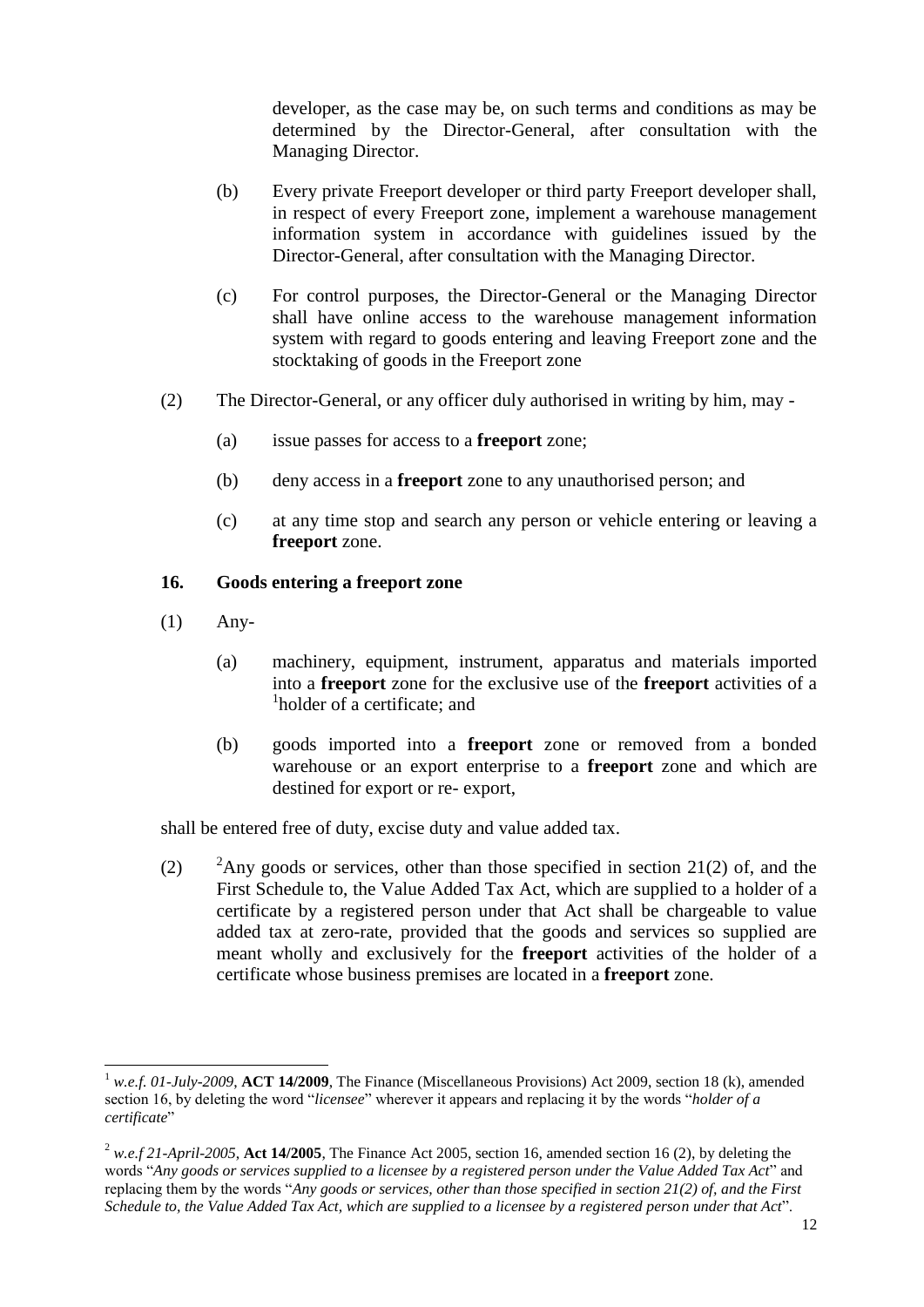(3) Where goods and services are supplied in accordance with subsection (2), the holder of a certificate shall comply with such procedures as may be laid down by the Director-General.

# <span id="page-12-0"></span>**17. Goods leaving a freeport zone**

Unless exported or re-exported, any goods removed from a **freeport** zone -

- (a) by an occasional operator *for* display or sale at international exhibitions and for sale at trade fairs in a **freeport** zone shall be entered on payment of duty, excise duty and value added tax; and
- (b) to any other place outside the **freeport** zone, shall be entered on payment of duty, excise duty and value added tax.

# <span id="page-12-1"></span>**18. Revaluation of goods**

- (1) The Director-General may, on application and at the expense of the  $\frac{1}{1}$ holder of a certificate, reassess the value of goods which have deteriorated or been lost or destroyed.
- (2) Where the Director-General is satisfied that the owner is not responsible for the deterioration, loss or destruction, duty, excise duty and value added tax shall be reassessed accordingly.

# <span id="page-12-2"></span>**19. Entry for goods**

- (1) Subject to the other provisions of this section, any goods entering or leaving a **freeport** zone pursuant to section 16 (1) or 17 shall be entered in the same manner as goods are imported or exported under customs laws and shall, unless otherwise authorised, be made through the TradeNet under the Customs (Use of Computer) Regulations 1997 and any payment of duties and taxes shall be made electronically.
- (2) Notwithstanding regulations 17 and 18 of the Customs (Use of Computer) Regulations 1997, where an electronic declaration is made pursuant to subsection (1), the TradeNet user-
	- (a) shall not submit to Customs-
		- (i) a hard copy of the electronic declaration in respect of the goods; and
		- (ii) the specified documents in respect of those goods; but
	- (b) shall keep at his business premises a hard copy of the electronic declaration in a form approved by the Director-General together with the documents referred to in paragraph (a)(ii) and shall make them available for examination on demand by a proper officer of Customs.

 $\overline{\phantom{a}}$ <sup>1</sup> *w.e.f. 01-July-2009*, **ACT 14/2009**, The Finance (Miscellaneous Provisions) Act 2009, section 18 (k), amended section 18, by deleting the word "*licensee*" wherever it appears and replacing it by the words "*holder of a certificate*"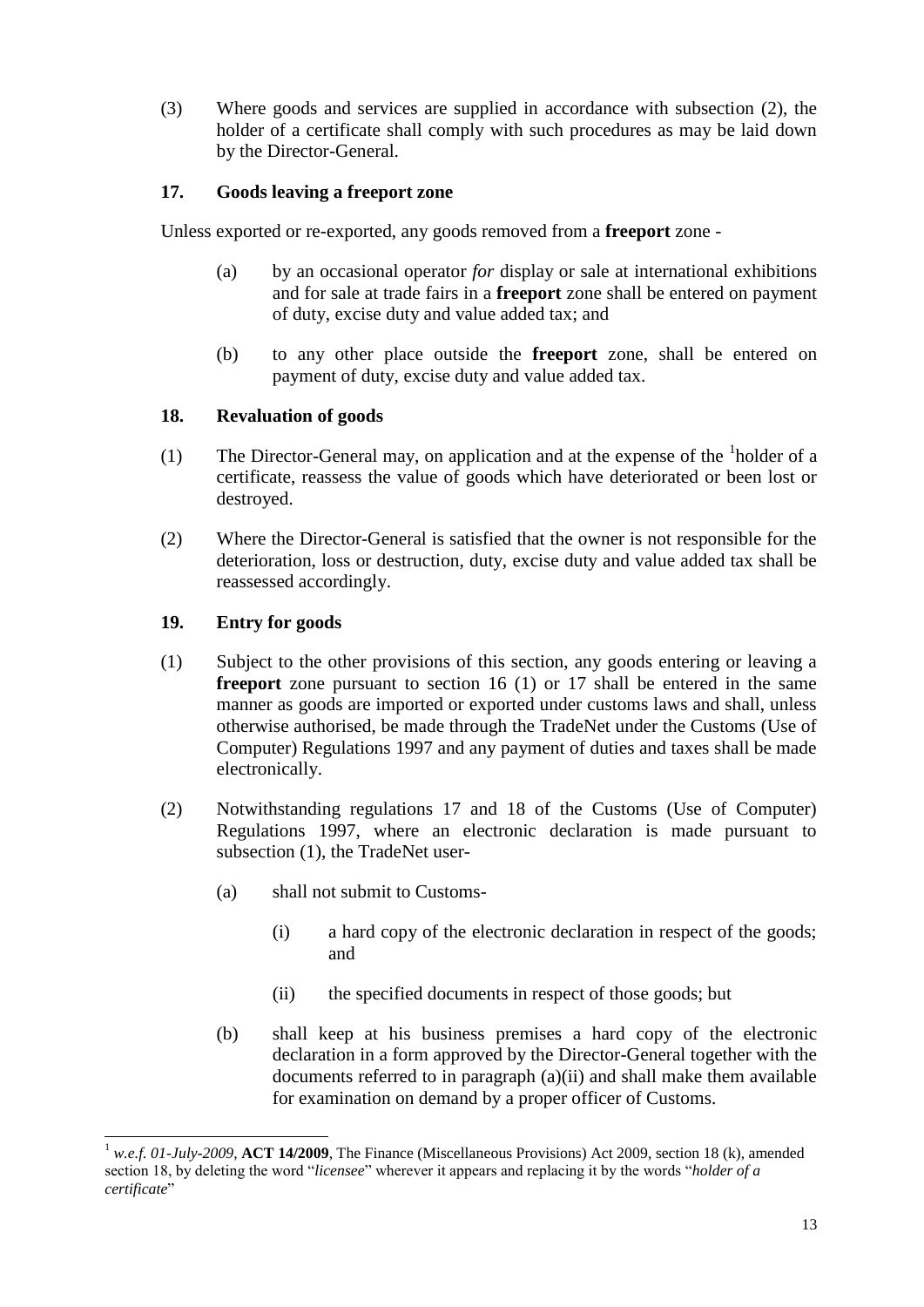(3) For the purposes of subsection (2), "electronic declaration" and "specified documents" have the same meanings as in the regulations referred to in subsection  $(1)$ .

## <span id="page-13-0"></span>**20. Record**

- (1) Every  $\frac{1}{1}$  holder of a certificate shall, for the purposes of this Act, keep in relation to his **freeport** activities a full and true written record, whether electronically or otherwise, in the English or French language of every transaction he makes.
- (2) The Director-General may in writing require a holder of a certificate to keep a record referred to in subsection (1) in such manner as may be specified by the Director-General.
- (3) Every holder of a certificate shall, in respect of any goods entering or leaving his business premises in a **freeport** zone, keep in chronological order a copy of the entry he makes either electronically or otherwise together with the documents referred to in section 19(2)(b).
- $^{2}(4)$ Every record under subsections  $(1)$ ,  $(2)$  and  $(3)$  and the specified documents referred to in section 19 shall be kept -
	- (a) for a period of at least 5 years after the completion of the transaction to which it relates; or
	- (b) until the goods to which they relate are exported or removed for home consumption,

whichever is the later, and shall be made available on demand by the Director-General or the Managing Director.

(5) Any person who fails to keep or to make available to the Director-General or Managing Director, any record required to be kept under this section and the specified documents referred to in section 19 shall commit an offence and shall, on conviction, be liable to a fine not exceeding 200,000 rupees and to imprisonment for a term not exceeding 3 years.

# <span id="page-13-1"></span>**21. Inspection of records and goods**

Every <sup>3</sup>holder of a certificate shall permit the Director-General or Managing Director at all reasonable times to inspect the records and documents required to be kept by him

 $\overline{a}$ <sup>1</sup> *w.e.f. 01-July-2009*, **ACT 14/2009**, The Finance (Miscellaneous Provisions) Act 2009, section 18 (k), amended section 20, by deleting the word "*licensee*" wherever it appears and replacing it by the words "*holder of a certificate*"

<sup>2</sup> *w.e.f. 19-July-2006*, **ACT 18/2008**, The Finance (Miscellaneous Provisions) Act 2008, section 12 (b), amended section 20, by repealing subsection (4) which is

<sup>&</sup>quot;*(4) Every record under subsections (i), (2) and (3) and the specified documents referred to in section 19 shall be kept for a period of at least 5 years after the completion of the transaction to which it relates and shall be made available on demand by the Director-General or the Managing Director*" and replacing it by the following subsection

<sup>3</sup> *w.e.f. 01-July-2009*, **ACT 14/2009**, The Finance (Miscellaneous Provisions) Act 2009, section 18 (k), amended section 21, by deleting the word "*licensee*" wherever it appears and replacing it by the words "*holder of a certificate*"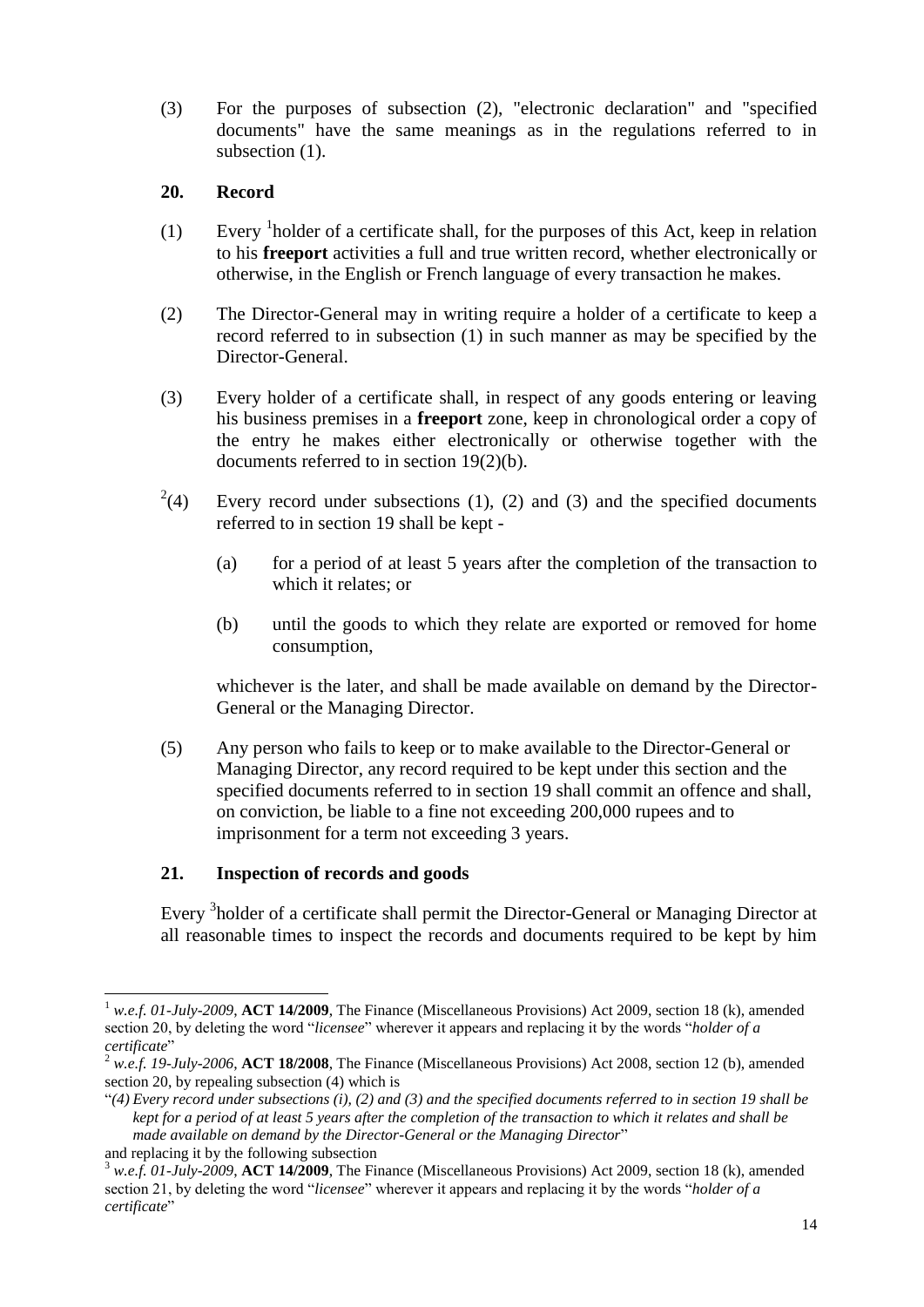under section 20 or have access to the premises of the holder of a certificate for the purpose of examining any goods.

# **PART VI – MISCELLANEOUS**

## <span id="page-14-1"></span><span id="page-14-0"></span>**22. Offences**

- (1) Any company or cooperative society, holder of a  ${}^{1}$ certificate, which
	- (a) has carried out or is carrying out any activity not specified in its **freeport** certificate;
	- (b) fails to comply with any of the conditions specified in its certificate;
	- (c) fails to furnish any information or produce any document, or furnishes any information or produces any document which is false or misleading in any material particular;
	- (d) obstructs the Director-General or any officer of Customs duly authorised by the Director-General, or the Managing Director or any employee of the Board of Investment, in the performance of his functions under this Act or under any regulations made thereunder; or
	- (e) otherwise contravenes any provision of this Act or any regulations made thereunder,

shall commit an offence.

(2) Any person who commits an offence under this Act shall, on conviction, be liable to a fine not exceeding 500,000 rupees and to imprisonment for a term not exceeding 5 years.

# <span id="page-14-2"></span>**23. Jurisdiction**

 $\overline{\phantom{a}}$ 

- $^{2}(1)$ Notwithstanding -
	- (a) section 114(2) of the Courts Act; and
	- (b) section 72 (5) of the District and Intermediate Courts {Criminal Jurisdiction) Act,

a Magistrate shall have jurisdiction to try an offence under this Act or any regulations made under this Act and may impose any penalty provided by this Act.

(2) The prosecution of an offence under any of the sections of this Act specified in the Fourth Schedule to the Mauritius Revenue Authority Act 2004 shall take place, at the discretion of the Director of Public Prosecutions, before a Judge sitting without a jury, the Intermediate Court or a District Court.

<sup>&</sup>lt;sup>1</sup> *w.e.f. 01-July-2009*, **ACT 14/2009**, The Finance (Miscellaneous Provisions) Act 2009, section 18 (1), amended section 22, by deleting the words "Freeport *licence*" and "*licence*" and replacing them by the word "*certificate*" <sup>2</sup> *w.e.f. 7-August-2006*, **ACT 15/2006**, The Finance Act 2006, section 14 (b), amended section 23, by adding the new subsection (2), the existing provision being numbered (1) accordingly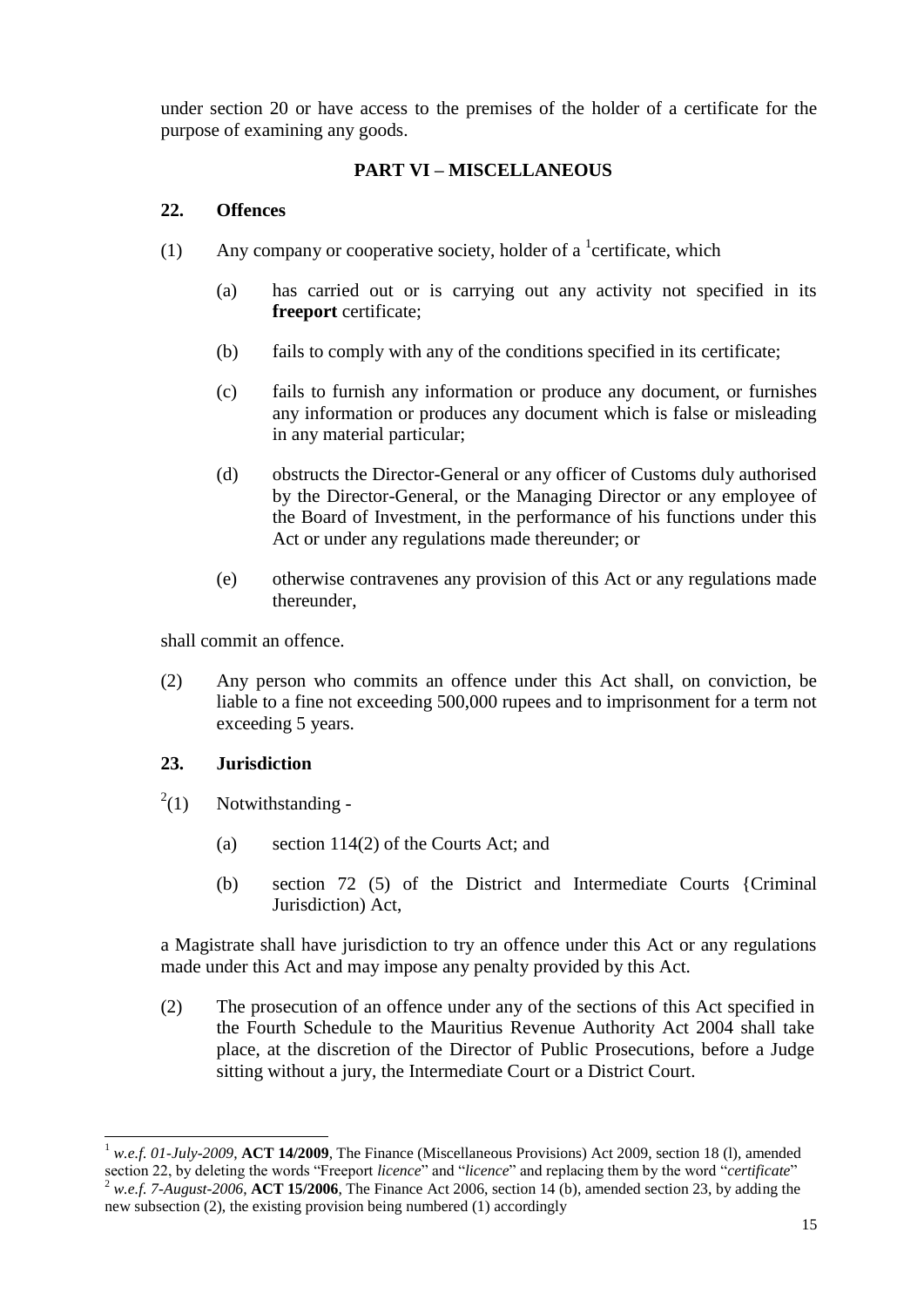# <span id="page-15-0"></span>**24. Regulations**

- (1) The Minister may-
	- (a) make such regulations as he thinks fit for the purposes of this Act;
	- $\mathrm{^{1}(b)}$ on the recommendation of the Board of Investment, amend, by regulations, the Schedules.
- (2) Any regulations made under this section may provide for the levying of fees and taking of charges.

# <span id="page-15-1"></span>**25. Consequential amendments**

- (1) The Income Tax Act is amended in section 49 (8), by deleting the words "**Freeport** Act 2001" and replacing them by the words "**Freeport** Act 2004";
- (2) The Investment Promotion Act is amended
	- (a) in section 2, by inserting in the appropriate alphabetical order, the following definitions-

"**freeport** certificate" means a **freeport** certificate issued under Part III of the **Freeport** Act 2004;

"**freeport** zone" has the same meaning as in the **Freeport** Act 2004;

(b) in section 5, by inserting immediately after paragraph (b), the following paragraph -

(ba) to promote and facilitate **freeport** trade including transit and entrepôt trade and to position Mauritius as a logistics, marketing and distribution hub in the region;

- (c) in section 6-
	- (i) by inserting immediately after paragraph (c), the following new paragraphs -
- (ca) to work out objectives, policies and strategies for the development of **freeport** zones;
- (cb) to manage the allocation of land in the **freeport** zones, its use, development, operation and related matters;

l

<sup>1</sup> *w.e.f. 01-July-2009*, **ACT 14/2009**, The Finance (Miscellaneous Provisions) Act 2009, section 18 (m), amended section 24 (1), by repealing paragraph (b) which is

*<sup>&</sup>quot;(b) on the recommendation of -*

*<sup>(</sup>i) the Board of Investment, amend, by regulations, the First Schedule and the Second Schedule; or* 

*<sup>(</sup>ii) the Director-General, amend, by regulations, the Third Schedule.* "

and replacing it by the new paragraph (b)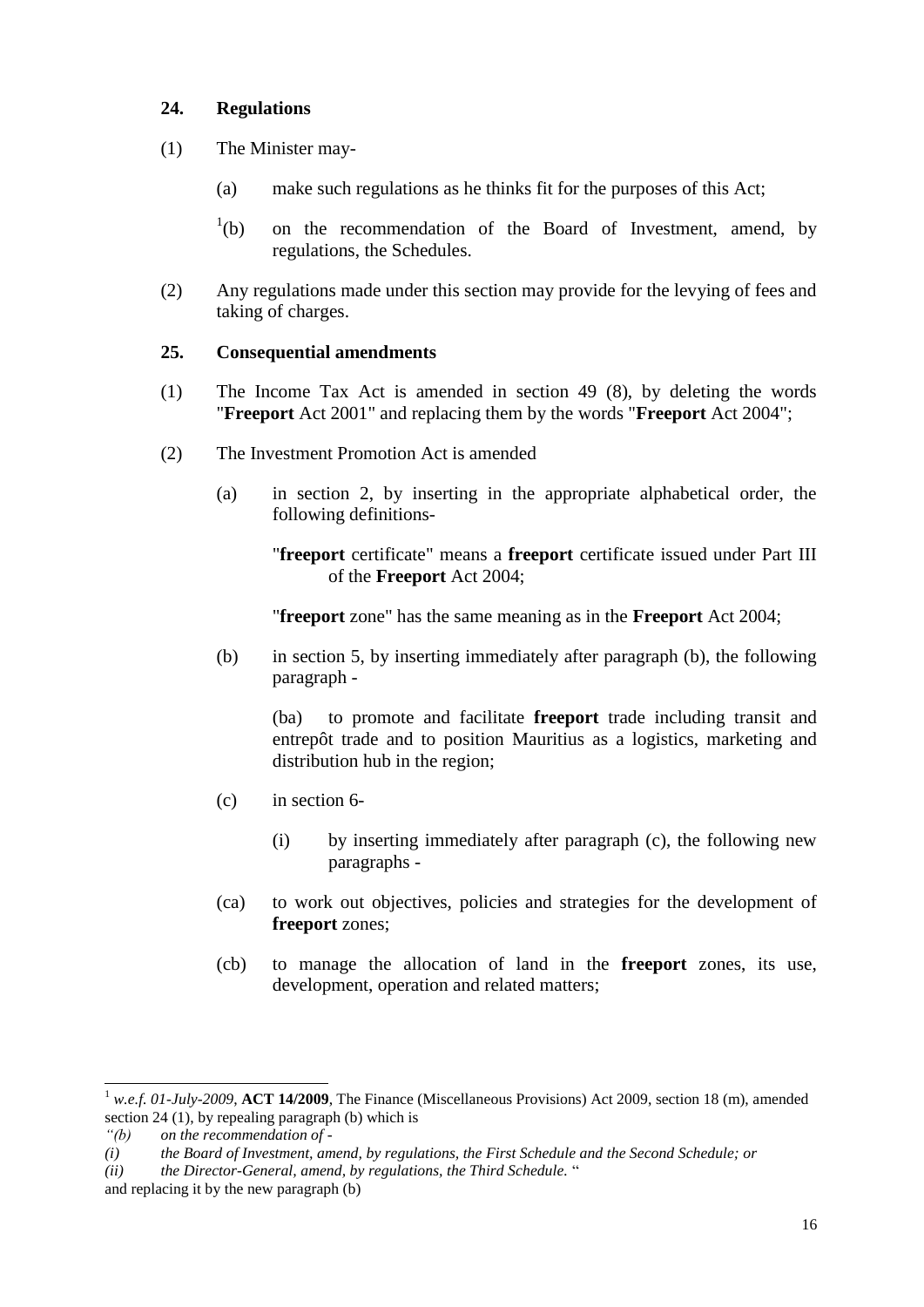- (cc) in collaboration with the port and airport authorities and other relevant authorities, to promote, coordinate and encourage locally and internationally, the development of the **freeport** in Mauritius;
	- (ii) by adding at the end of paragraph (g), the words "and **freeport** certificates";
- (d) in section  $7(1)$ -
	- (i) by deleting paragraph (b) and replacing it by the following paragraph -
- (b) monitor progress of the business activities in respect of which an investment certificate or a **freeport** ceI1ificate has been issued;
	- (ii) in paragraph (c), by inserting immediately after the words "investment certificate", the words "or **freeport** certificate";
- (e) in the First Schedule, by adding the following enactment -

The **Freeport** Act 2004

(3) The Value Added Tax Act is amended in section 2, in the definition of "**freeport** zone", by deleting the words "**Freeport** Act" and replacing them by the words "**Freeport** Act 2004".

#### <span id="page-16-0"></span>**26. Transitional provisions**

- (I) The Minister may, in writing, direct that any funds and any interest in the undertaking of the Mauritius **Freeport** Authority shall, on such date as he may determine, be transferred either to the Board of Investment or to the State without formality and the Board of lnvestment and the State shall, on that date, acquire a valid title in the interest of the undertaking.
- (2) Every person in the employment of the Mauritius **Freeport** Authority immediately before the date of the coming into force of this Act shall, as from that date be entitled to be transferred to the Board of Investment on terms and conditions, including accrued pension rights, which are not less favourable than those obtained by him before that date.
- (3) The period of service with the Mauritius **Freeport** Authority of every person exercising his right to be transferred to the Board of Investment under subsection (2) shall be deemed to be an unbroken period of service with the Board of Investment.
- (4) No person on the staff of the Mauritius **Freeport** Authority shall, on account of the transfer of the undertaking, be entitled to claim that his contract of service has been terminated in breach of any enactment.
- (5) Any person on the staff of the Mauritius **Freeport** Authority who fails to accept in writing an offer of transfer to the Board of Investment made to him by the Board of Investment within one month of such offer shall be deemed to have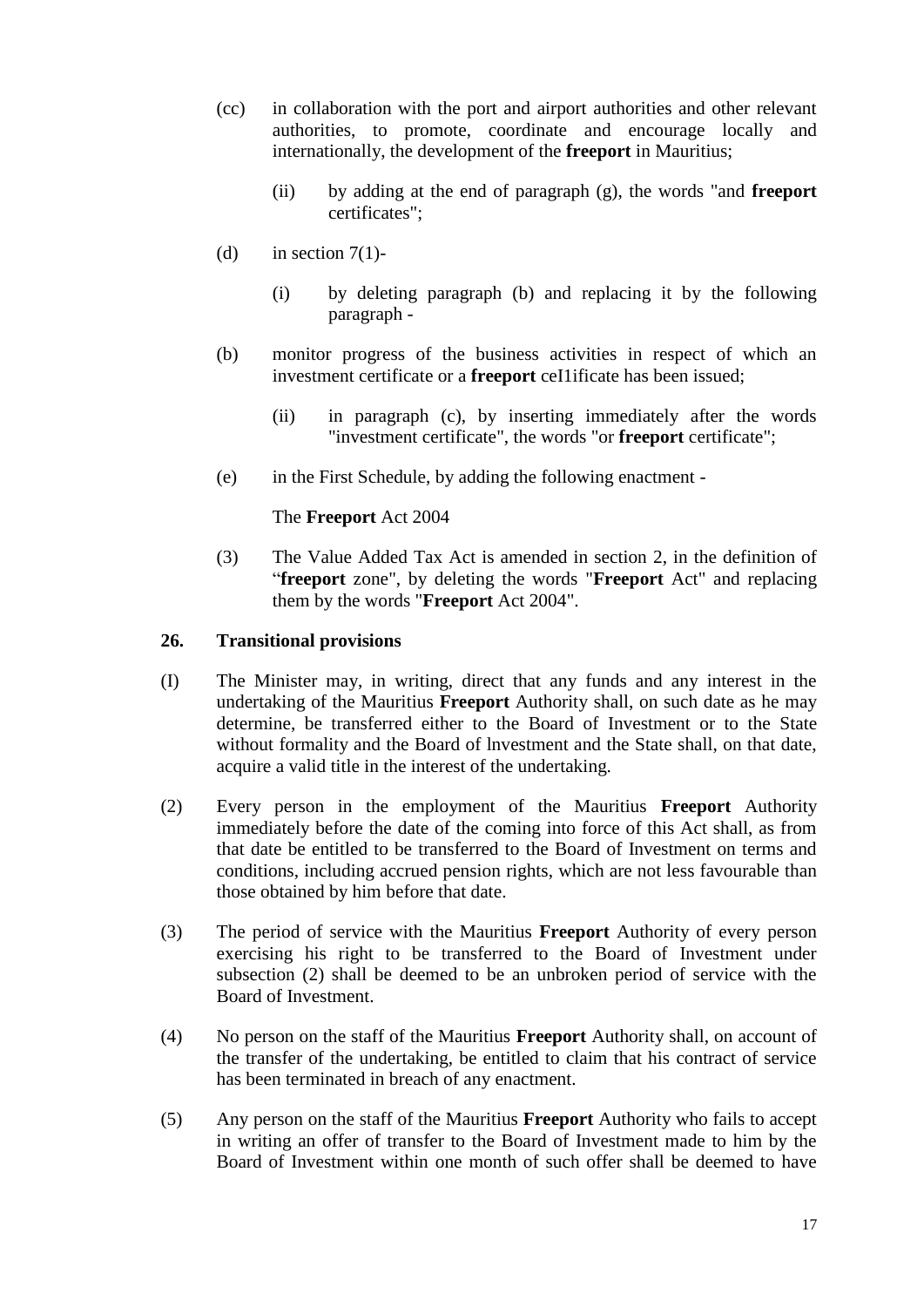refused such offer, and the person shall be deemed to have retired from the employment with the Mauritius **Freeport** Authority.

- (6) Any disciplinary inquiry or proceedings, pending or in process against any person on the staff of the Mauritius **Freeport** Authority may, as from the date of the coming into force of this Act, be taken up, continued and completed by the Board of Investment and any resulting order or decision shall have the same force and effect as if made by the Board of Investment.
- (7) Notwithstanding any other enactment or anything contained in any contract or agreement, any right or obligation existing in favour of or against the Mauritius **Freeport** Authority before the date of the coming into force of this Act, shall, on the coming into force of this Act, be a right or obligation enforceable in favour of or against the Board of Investment.
- (8) Nothing contained in or authorised by this Act shall-
	- (a) invalidate or discharge the contract or other agreement referred to in subsection  $(7)$ ;
	- (b) release any surety wholly or in part from all or any liability under or in respect of the contract or agreement.
- (9) Where a licensee, an enterprise or a person has been authorised under the repealed **Freeport** Act 2001 to carry out an activity which, on the coming into operation of this Act, is not an activity in accordance with this Act, the licensee, enterprise or person shall take such measures as may be necessary to comply, within a period not exceeding 12 months of the date of the commencement of this Act, with the provisions of this Act. '"
- (10) All proceedings, judicial or otherwise, commenced before and pending immediately before the date of the coming into force of this Act, by or against the Mauritius **Freeport** Authority shall be deemed to have been commenced, and may be continued, by or against the Board of Investment and any contract entered into by the Government in relation to the functions of the Mauritius **Freeport** Authority under the **Freeport** Act 2001 shall have effect as if it had been entered into on the same terms and conditions by the Board of Investment.
- (11) Every record required to be kept under section 31 of the **Freeport** Act 2001 before the commencement of this Act shall be kept for a period of at least 5 years after the completion of the transaction to which it relates and shall be made available on demand by the Managing Director or the Director-General.
- $<sup>1</sup>(11A)$  Any licence issued and in force prior to the commencement of section 11 shall</sup> relain valid after the commencement of that section until its expiry
- (11B) The authorisation granted under the repealed subsection (2) of section 8 shall lapse on 30 June 2011
- (12) Notwithstanding any other enactment, the last financial year of the Mauritius **Freeport** Authority shall be deemed to include the period between the date

<sup>1</sup> *w.e.f. 01-July-2009*, **ACT 14/2009**, The Finance (Miscellaneous Provisions) Act 2009, section 18 (n), amended section 26, by inserting the new subsections (11A) and (11B)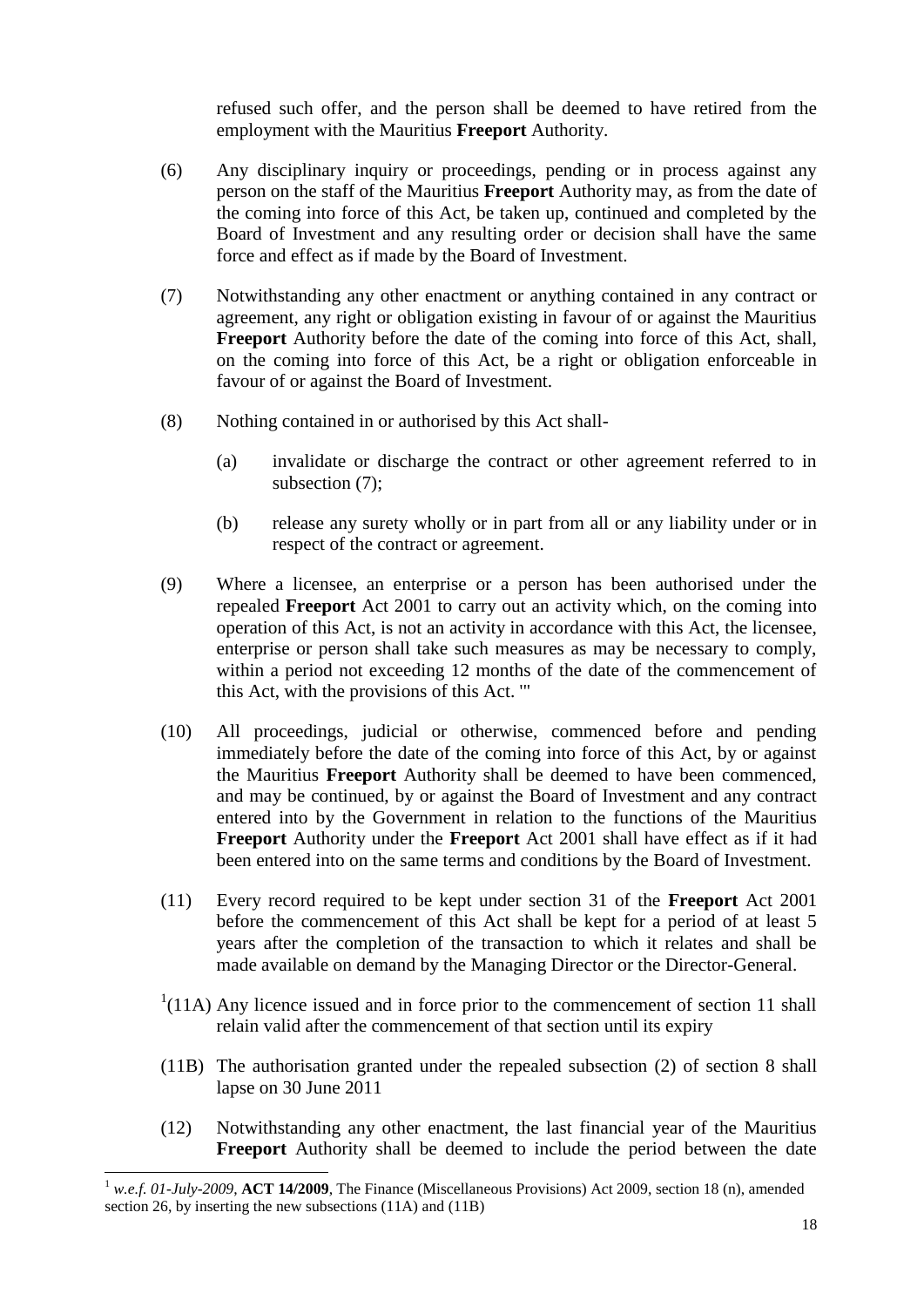immediately following the date of the closing of the last annual accounts of the Mauritius **Freeport** Authority and the coming into force of this Act.

- (13) For the purposes of this section-
	- (a) Mauritius **Freeport** Authority" means the Mauritius **Freeport** Authority established under the repealed **Freeport** Act 2001;
	- (b) "undertaking" means assets, rights, interests and liabilities of the Mauritius **Freeport** Authority, whether in Mauritius or elsewhere.

#### <span id="page-18-0"></span>**27. Repeal and savings**

- (1) The following enactments are repealed
	- (a) The **Freeport** Act 2001; and
	- (b) The **Freeport** Regulations 2001.
- (2) Notwithstanding the repeal of the enactments specified in subsection (1)
	- (a) any licence issued or permit or authorisation granted under the repealed enactments and in force on the date immediately before the coming into operation of this Act shall be deemed to have been issued or granted under this Act and shall remain valid for the period specified in the licence, permit or authorisation, as the case may be;
	- (b) any act or thing done under the repealed enactments shall, on the coming into operation of this Act, be deemed to have been done under this Act.

#### <span id="page-18-1"></span>**28. Commencement**

- (1) Subject to subsection (2), this Act shall come into operation on a date to be fixed by Proclamation.
- (2) Different dates may be fixed for the coming into operation of different provisions of the Act.

<span id="page-18-2"></span>**Proclaimed by [**[Proclamation No. 46 of 2004](http://supremecourt.intnet.mu/Main/GetDoc.asp?Doc_Title=Proclamation+No.+46+of+2004&Mode=Html&Search=No)**]**

#### **FIRST SCHEDULE**

(sections 4 and 24)

#### **Areas**

The zones described hereunder are based on the national grid of Mauritius and the plans describing them may be consulted at the office of the Board of Investment. All coordinates are attached to the National Grid System.

**Zone 1**, a plot of State Land, at Mer Rouge area in the district of Port Louis, of an extent of 2 hectares and 4,716 square metres (2ha4716m²), bounded by a line running South East from point (996621.6mE, 1005579.2mN) to point (996771.6mE, 1005476.0mN*);* thence South West to point (996687.5mE, 1005367.4mN); thence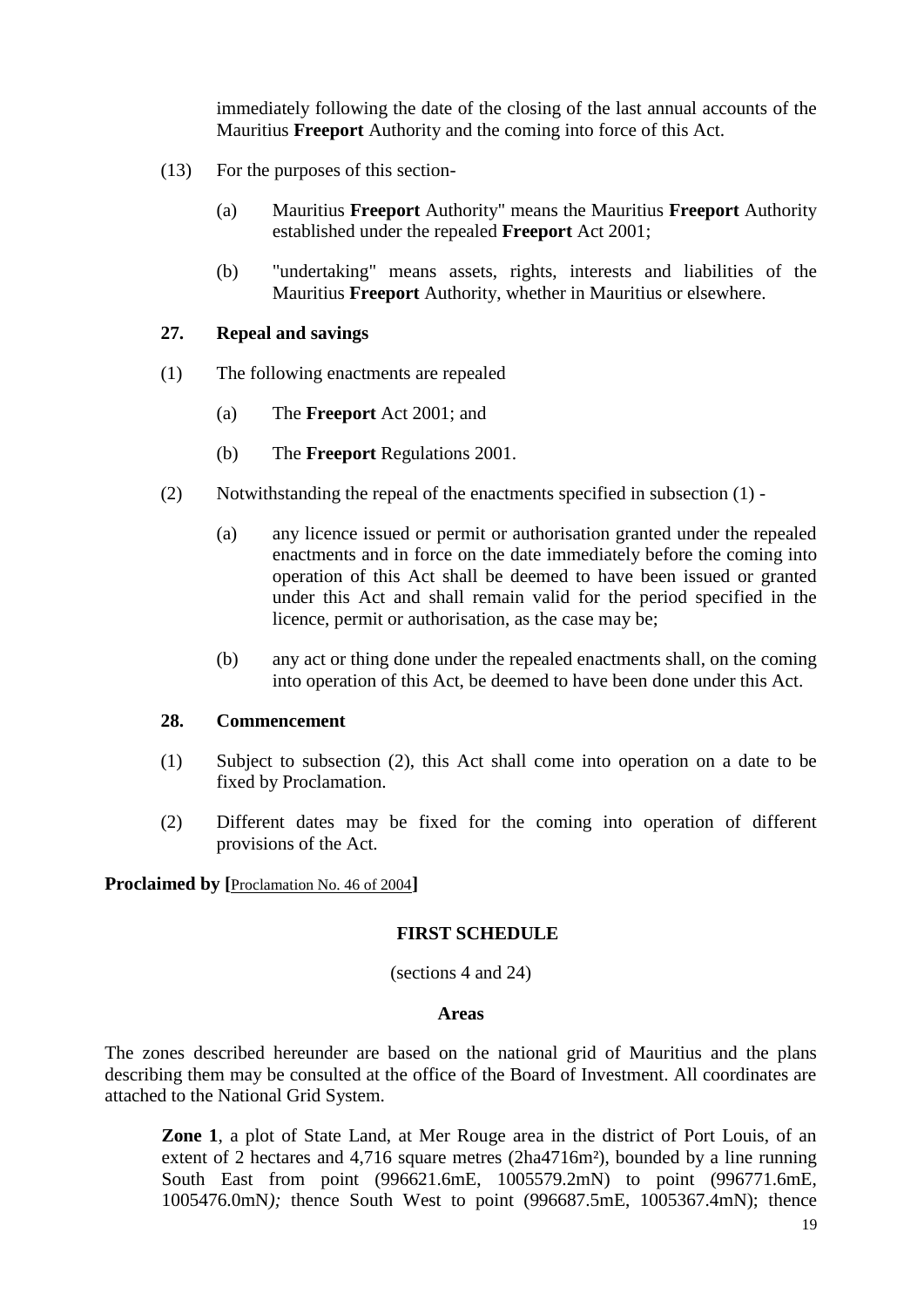North West to point (996544.0mE, 1005476.4mN) and thence North East to the starting point.

**<sup>1</sup>Zone 5**, a portion of State Land situated in the district of Port Louis place called Mer Rouge of an extent of twenty five hectares nine thousand six hundred and ninety four square metres and seventy seven hundredths of square metre  $(25ha9694.77m^2)$  vested in the Mauritius Ports Authority and bounded as follows:-

On the first side by the surplus of State Land, on five lines measuring respectively :- the first one (access road) on four hundred and thirty metres and four centimetres (430.04m) i.e between coordinates 997067.00mE, 1005802.00mN, and 996688.98mE, 1006007.02mN, the second one on one hundred and forty five metres and seventy five centimetres (145.75m) between coordinates 996688.98mE, 1006007.02mN and 996614.00mE, 1006132.01mN, the third one on twenty four metres and ten centimetres (24.10m) between coordinates 996614.00mE, 1006132.01mN and 996634.56mE, 1006144.59mN,

*The first portion of the extent of eleven hectares five thousand three hundred and forty square metres (11 ha 5340m<sup>2</sup> ) is bounded as follows-*

*Towards the North East by surplus of State Land (access road) on three hundred and seventy eight metres and thirty centimetres (378.30m), i.e. between coordinates996676.80mE, 1006572.48mN and 996989.96mE, 1006360.24mN.*

*Towards the South East by the second portion hereinafter described on four hundred and fifteen metres and seventy one centimetres (451.71m), i.e. between coordinates 996634.56mE, 1006144.59mN and 996989.96mE, 1006360.24mN.*

*Towards the South West again by surplus of State Land (Container Park) on three hundred and fifty four metres and four centimetres (354.04m), i.e. between coordinates 996449.73mE, 1006446.55mN and 996634.56mE, 1006144.59mN.*

*Towards the North West by the high water mark of the sea.*

*The second portion of the extent of twenty one hectares three thousand three hundred and four square metres (21 ha 3304m<sup>2</sup> ) is bounded as follows-*

*Towards the North East by surplus of State Land (access road) on three hundred and fifty nine metres (359.00m), i.e between coordinates 996989.96mE, 1006360.24mN and 997287.11mE, 1006158.79mN.*

*Towards the South East by surplus of State Land (access road) on five lines measuring respectively six metres and ninety three centimetres (6.93m, i.e between coordinates 997287.11mE, 1006158.79mN and 997290.50mE, 1006152.75mN; twenty five metres and sixty four centimetres (25.64m), i.e between coordinates 997290.50mE, 1006152.75mN and 99.7287.22mE, 1006127.32mN;two hundred and eighty one metres and forty four centimetres (281.44m), i.e between coordinates997287.22mE,1006127.32mN and 997144.25mE, 1005884.90mN; sixty three metres and twenty eight centimetres (63.28m), i.e between coordinatyes 997144.25mE, 1005884.90mN and 997124.11mE, 1005824.91mN; sixty one metres and fifty four centimetres (61.54m), i.e between coordinates 997067.00mE, 1005802.00mN and 997124.11mE, 1005824.91mN.*

*Towards the South West again by surplus of State Land (access road and Container Park) on two lines measuring respectively four hundred and thirty metres and four centimetres and (430.04m), i.i between coordinates 996688.98 mE 1006007.02mN and 997067.00mE, 1005802.00mN and one hundred and fourty five metres and seventy five centimetres (145.75m), i.e between coordinates 996688.98mE, 1006007.02mN.*

*Towards the North West partly by surplus of State Land (Container Park) and partly by the first portion hereinafter described on two lines measuring respectively twenty four metres and ten centimetres (24.10m), i.e. between coordinates 996614.00mE, 1006132.01mN and 996634.56mE, 1006144.59mN and four hundred and fifteen metres and seventy one centimetres (415.71m), i.e. between coordinates 996634.56mE, 1006144.59mN and 996989.96mE, 1006360.24mN.*

and replacing it by the new Zone 5

 $\overline{a}$ 

<sup>1</sup> *w.e.f. 18-March-2006*, **GN 31/2006**, regulation 3, amended the First Schedule, by deleting "*Zone 5*" which is "*Zone 5, a plot of State Land, being part of reclaimed land at Mer Rouge area in the District of Port Louis measuring thirty two hectares eight thousand six hundred and forty four square metres (32 ha 8644m<sup>2</sup> ), made up of two contiguous portions of land, described as follows-*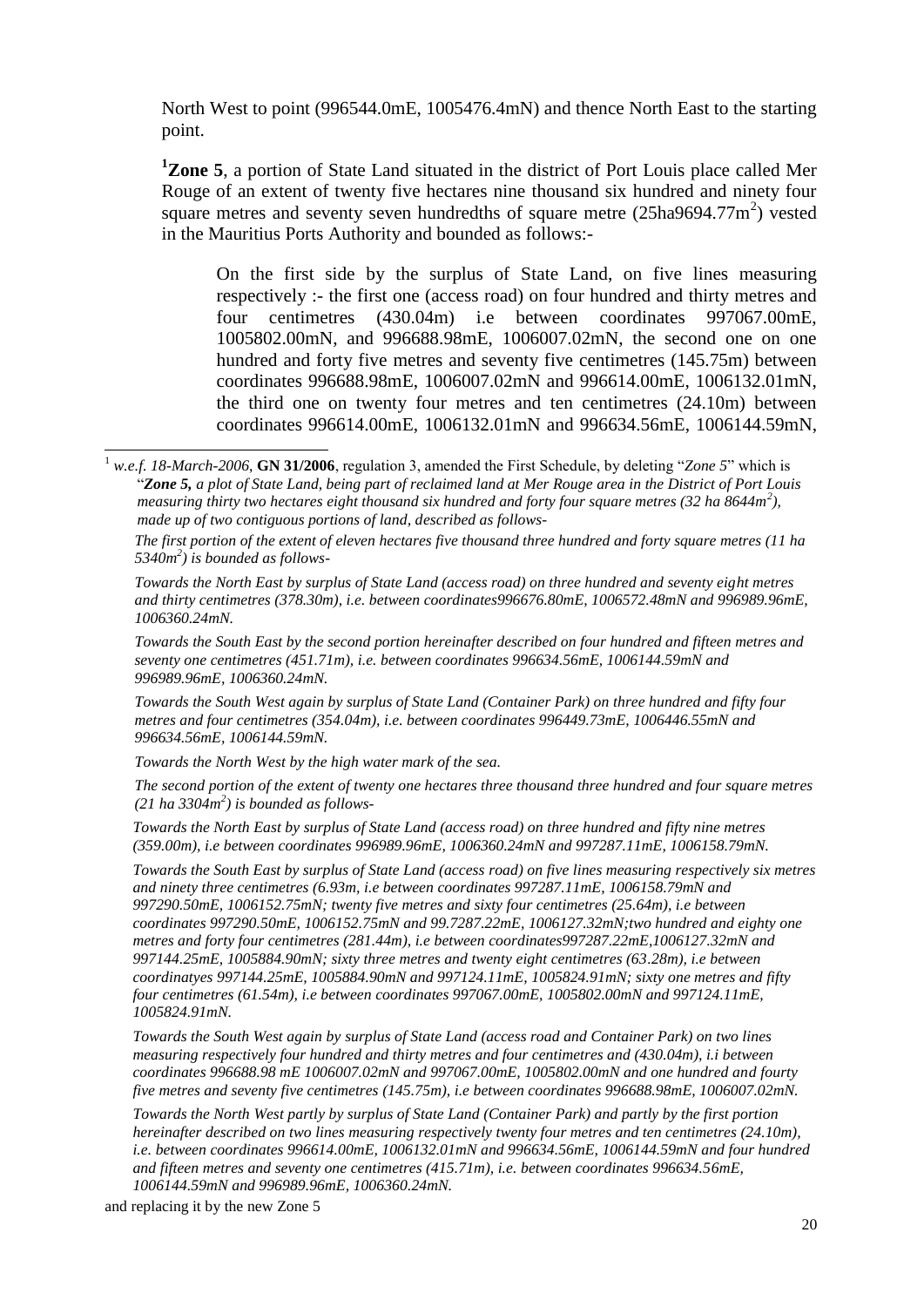the fourth one on eighty metres (80.00m) i.e between coordinates 996634.56mE, 1006132.01mN and 996702.81mE; 10066186.30mN and the fifth and last one on sixty seven metres and fifty nine centimetres (67.59m) between coordinates 996634.56mE, 1006144.59mN and 996600.63mE, 1006203.12mN,

On the second by State Land, on three lines measuring respectively :- the first one, one hundred and forty eight metres and eleven centimetres (148.11 m) between coordinates 996667.52mE, 1006243.94mN and 996793.95mE, 1006321.10mN, the second one, on two hundred and thirty two metres and seventy two centimetres (232.72m) between coordinates 996793.95mE, 1006321.10mN and 996672.73mE, 1006519.74mN and the third and last one, on forty five metres and ninety seven centimetres (45.97m) between coordinates 996672.73mE, 1006519.74mN and 996699.91mE, 1006556.82mN,

On the third side, by State Land, on two lines measuring respectively :- the first one on three hundred and fifty metres and thirty nine centimetres (350.39m) between coordinates 996699.91mE, 1006556.82mN and 996989.91mE, 1006360.27mN and the second and last one on three hundred and fifty nine metres (359.00m) i.e. between coordinates 996989.91mE, 1006360.27mN and 997287.11mE, 1006158.79mN,

On the fourth and last side, by State Land (road access), on five lines measuring respectively :- the first one, on six metres and ninety three centimetres (6.93m) between coordinates 997287.11mE, 1006158.79mN and 997290.50mE, 1006152.75mN, the second one, on twenty five metres and sixty four centimetres (25.64m), between coordinates 997290.50mE, 1006152.75mN and 997287.22mE, 1006127.32mN, the third one, on two hundred and eighty one metres and forty four centimetres (281.44m), between coordinates 997287.22mE, 1006127.32mN and 997144.25mE, 1005884.90mN, the fourth one, on sixty three metres and twenty eight centimetres (63.28m) between coordinates 997144.25mE, 1005884.90mN and 997124.11mE, 1005824.91mN and the fifth and last one on sixty one metres and fifty three centimetres (61.53m) between coordinates 997124.11mE, 1005824.91mN and 997067.00mE, 1005802.00mN.

**Zone 6,** a plot of State Land, being part of reclaimed land at Mer Rouge area in the district of Port Louis, of an extent of 6 hectares and 600 square metres (6ha600m²) and bounded by a line running from point (996561.78mE, 1005809 .66mN) in a South Easterly direction to point (9969077.32mE, 1005616.18mN);

From the previous point in a South Westerly direction to point (996827.70mE, 1005473 .93mN);

From the previous point in a North Westerly direction to point (996502.90mE, 1005697.28mN) and thence to point (996474.13mE, 1005744.28mN); and thence to point (996477.44mE, 1005758.03mN);

Finally, from previous point in a North Easterly direction to the starting point.

**Zone 7**, a plot of State Land being part of reclaimed land Mer Rouge area in the district of Port Louis, of an extent of eight decimal five hectares (8.5 ha) and bounded by a line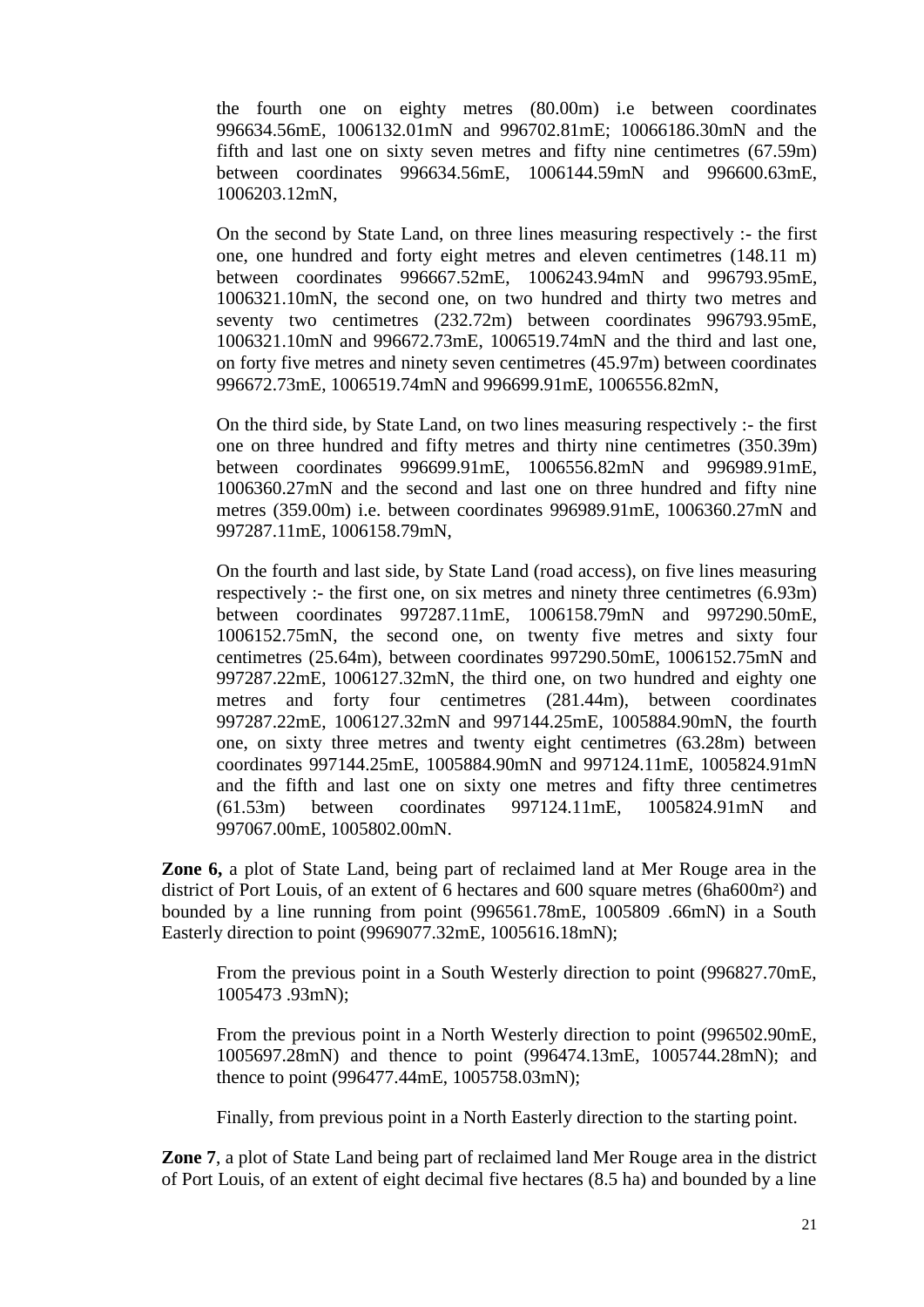running from point in a South Westerly direction to point (996962.48mE, 1005585.29mN);

From the previous point in a North Westerly direction to point (99656l.78mE, 1005809.66mN);

Finally, from the previous point in a North Easterly direction to point (99676l.45mE, 100593l.88mN) and thence to the starting point.

**Zone 8**, a plot of State Land in the district of Port Louis, of an extent of nine thousand two hundred and sixty-eight square metres (9268m²) and bounded by a line running from point (996954.59mE, 1004851.31mN) in a South Easterly direction to point (997010.18mE, 1004814.90mN), thence to point (9997015.32mE, 1004811.56mN);

From the previous point in a South Westerly direction to point (996999.07mE, 1004781.83mN), thence in a Westerly direction to point (996992.48mE, 1004782.50mN), thence in a South Westerly direction to point (996977.59mE, 1004755.25mN);

From the previous point to point (996938.07mE, 1004737 51mN), thence in an Easterly direction to point (996883.47mE, 1004750.69mN), thence to the high water mark of the sea, thence following the sinuosities of the water mark of the sea and thence in a Westerly direction to the starting point.

**Zone 9**, an area of State Land within SSR International Airport, of an extent of one hectare and one hundred and ten square metres (1 ha 0110m<sup>2</sup>) and bounded by a line running from point (1015047 .40mE, 974671.30mN) in a South Easterly direction to point(1015063.70mE, 974667.40mN) thence to point (1015086.10mE,974656.50mN) and thence to point (1015106.36mE, 974628.26mN)

From previous point North East to point (1015108.15mE, 974635.70mN), thence in a South Easterly direction to point (1015113.91mE, 974634.50mN), and thence to point (1015122.15mE, 974624.97mN);

From previous point in an Easterly direction to point (91015134.00mE, 974625.30mN), thence South East to point (1015161.10rnE, 974575.90mN)and thence South West to point (1015066.90mE,974524.80mN);

From previous point in a North Westerly direction to point (1015061.00mE, 974535.90mN), thence to point (1015049.90mE, 974571.50mN), thence to point (1015041.17mE, 974653.80mN) and thence to point (1015041.17mE, 974653.80mN and thence to point (1015038.40mE, 974656.50mN);

<sup>1</sup>**Zone 11,** three portions of State Land, being part of reclaimed land situate within the Port Harbour Area in the district of Port Louis and under the control of the Mauritius Ports Authority, as follows -

 $\overline{a}$ 

<sup>1</sup> *w.e.f. 12-August-2007*, **GN 179/2007**, regulation 3, amended the First Schedule, by deleting "*Zone 11*" which is

<sup>&</sup>quot;*Zone 11, a portion of State Land, being part of reclaimed land situated within the Port Harbour Area in the district of Port Louis and under the control of the Mauritius Ports Authority, of an extent of one hectare, three thousand and six hundred aquare metres (1.36Ha) and bounded as follows-*

*Towards the East by the surplus of State Land (Reclaimed Land) on six lines, the first one on a developed length measuring ninety three metres and seventy six centimeters (93.76m), the second, third, fourth, fifth and*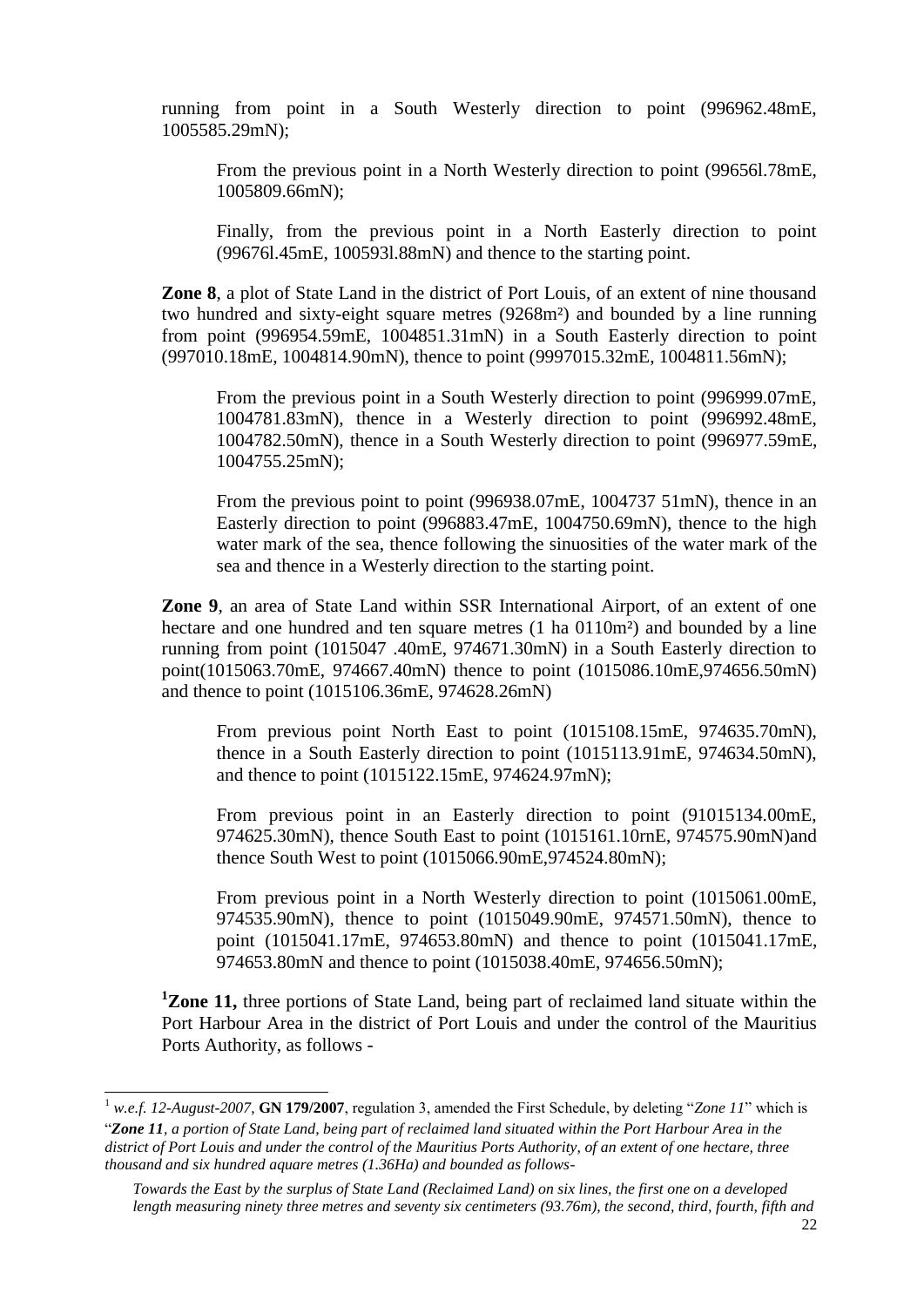Portion No.1 of an extent of one hectare, three thousand and six hundred and sixteen square metres (1ha 3616m2), bounded as follows -

Towards the North-West and the North, partly by a rock revetment and partly by the Coal Terminal, on three lines, the first one between letters A and B measuring ten metres and two centimetres (10.02m), the second between letters B and C measuring one hundred and fifty-three metres and seventy-two centimetres (153.72m) and the third one between letters C and D measuring one hundred and sixty-four metres and thirty-eight centimetres (164.38m).

Towards the East, by the Portion No. 2, on four lines, the first one between letters D and O measuring ninety-three metres and fifty-four centimetres (93.54m), the second between letters O and P measuring forty-seven metres and thirty-two centimetres (47.32m), the third between letters P and Q measuring thirty-two metres and thirty-one centimetres (32.31m) and the fourth one between letters Q and R measuring twenty metres and thirty-two centimetres (20.32m).

Towards the South, partly by the Portion No. 3 and partly by a rock revetment, on two lines, the first one between letters R and N on a developed length measuring one hundred and seventy-eight metres (178m) and the second between letters N and A measuring one hundred and twenty-five metres and forty-four centimetres (125.44m).

Portion No. 2 of an extent of five thousand one hundred and fifty-three square metres  $(5, 1, 53m^2)$ , bounded as follows-

Towards the North-West and the North partly by the Coal Terminal and partly by the surplus of State Land (Reclaimed Land), on three lines, the first one between letters D and E measuring eight metres and sixty-four centimetres (8.64m), the second between letters E and F measuring seventy-nine metres and eighty-five centimetres (79.85m) and the third one between letters F and G measuring ten metres and ninety-seven centimetres (10.97m).

Towards the East, by the surplus of State Land (Reclaimed Land), on five lines, the first one between letters G and X measuring sixty-one metres and twentyseven centimetres  $(6l.27m)$ , the second between letters X and Y measuring twenty metres and eighteen centimetres (20.18m), the third between letters Y and H measuring a developed length of forty-four metres and sixty-six centimetres (44.66m), the fourth between letters H and I measuring a developed length of twenty-three metres and ninety-five centimetres (23.95m) and the fifth one between letters I and J measuring a developed length of eighty-one metres and eighty-three centimetres (81.83m).

*sixth ones measuring thirty eight metres and seventy six centimeters (38.76m), nine metres and sixty six centimeters (9.66m), thirty three metres and seven centimeters (33.07m), fourteen metres (14.00m), eight metres and forty centimeters (8.40) respectively.*

*Towards the South West by the surplus of State Land (Reclaimed Land) on a developed length measuring three hundred and nine metres (309.00m)3*

*Towards the North West partly by an access fifteen metres (15.00m) wide on nine metres and forty centimeters (9.40m) and partly by State Land (Reclaimed Land) on two lines measuring one hundred and fifty three metres and fifty nine centimeters (153.59m) and one hundred and sixty four metres and sixty one centimeters (164.61m) respectively.*"

and replacing it by the new Zone 11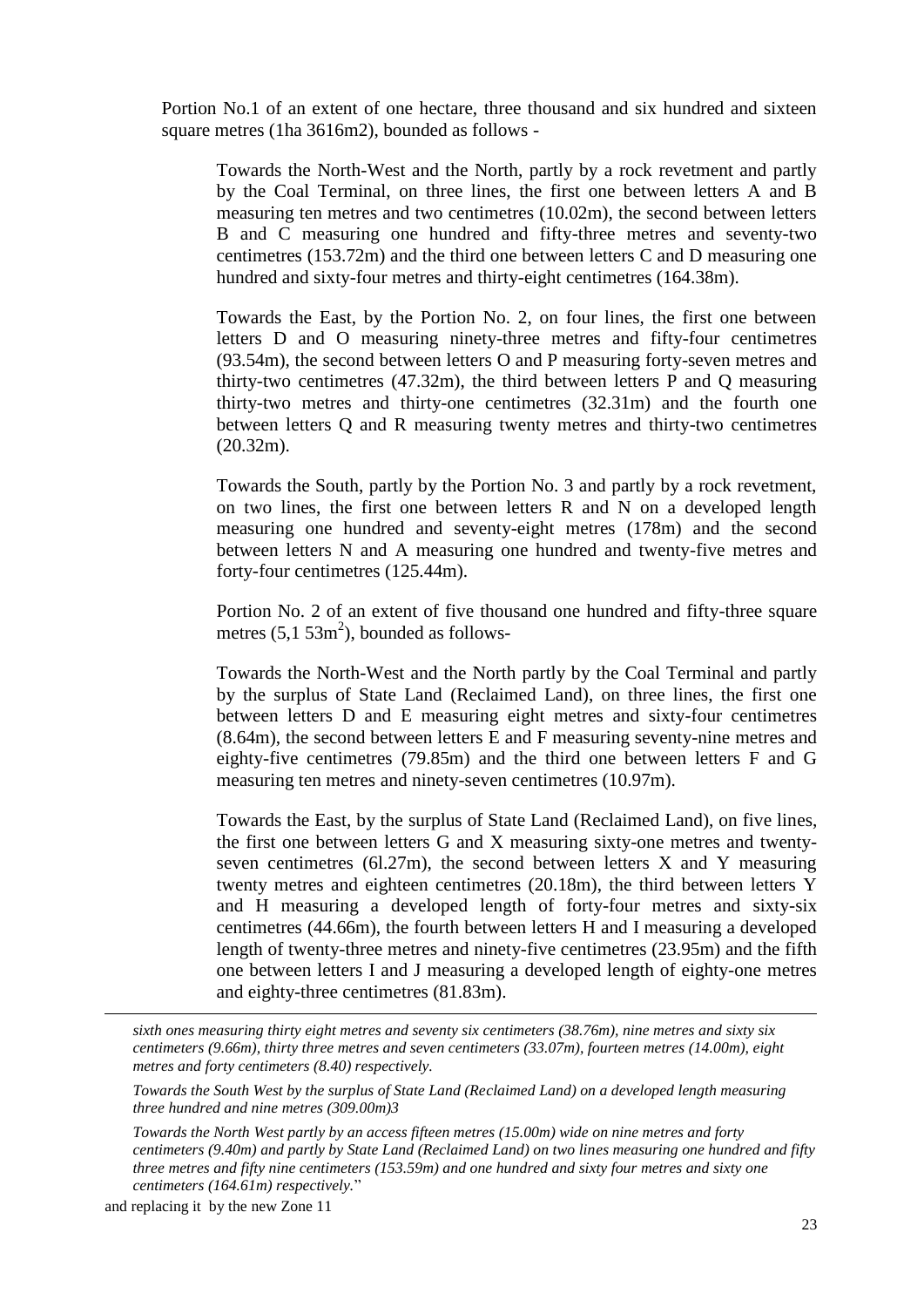Towards the South, by the Portion No. 3, on two lines, the first one between letters J and S measuring nineteen metres and seventy-six centimetres (19.76m) and the second between letters S and R measuring eleven metres and forty-five centimetres (11.45m).

Towards the West, by the Portion No. 1, on four lines, the first one between letters R and Q measuring twenty metres and thirty-two centimetres (20.32m), the second between letters Q and P measuring thirty-two metres and thirty-one centimetres (32.31m), the third between letters P and O measuring forty-seven metres and thirty-two centimetres (47.32m), and the fourth one between letters O and D measuring ninety-three metres and fifty-four centimetres (93.54m).

Portion No. 3 of an extent of one hectare, eight thousand five hundred and twenty-seven square metres (1ha  $8527 \text{m}^2$ ), bounded as follows -

Towards the North, partly by the Portion No. 1 and partly by the Portion No. 2, on three lines, the first one between letters N and R on a developed length measuring one hundred and seventy-eight metres (178m), the second between letters R and S measuring eleven metres and forty-five centimetres (11.45m) and the third one between letters S and J measuring nineteen metres and seventy-six centimetres (19.76m).

Towards the East, by the surplus of State Land (Reclaimed Land), between letters J and K measuring one hundred and twenty-three metres and eighty-six centimetres (123.86m).

Towards the South and the West, partly by the sea and partly by a rock revetment, on three lines, the first one between letters K and L measuring one hundred and four metres and fifty-four centimetres (104.54m), the second between letters L and M measuring one hundred and eighty-one metres and seventy-five centimetres (181.75m) and the fourth one between letters M and N measuring sixty-one metres and sixty-eight centimetres (61.68m).

**Zone 12,** a portion of State Land, being part of reclaimed land situated within the Port Louis Harbour area in the district of Port Louis and under the control of Mauritius Ports Authority of an extent of three thousand five hundred and one point ten square metres (3501.10m²) and bounded as follows:-

Towards the North by a drain separating the portion of land presently described from a road on a developed length measuring ninety metres eight centimetres (90.08m), i.e between coordinates 996031.49mE, 1005843.12 mN and 996109.85mE, 1005883.53mN.

Towards the East by Fort George Power Station on thirty six metres twenty five centimetres (36.25m), i..e between coordinates 996109.85mE,1005883.53mN and 99127.96mE, 1005852.13mN.

Towards the South by Fort George on three lines, the first measuring one hundred and three metres forty three centimetres (103.43m), i.e. between coordinates 996127.96mE, 1005852.13mN and 996038.18mE, 1005800.77mN; the second one measuring twelve metres forty eight centimetres (12.48m), i.e. between coordinates 996038.18mE, 1005800mN and 996032.09mE, 1005811.66mN and the third one measuring four metres seventy six centimetres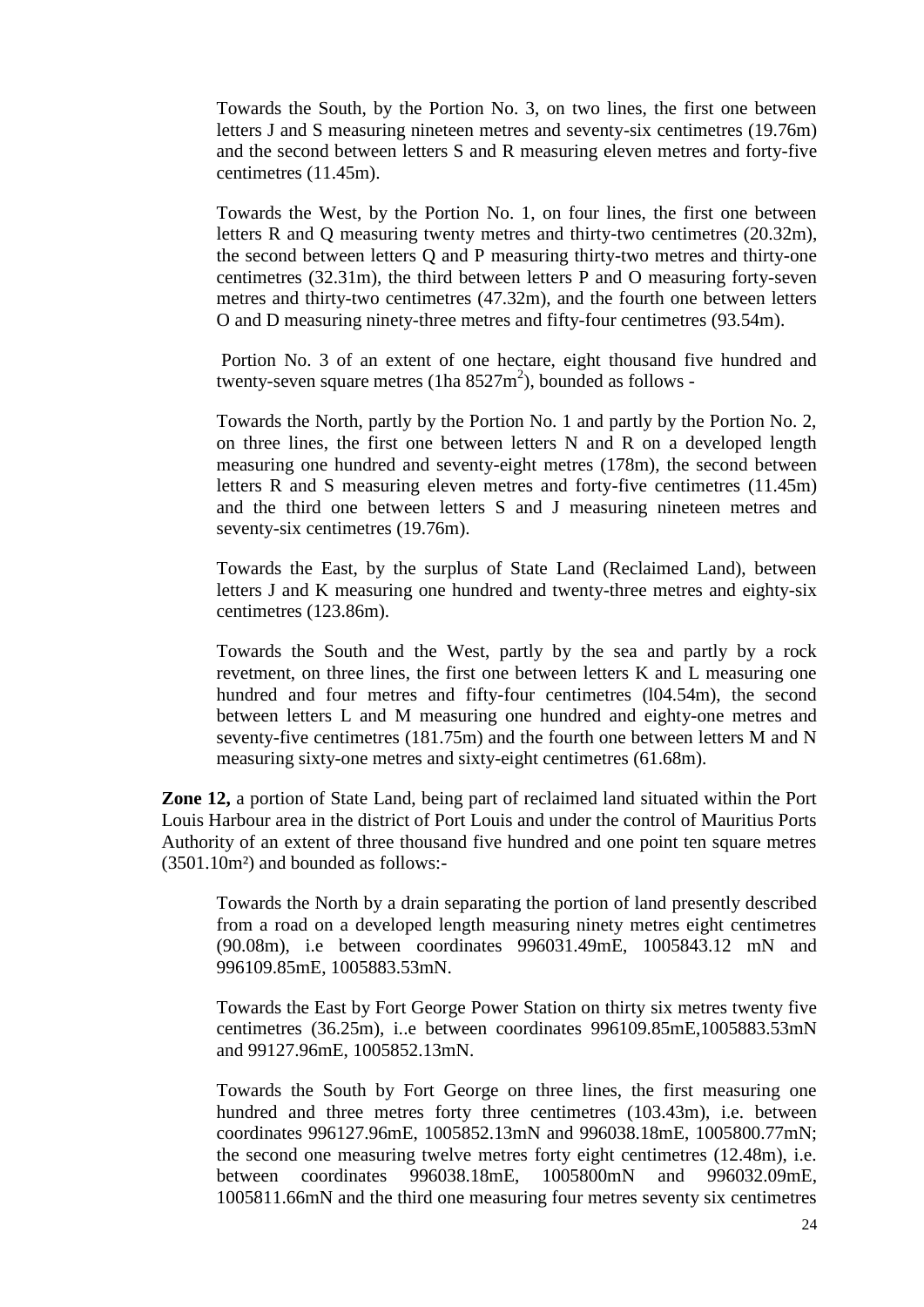(4.76m), i.e. between coordinates 996032.09 mE, 1005811.66mN and 996027.49mE, 1005812.89mN.

Towards the West by surplus of State Land (reclaimed land) on thirty metres forty nine centimetres (30.49m), i.e. between coordinates 996027.49mE, 1005812.89mN and 996031.49mE, 1005843.12mN.

**Zone 13,** a portion of State Land at Rose Belle in the district of Grand Port, of an extent of one hectare seven thousand six hundred and seventy square metres (1ha7670m²) or four arpents nineteen perches (4A19P) forming part of a large plot of an extent of five hundred and thirty four hectares three thousand six hundred and twenty one square metres (534ha 3621m²) (Domaine Rose Belle) belonging to the Government of Mauritius as per title deed transcribed in Volume 1221 No.103*,* in whose rights the Rose Belle Sugar Estate Board has been vested as is provided in sections 2 and 16 of the Rose Belle Sugar Estate Board Act and bounded as follows:-

Towards the North West partly by the surplus of State Land (Domaine Rose Belle) and partly by an access road on seven lines, the first one measuring fifty one metres forty seven centimetres (51.47m), i.e. between coordinates 1007298.59mE, 97773l.40mN and 1007338.76mE, 977763.58mN, the second one measuring seventy eight metres fifiysix centimetres (78.56m), i.e between coordinates 1007338.76mE, 977763.58 mN and 1007290.46mE, 977825.53 mN, the third one measuring eleven metres fifty four centimetres (11.54m), i.e between coordinates 1007290.46mE, 977825.53mN and 1007299.44mE, 977832.78mN, the fourth one measuring six metres seventy two centimetres (6.72m), i.e between coordinates 1007299.44mE, 977832.78mN and 1007295.23mE, 977838.01mN, the fifth one measuring twenty two metres twenty nine centimetres (22.29m), i.e. between coordinates 1007295.23mE, 977838.01mN and 1007312.58mE, 977852.00mN, the sixth one measuring forty five metres eighty five centimetres, i.e. between coordinates 1007312.58mE, 977852.00mN and 1007342.53mE, 977817.30mN, the seventh one on a developed length measuring seventy three metres twenty centimetres (73.20m), i.e. between coordinates 1007342.53mE, 977817.30mN and 1007402.17mE, 977859.73mN.

Towards the North East by the surplus of State Land (Domaine Rose Belle) on one hundred and fifty two metres eighty centimetres (152.80m), i.e. between coordinates 1007402.17mE, 977859.73mN and 1007488.14mE, 977733.40mN.

Towards the South partly by the surplus of State Land (Domaine Rose Belle) on ten metres thirty three centimetres (10.33m), i.e. between coordinates 1007488.14mE, 977733.40mN and 1007479.60mE, 977727.59mN and partly by an access road on three lines, the first one on a developed length measuring fifty seven metres fifty four centimetres (57.54m), i.e. between coordinates 1007479.60mE, 977727.59mN and 1007422.40mE, 977733.82mN, the second one measuring nine metres eight centimetres (9.08m), i.e. between coordinates 1007422.40mE, 977733.82mN and 1007413.87mE, 977736.94mN and the third one on a developed length measuring eighty seven metres thirty seven centimetres (87.37m), i.e. between coordinates 1007413.87mE, 977736.94mN and 1007346.83mE, 977680.92mN. Towards the South West by the surplus of State Land (Domaine Rose Belle) on three lines, the first one measuring sixty three metres ninety two centimetres (63 .92m), i.e. between coordinates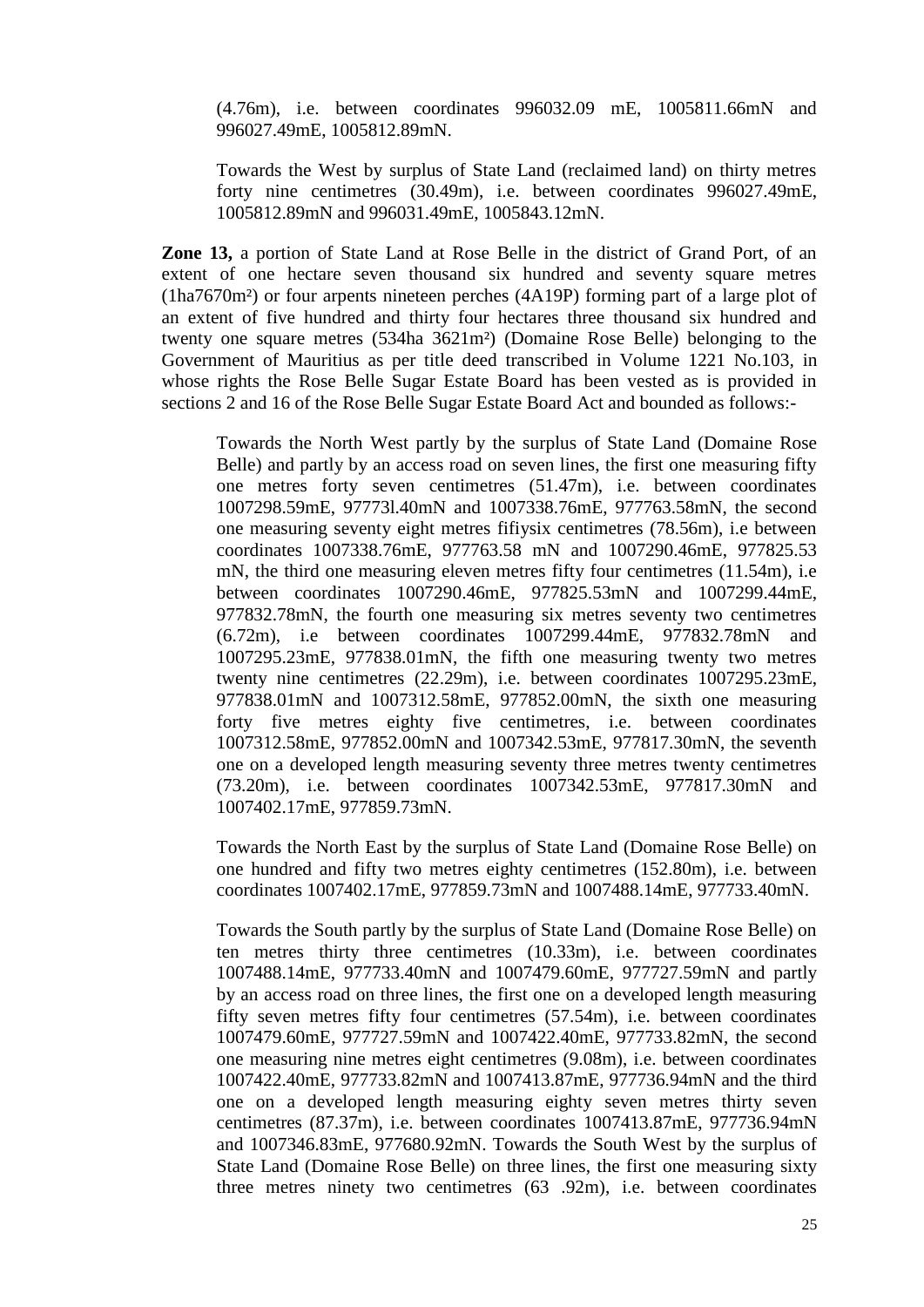1007346.83mE, 977680.92mN and 1007306.33mE, 977730.37mN, the second one measuring five metres forty centimetres (5.40m), i.e. between coordinates 1007306.33mE, 977730.37mN and 1007302.12mE, 977726.99mN, the third one measuring five metres and sixty four centimetres (5.64m), i.e. between coordinates 1007302.12mE, 977726.99mN and 1007298.59mE and 977731.40mN.

**Zone 14,** a plot of land at Tombeau (Calebasses) in the district of Pamplemousses, of a total extent of three hectares seven thousand eight hundred and ninety two and ninety three hundredths square metres (3Ha. 7,892.93m2), made up of four contiguous plots of land, viz.:- (a) seven thousand three hundred and forty six and seventy eight hundredths square metres (7,346. 78m²); (b) six thousand three hundred and forty and forty two hundredths square metres (6,340.42m<sup>2</sup>); (c) six thousand three hundred and five and thirty one hundredths square metres (6,305.31 m²); and (d) one hectare seven thousand nine hundred and forty two hundredths square metres (1 Ha. 7,900.42m²), belonging to the Mauritius Freezone Logistics Ltd, for having acquired same from Mrs. Widow Mahmud Sackoor Maudarbocus and Others, as evidenced by a deed drawn up before Mr. Notary Ahmad Ibrahim Gopee, dated the seventeenth day of March two thousand and three (17/03/2003), registered and transcribed in volume 5132 No.30, and bounded as follows - ,

Towards the North, by the axis of a common and party road three metres and sixty six centimetres (3.66m) wide, separating the plot of land presently described from that of three plots of land, viz.:- (i) four arpents thirty seven perches and fifty eight hundredths or eighteen thousand four hundred and sixty nine square metres, belonging jointly to Mr. Govindranath Ajeetjee Jhummon, for the bare ownership and Mrs. Widow Lackhun Jhummon, for usufruct, as per title deed transcribed in volume 1928 No.69; (ii) four arpents seventy perches and seventy eight hundredths or nineteen thousand eight hundred and seventy square metres, belonging to Mrs. Koolwantee Narain, Widow of Mr. Lackhun Jhummon, as per title deed transcribed in volume 1928 No.69 and (iii) one arpent, belonging to Mr. Baldeo Ujoodha, as per title deed transcribed in volume 946 No.95, on three hundred and seventy two metres and one centimetre (372.01m); i.e. between coordinates 1 001231.67mE and 1 009128.87mN (Point A) and 1 001477.22mE and 1 009390.04mN (Point B),measured up to an unmarked boundary stone, which thickness is found on the reserves and escarpments of River Tombeau.

Towards the East, by the said reserves and escarpments of River Tombeau sixteen metres (16.00m) wide, on a developed length of two hundred and forty three metres and forty three centimetres (243.43m); i.e. between coordinates 1 001 477.22mE and 1 009390.04mN (Point B) and 1 001494.79mE and 1 009 180.14mN (Point C).

Towards the South, on six lines, the first, second, third, fourth and fifth by a plot of land of an extent of two thousand eight hundred and sixty five square metres, belonging to the Government of Mauritius, as per title deed transcribed in volume 83 No.25 and which is to be leased unto the Succession of Mahmud Sackoor Maudarbocus, measuring respectively fifteen metres (15.00m); i.e. between coordinates 1 001 494.79mE and 1 009 180.14mN (Point C) and 1 001 479.86mE and 1 009 181.58mN (Point D), forty five metres and seventy two centimetres (45.72m); i.e. between coordinates 1 001 479.86mE and 1 009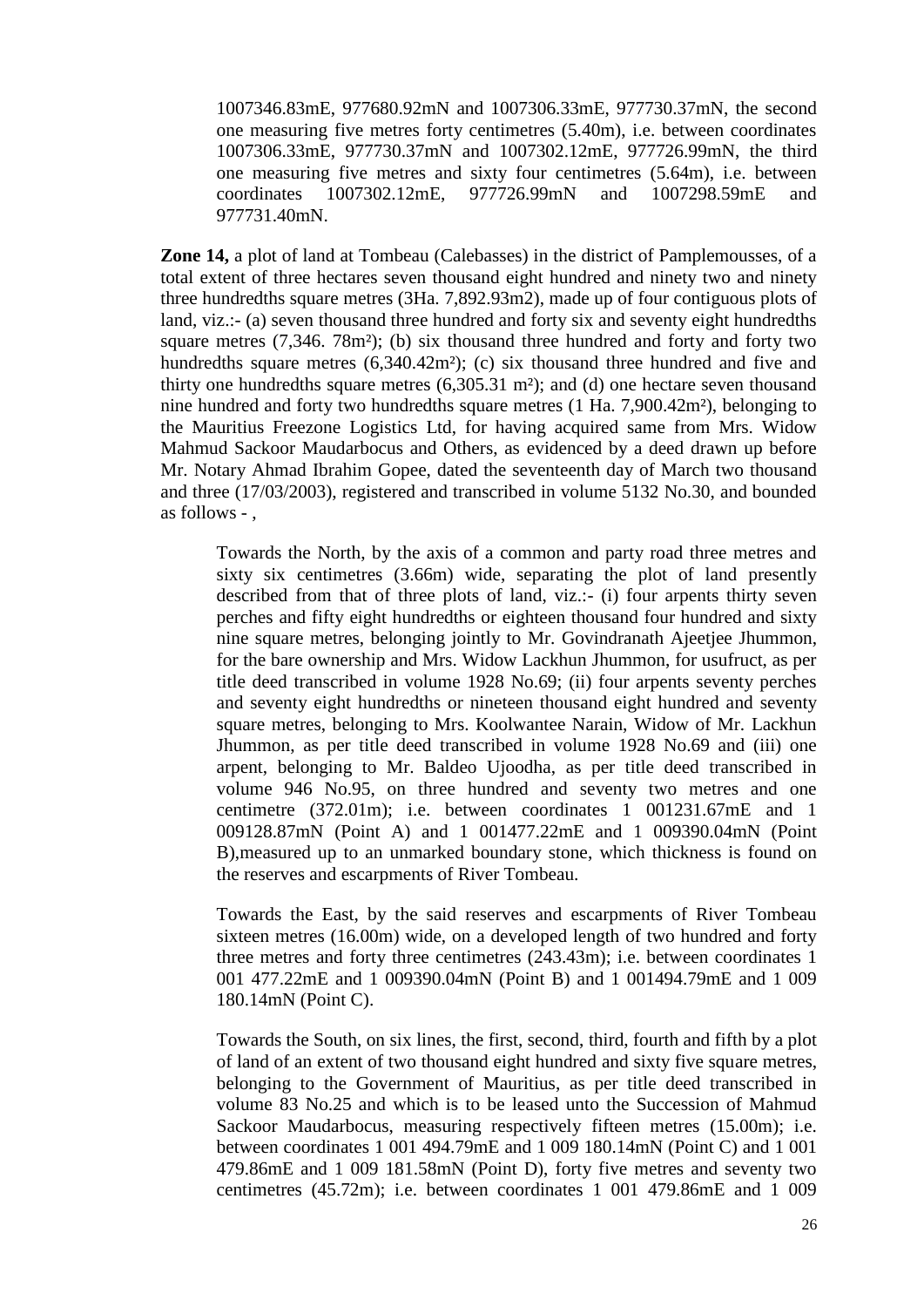181.58mN (Point E) forty four metres and ninety six centimetres (44.96m); i.e. between coordinates 1 001 435.06mE and 1 009 172.48mN ) (Point E) and 1001 395.88mE and I 009 150.41mN (Point F),forty one metres and forty five centimetres (41.45m); i.e. between coordinates 1 001 395.88mEand 1 009 150.41mN (Point F) and I 001 372.20mE and 1 009 116.39mN (Point G), and one metre and seventy six centimetres (1.76m); i.e. between coordinates 1 001 372.20mE and 1 009 116.39mN (Point G) and 1 001 372.80mE and 1 009114. 74mN (Point H), the sixth and last line by a strip of land of an extent of seventeen perches and three quarter, belonging to the Government of Mauritius, as per title deed transcribed in volume 1443 No.92, alongside the Northern Entrance Road, on ninety one metres and sixteen centimetres (91.16m); i.e. between coordinates 1 001 372.80mE and 1 009 114.74mN (Point H) and 1 001 290.04mE and 1 009 076.52mN (Point I).

Towards the West, on four lines, the first one by a natural drain one metre and fifty centimetres (1.50m) wide, alongside a tarred pavement one metre and fifty centimetres (1.50m) wide, parallel to "Guy Rozemont Street", on which the plot of land presently described has the right of servitude, on a developed length of seven metres and thirty five centimetres (7.35m); i.e. between coordinates 1 001 290.04mE and 1 009 076.52mN (Point I) and 1 001 283.98mEand 1 009 080.59mN (Point J), the second by the extremity of the said natural drain one metre and fifty centimetres (1.50m) wide, on ninety five centimetres (0.95m): i.e. between coordinates 1 001 283.98mE and 1 009 080.59mN (Point J) and 1 001 283.32mE and 1 009 079.90mN (Point K), the third by a concrete pavement one metre and fifty centimetres (1.50m) wide, alongside the said "Guy Rozemont Street", on which the plot of land presently described has the right of servitude, on forty four metres and ninety centimetres (44.90m); i.e. between coordinates 1 001283 .32mE and 1 009 079.90mN (Point K) and 1 001 249.29mE and 1 009 109.19mN (Point L), the fourth and last line by the said "Guy Rozemont Street", on twenty six metres and forty one centimetres (26.41m); i.e. between coordinates 1 001 249.29mE and 1 009109.19mN (Point L),up to the starting Point A1 001 231.67mE and 1 009 128.87mN.

**Zone 15,** a plot of land situated in the district of Port Louis, place called Quay A, Port Louis Harbour of an extent of one thousand five hundred and forty square metres and four tenths square metres (1540.4m²) under the control of the Mauritius Ports Authority and bounded as follows -

Towards the North West, by the surplus of land under the control of the Mauritius Ports Authority on 56.95 metres, between coordinates 996 906.52mE, 1 004 437 .32mN and 996 956.40mE, 1 004 464.78mN.

Towards the North East by the surplus of land under the control of the Mauritius Ports Authority on 35.09 metres, between coordinates 996 956.40mE, 1 004 464. 78mN and 996 975.86mE, 1 004 435.58mN

Towards the South East by the surplus of land under the control of Mauritius Ports Authority on 48.74 metres, between coordinates 996 975.86mE, 1 004 435.58mN and 996 929.02mE, 1 004 422.08mN.

Towards the South West by the surplus of land under the control of the Mauritius Ports Authority on a line broken into two parts measuring firstly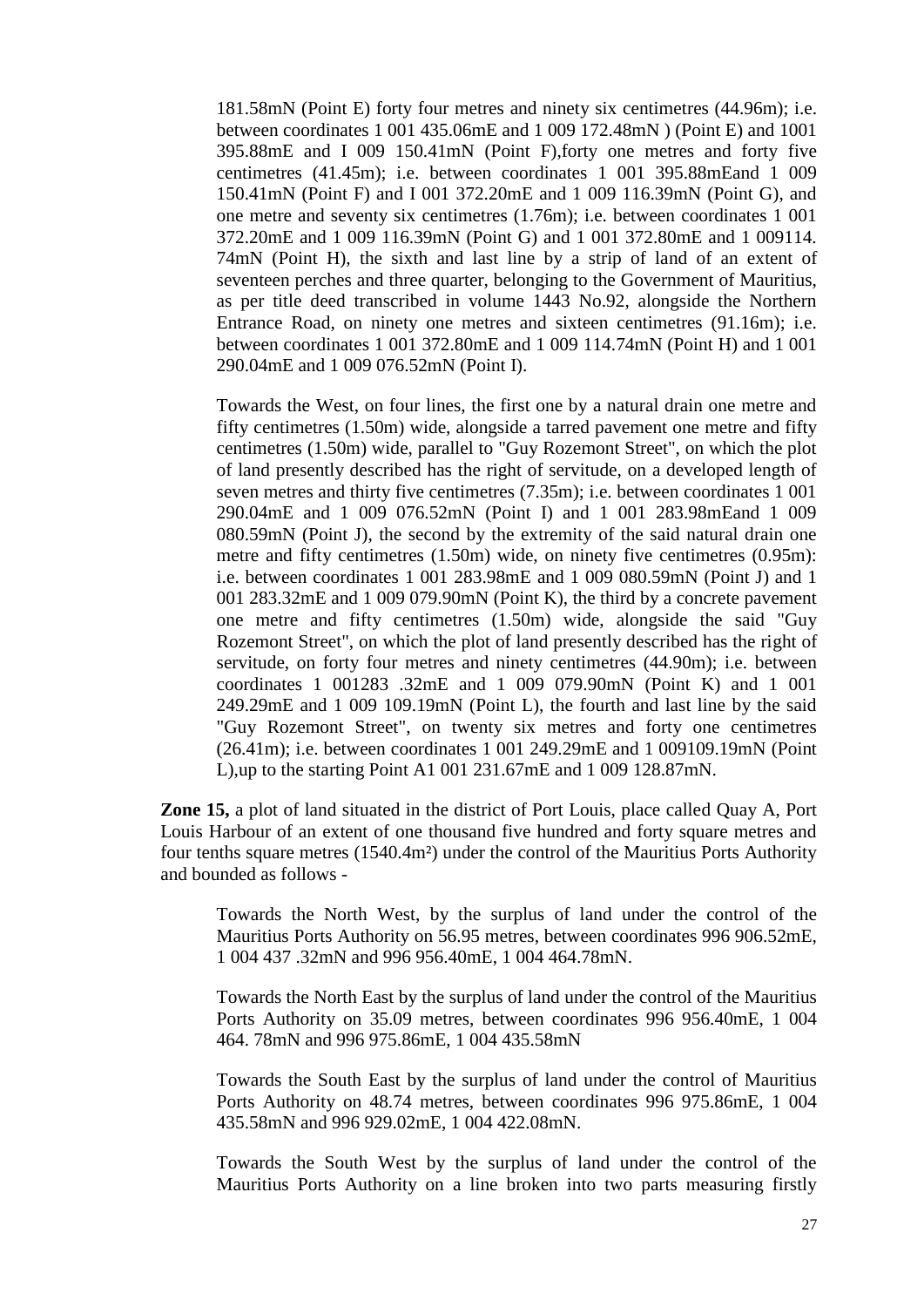14.70 metres between coordinates 996 929.02mE, 1 004 422.08mN and 996 915.56mE, 1 004 427 .97mN and secondly 13.00 metres between coordinates 996 915.56 metres, 1 004 427.97mN and 996 906.52mE, 1 004 437.32mN respectively.

**<sup>1</sup>Zone 16**, a portion of State Land within the Port Area, Mer Rouge in the district of Port Louis, vested in the Mauritius Ports Authority, of an extent of two thousand two hundred and seventy six and twenty five hundredths square metres. (2,276.25m<sup>2</sup>) and bounded as follows :-

By a line running from point A (996657. 79mE and 1004908.03mN) in a North Easterly direction to point B (996678.73mE and 1004920.33mN); thence to point C (996728.20mE and 1004985.68mN).

These points between B to C follow the alignment of a wire fence.

From the previous point C in a South Easterly direction to point D (996762.07mE and 1004960.39mN).

From the previous point D in a South Westerly direction to point E (996658.87mE and 1004899 .56mN).

Finally, from the previous point E in a Northerly direction up to the starting point A.

Observation is hereby made that the plot of land presently described is to be serviced by a proposed common road seven metres and fifty centimetres (7.50m) wide, with reserves two metres (2.00m) wide on both sides, linking the site from Point X to Point Y at Chaussée Tromelin.

**Zone 17,** a portion of land situate in the district of Grand Port place called Plaine Magnien, of an extent of five hundred and ninety three point forty nine square metres (593.49m²) forming part of a bigger plot of land of an extent of one hectare five thousand seven hundred and twenty seven point five square metres (1ha5727.5m²) belonging to the company Plaisance Air Transport Services Ltd according to a deed registered and transcribed in Volume 1708 No. 86 and bounded as follows:-

Towards the North, by the surplus of the land belonging to the company Plaisance Air Transport Services Ltd on ten metres forty nine centimetres (10.49m), between coordinates 1014771.22mE, 974260.55mN (point no. 4) and 1014781.57mE, 974258.84mN (point no. 3).

Towards the East, by the surplus of the land belonging to the company Plaisance Air Transport Services Ltd, on fifty five metres forty two centimetres (55.42m), between coordinates 1014781.57mE, 974258.84mN (point no. 3) and 1014772.96mE, 974204.10mN (point no. 2).

Towards the South, by the surplus of the land belonging to the company Plaisance Air Transport Services Ltd, on ten metres ninety one centimetres (10.91m), between coordinates 104772.96mE, 974204.10mN (point no.2) and 1014762.18mE, 974205.79mN (point no. 1).

 $1$  *w.e.f. 16-April-2005*, **GN 153/2005**, regulation 3, amended the First Schedule, by adding at the end, the new Zone 16 and Zone 17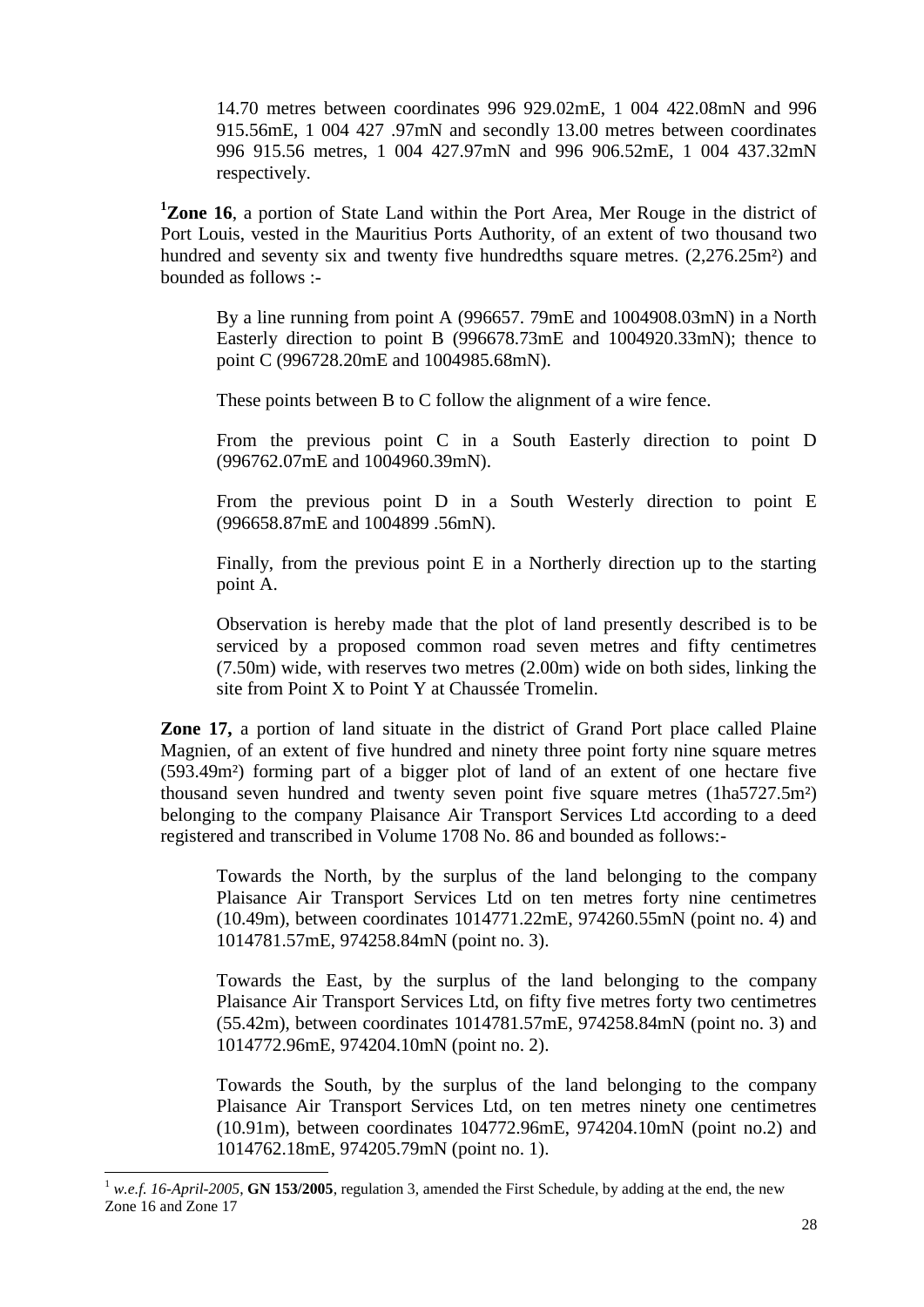Towards the West, by the surplus of the land belonging to the company Plaisance Air Transport Services Ltd (on which stands a concrete building PATS Export Warehouse) on fifty five metres fifty one centimetres (55.51m), between coordinates 1014762.18mE, 974205.79mN (point no. 1) and 1014771.22mE, 974260.55mN (point no. 4).

**<sup>1</sup>Zone 18**, a portion of State Land of an extent of two hundred and eleven hectares (211 ha or 500 Arpents) situated at Riche Terre in the district of Pamplemousses and bounded as follows -

Towards the North partly by by Baie du Tombeau Road (B29) on a developed length measuring six hundred and ninety one metres and forty six centimetres (691.46m), partly by surplus of State Land on three lines measuring respectively ninety three metres and fifty two centimetres (93.52m), two hundred and ninety two metres and six centimetres (292.06m) and one hundred and fifty eight metres and fifty eight centimetres (158.58m), partly by Baie du Tombeau Road (B29) on thirty six metres and eighty two centimetres (36.82m), partly by Private Property on seven lines measuring respectively four hundred and thirty four metres and eight centimetres (434.08m), one hundred and five metres  $(105.00m)$ , sixty two metres and fifty two centimetres  $(62.52m)$ , thirty one metres and ninety three centimetres (31.93m), forty five metres and forty two centimetres (45.42m), two hundred and ninety five metres and fifty centimetres (295.50m) and two hundred and twenty eight metres and three centimetres (228.03m), partly by Baie du Tombeau Road (B29) on forty eight metres and fifty six centimetres (48.56m), partly by surplus of State Land on three lines measuring respectively one hundred and twenty metres and eighty centimetres (120.80m), four hundred and twenty five metres and thirty seven centimetres (425.37m) and one hundred and twenty seven metres and fifty seven centimetres (127.57m), partly by Baie du Tombeau Road (B29) on one hundred and twenty one metres and fifty seven centimetres (121.57m), partly by surplus of State Land on five lines measuring respectively sixty metres and forty one centimetres (60.41m), one hundred and nineteen metres and ninety six centimetres (119.96m), twenty three metres and sixty four centimetres (23.64m), seventy four metres and twenty two centimetres (74.22m) and thirty two metres and ninety centimetres (32.90m) and partly by Baie du Tombeau Road (B29) on thirty one metres and two centimetres (31.02m).

Towards the East partly by surplus of State Land with a buffer zone ten metres (10.00m) wide in between along the last five lines on sixteen lines measuring respectively sixty one metres and forty eight centimetres (61.48m), seventeen meters and eighty three centimetres (17.83m), fifty three metres and forty nine centimetres (53.49m), seventy seven metres and eleven centimetres (77.11m) twenty four metres and thirty eight centimetres (24.38m), forty five metres and eleven centimetres (45.11m), eighty seven meters and ninety three centimetres (87.93m), one hundred and nine metres and thirty five centimetres (109.35m), two hundred and ninety six metres and eleven centimetres (296.11m), eighty two metres and thirty centimetres (82.30), two hundred and nine metres and fifty five centimetres (209.55m), three hundred and seventy nine metres and forty seven centimetres (379.47m), one hundred and seventy metres and forty two centimetres (170.42m), two hundred and ninety three metres and thirty

<sup>1</sup>*w.e.f. 24-September-2009*, **GN 19/2010**, regulation 3, amended the First Schedule, by adding after Zone 17, the new Zone 18"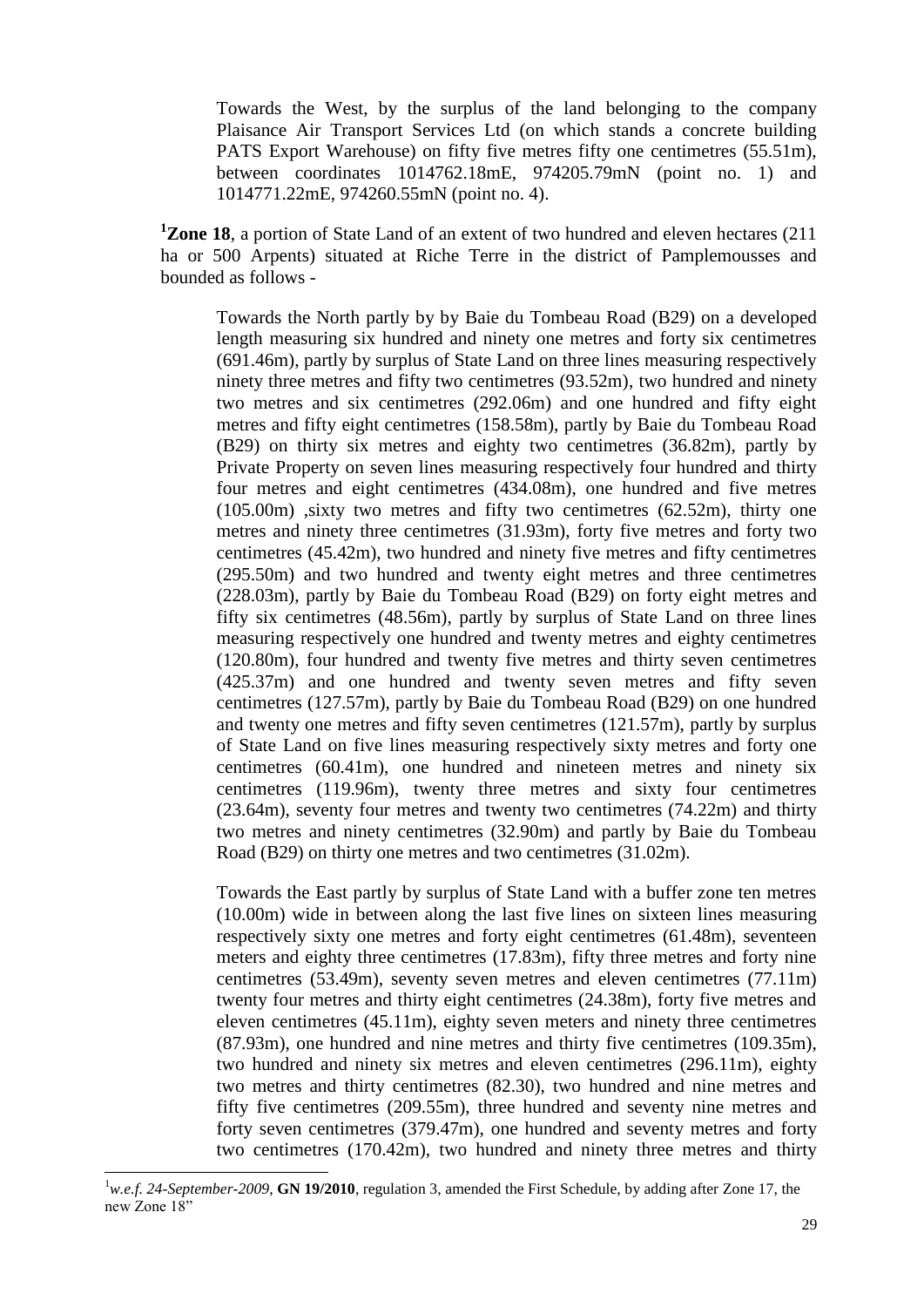eight centimetres (293.38m) seventy four metres and sixteen centimetres (74.16m) and one hundred and sixty metres and forty two centimetres (160.42m) and partly by Private Property on fifty eight metres and fifty five centimetres (58.55m).

Towards the South partly by road reserves twenty metres (20.00m) wide along Riche Terre Road on three developed lengths of two hundred and fifty three metres and eighty eight centimetres (253.88m), eight hundred and six metres (806.00m) and three hundred and fourteen metres and fifty centimetres (314.50m), partly by surplus of State Land on three lines measuring respectively thirty two metres and thirty one centimetres (32.31m), forty metres and ninety five centimetres (40.95m), and thirty two metres and ninety seven centimetres (32.97m) and partly again by road reserves twenty metres (20.00m) wide along Riche Terre Road on a developed length of eighty four metres and fifty four centimetres (84.54m).

Towards the West partly by private property on three hundred and forty seven metres and forty centimetres (347.40m) and partly by surplus of State Land on eight lines measuring respectively two hundred and thirty one metres and sixty two centimetres (231.62m), forty three metres (43.00m), one hundred and twenty one metres and thirty seven centimetres (121.37m), forty one metres and ninety six centimetres (41.96m), one hundred and thirty eight metres and fifty seven centimetres (138.57m). one hundred and thirty three metres and twenty nine centimetres (133.29mn), one hundred and six metres and thirty seven centimetres (106.37m) and one hundred and eighteen metres and fifty five centimetres (118.55m).

**<sup>1</sup>Zone 19**, a plot of land situated in the district of Port Louis, place called Roche Bois, of an extent of eight thousand three hundred and sixty two and eighty two hundredths square metres  $(8.362.82m^2)$ ) or and arpent ninety eight pershes and thirteen hundredths (1A 98.13P), instead of eight thousand four hundred and forty one and forty hundredths square metres (8,441.40m<sup>2</sup>  $(8,441.40m^2)$ or two arpents (2A 00P) being itself all that is left [after excision of a plot of land of an extent of four thousand two hundred and twenty one square metres  $(4,221m^2)$ , ), belonging to Société Mer Rouge, as per title deed transcribed in Volume 3528 No.2] from an original plot of land of an extent of one hectare two thousand six hundred and sixty two and forty hundredths square metres (1ha  $2,662.40 \text{m}^2$ ) ) or three arpents (3A 00P) as per deed, belonging to Société Des Entrepots Du Nord, as evidenced by a deed drawn up before Mrs. Notary Rajalutchemee Chidambaram, dated the twenty fifth day of February one thousand nine hundred and ninety seven (25/02/1997), duly registered and transcribed in Volume 3551 No. 69 and bounded as follows-

Towards the North East, by Des Bouchers Street, on one hundred and seven metres and twenty centimetres (107.20m), running between coordinates 997 379.961mE

<sup>&</sup>lt;sup>1</sup>*w.e.f. 10-April-2010*, **GN 79/2010**, regulation 3, amended the First Schedule, by adding after Zone 18, the new Zones 19 and 20."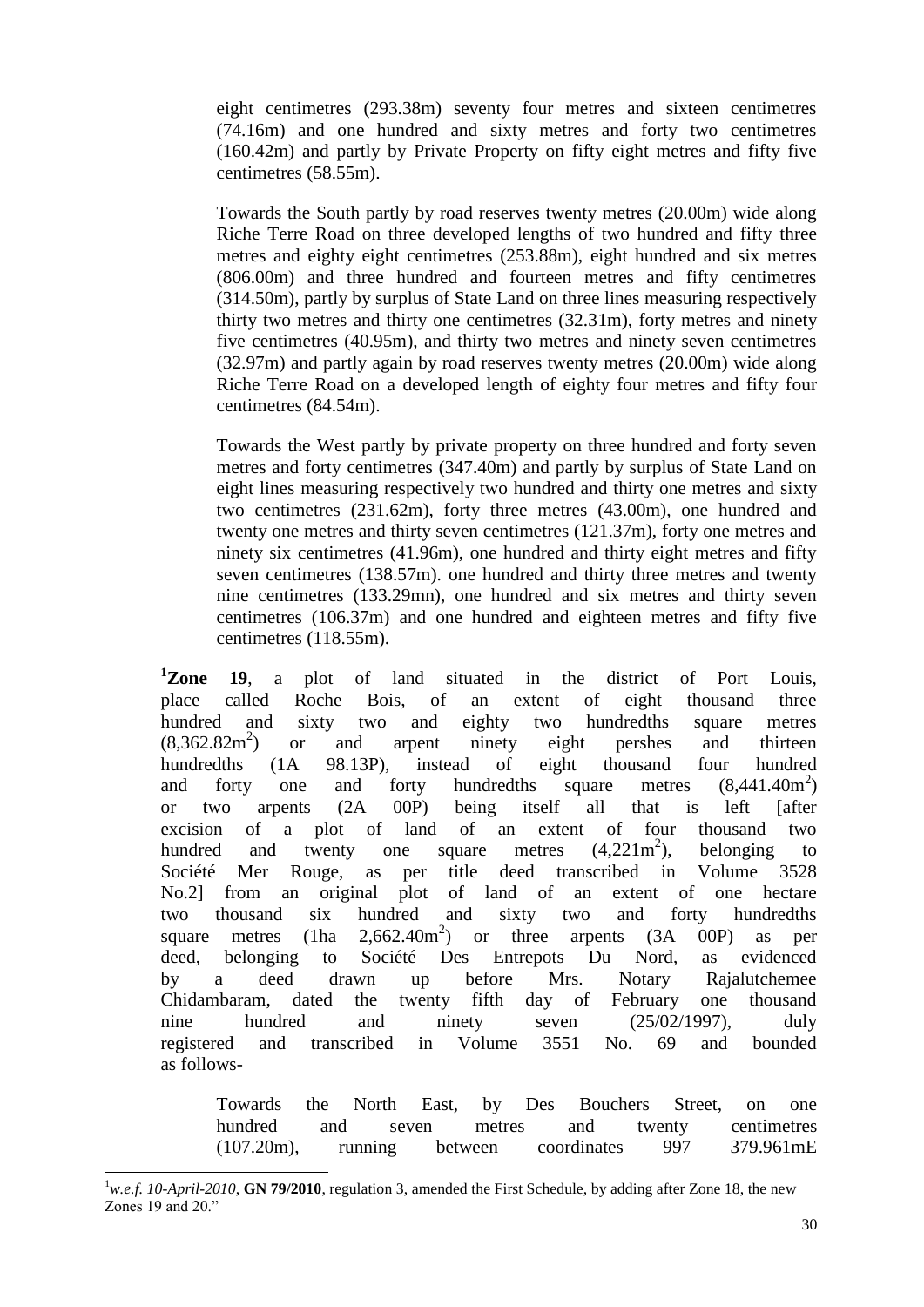and 1 006 112.215mN (Point P1) and 997 473.648mE and 1 006 060.112mN (Point P2); this limit follows partly a concrete wall twenty centimetres (0.20m) thick, against which leans partly a concrete gate house, the whole found on the plot of land presently described;

Towards the South East, by a plot of land of an extent of four thousand two hundred and twenty one square metres, belonging to Société Mer Rouge, as per title deed transcribed in Volume 3528 No. 2, on seventy seven metres and sixty nine centimetres (77.69m), running between coordinates 997 473.648mE and 1 006 060.112mN (Point P2) and 997 438.228mE and 1 005 990.967m (Point P3); this limit follows partly a low concrete wall fifteen centimetres (0.15m) thick, found on the plot of land presently described;

Towards the South West, on three lines-

- (a) The first and second lines, by V. Larcher Street, measuring respectively-
	- (i) Fifty metres and ninety two centimetres (50.92m), running between coordinates 997 438.228mE and 1 005 990.967mN (Point P3) and 997 392.111mE and 1 006 012.568mN (Point P4); this line follows a concrete wall twenty centimetres (0.20m) thick, found on the plot of land presently described;
	- (ii) Thirteen metres and nine centimetres (13.09m) on a developed length, running between coordinates 997 392.111mE and 1 006 012.568mN (Point P4) and 997 379.215mE and 1 006 01 4.176mN (Point P5);
- (b) the third line, by a plot of land of an extent of nine hundred and forty nine and seventy hundredths square metres, belonging to Company Plac Co. Ltd., as per title deed transcribed in Volume 6327 No. 15, on forty six metres and eighty two centimetres (46.82m), running between coordinates 997 379.215mE and 1 006 014.176mN (Point P5) and 997 350.781mE and 1 006 051.373mN (Point P6);

And towards the North West, by reclaimed land (Mer Rouge), being a tarred parking, on sixty seven metres and forty eight centimetres (67.48m), running between coordinates 997 350.781mE and 1 006 051.373mN (Point P6) and 997 379.961mE and 1 006 112.215mN (Point P1); this limit follows a concrete wall fifteen centimetres (0.15m) thick, mounted with wire fence, found on the plot of land presently described.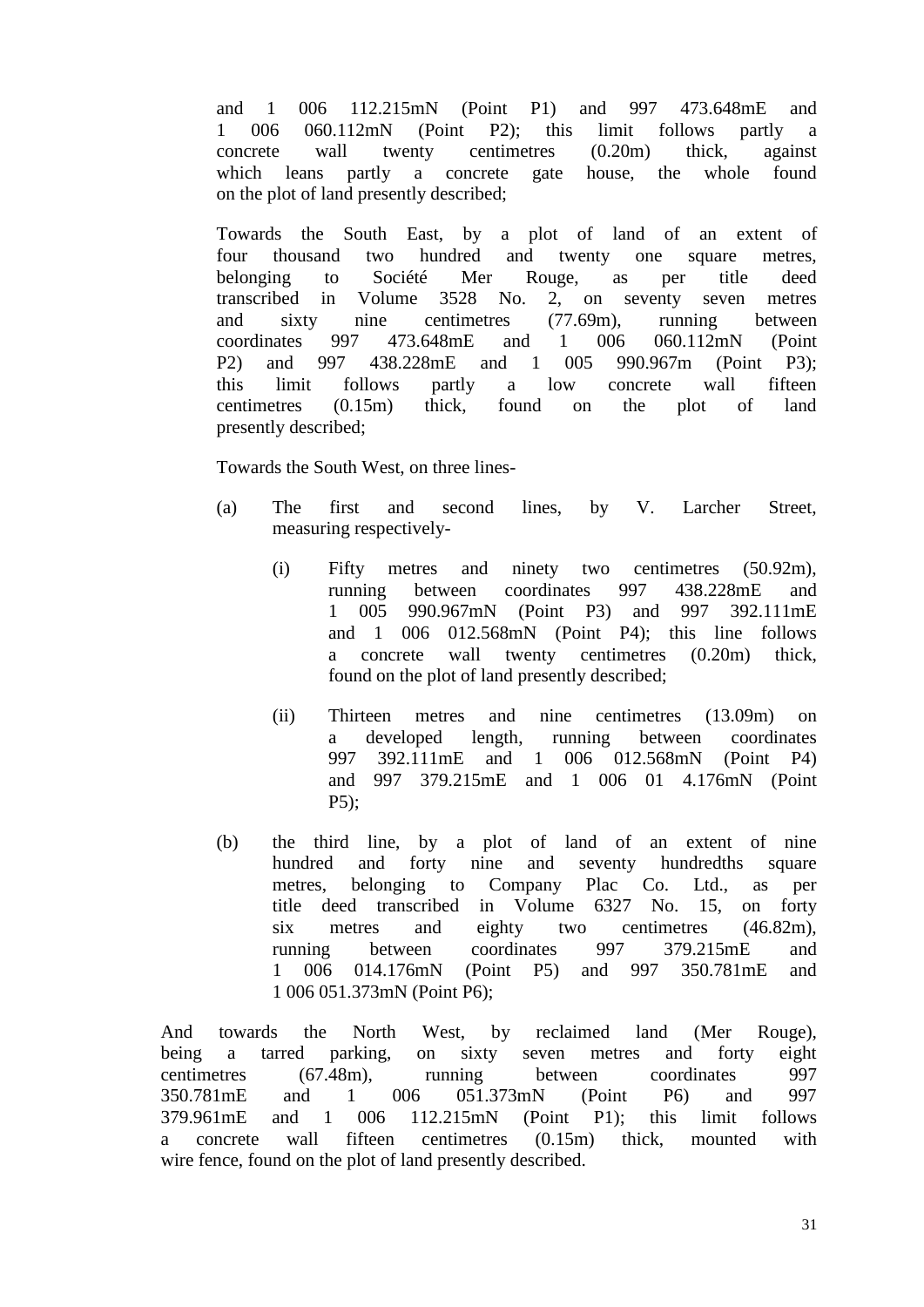**Zone 20**, two plots of land situated in the district of Pamplemousses, place called Morcellement Saint André (Solitude)-

The first plot of an extent of five thousand one hundred and sixty four and fifty two hundredths square metres  $(5.164.52m^2)$ ) or one arpent twenty two perches and thirty six hundredths (1A 22.36P), being itself all that is left [after deduction of a plot of land of an extent of one hundred and forty three and eighty four hundredths square metres (143.84m<sup>2</sup> ) occupied by a tomb], from an original plot of land of an extent of one arpent twenty four perches (1A 24P) or five thousand two hundred and thirty three and eighty eight hundredths square metres  $(5.233.88m^2)$ as per deed, belonging to the company Tropical Cubes Co. Ltd., for having acquired same from the company Industrial Estates Ltd., as evidence by a deed drawn up before Mr. Notary Marie Joseph Jean Pierre Montocchio, dated the eleventh day of December two thousand and two (11/12/2002), duly registered and transcribed in Volume 5073 No. 36 and bounded as follows-

Towards the North East, on three lines-

- (a) the first line, by a plot of land of an extent of seventy five perches, belonging to Mr. Sookdeo Ramhit, as per title deed transcribed in Volume 645 No. 130, on ninety eight metres and eighty centimetres (98.80m), running between coordinates 1 003 306.637mE and 1 012 895.227mN (Point A) and 1 003 394.069mE and 1 012 849.210mN (Point B), measured as from a boundary stone marked "LA", for the plot of land presently described;
- (b) the second and third lines, by a plot of land of an extent of one hundred and forty three and eighty four hundredths square metres, occupied by a tomb, measuring respectively seven metres and ninety eight centimetres (7.98m), running between coordinates 1 003 394.069mE and 1 012 849.210mN (Point B) and 1 003 390.361mE and 1 012 842.144mN (Point C), and eighteen metres and twenty one centimetres (18.21m), running between coordinates 1 003 390.361ME and 1 012 842.144mN (Point C) and 1 003 406.535mE and 1 012 833.778mN (Point D); these two lines follow a concrete wall fifteen centimetres (0.15m) thick, found on the said plot of land;

Towards the South East, by Plaines des Papayes Road B.11, on thirty seven metres and thirty centimetres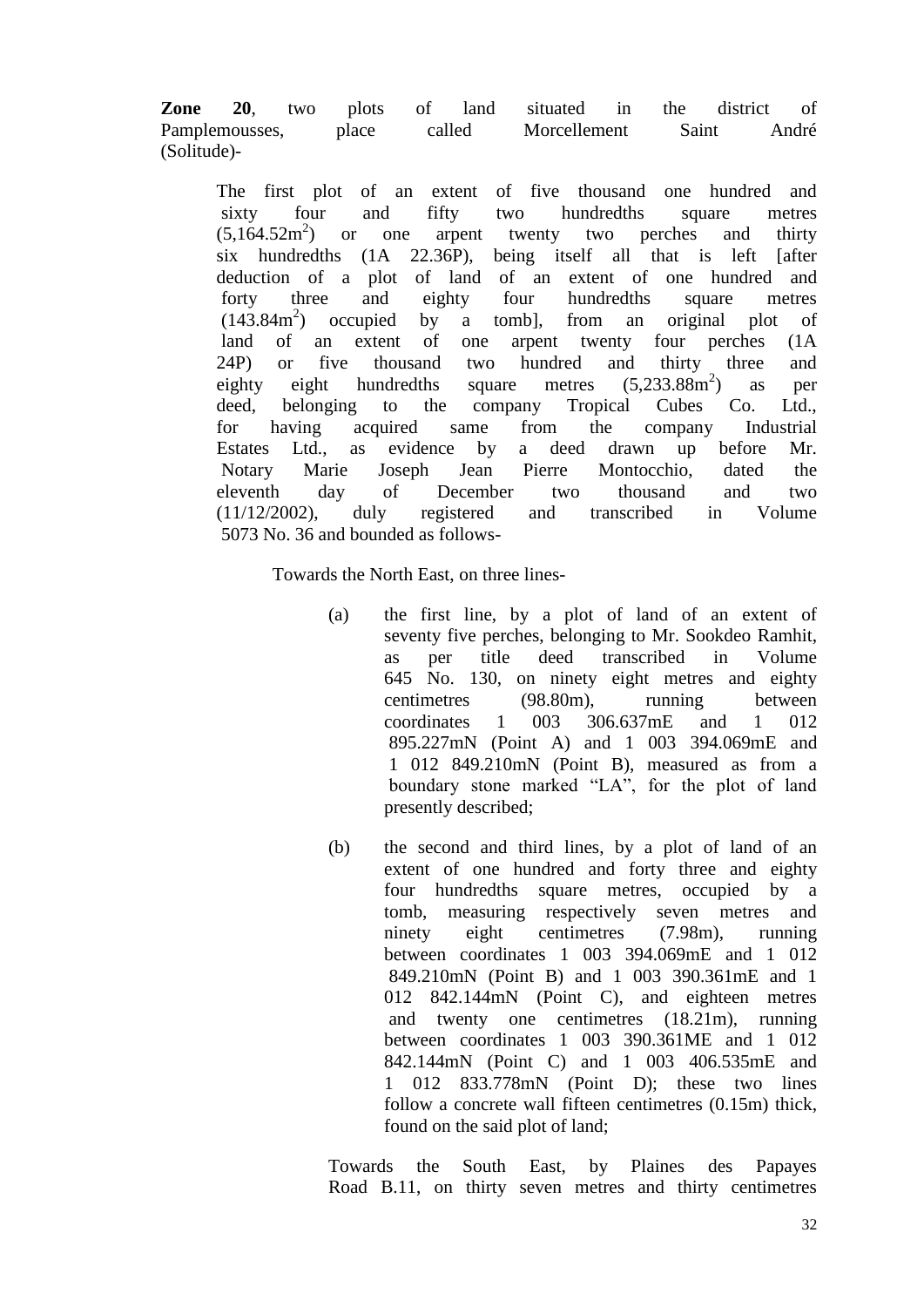(37.30m), running between coordinates 1 003 406.535mE and 1 012 833.778mN (Point D) and 1 003 389.505mE and 1 012 800.593mN (Point E);

Towards the South West, by the second plot hereinafter described, on one hundred and seventeen metre and sixty four centimetres (117.64m). running between coordinates 1 003 389.505mE and 1 012 800.593mN (Point E) and 1 003 285.302mE and 1 012 855.187mN (Point F); this limit crosses partly a gate and crosses partly a concrete building under c.i.s, found partly on the plot of land presently described and partly on the said second plot;

And towards the North West, by the axis of a common and party road as per deed, on forty five metres and thirty seven centimetres (45.37m), running between coordinated 1 003 285.302mE and 1 012 855.187mN (Point F) and 1 003 306.637mE and 1 012 895.22 7mN (Point A); this limit follows a wire fence supported by galvanised pipes.

The second plot of an extend of five thousand three hundred and forty seven and twenty six hundredths square metres  $(5,347.26m^2)$  or one arpent twenty six perches and sixty nine hundredths (1A 26.69P), instead on one arpent twenty five perches (1A 25P) or five thousand two hundred and seventy six and nine hundredths square metres  $(5,276.09m<sup>2</sup>)$  as per deed, belonging to the said company Tropical Cubes Co. Ltd., for having acquired same from the company Industrial Estates Ltd., as evidenced by a deed drawn up before Mr. Notary Marie Joseph Jean Pierre Montocchio, dated the nineteenth day of May two thousand and eight (19/05/2008), duly registered and transcribed in Volume 7005 No. 8 and bounded as follows-

> Towards the North East, by the first plot hereinbefore described, on one hundred and seventeen metres and sixty four centimetres (117.64m), running between coordinates 1 003 285.302mE and 1 012 855.187mN (Point F) and 1 003 389.505mE and 1 012 800.593mN (Point E); this limit crosses partly a concrete building under c.i.s, found partly on the plot of land presently described and partly on the said first plot, and crosses partly a gate;

> Towards the South East, by Plaines des Papayes Road B.11, on forty five metres and fifteen centimetres (45.15m), running between coordinated 1 003 389.505mE and 1 012 800.593mN (Point E) and 1 003 368.891mE and 1 012 760.423mN (Point H),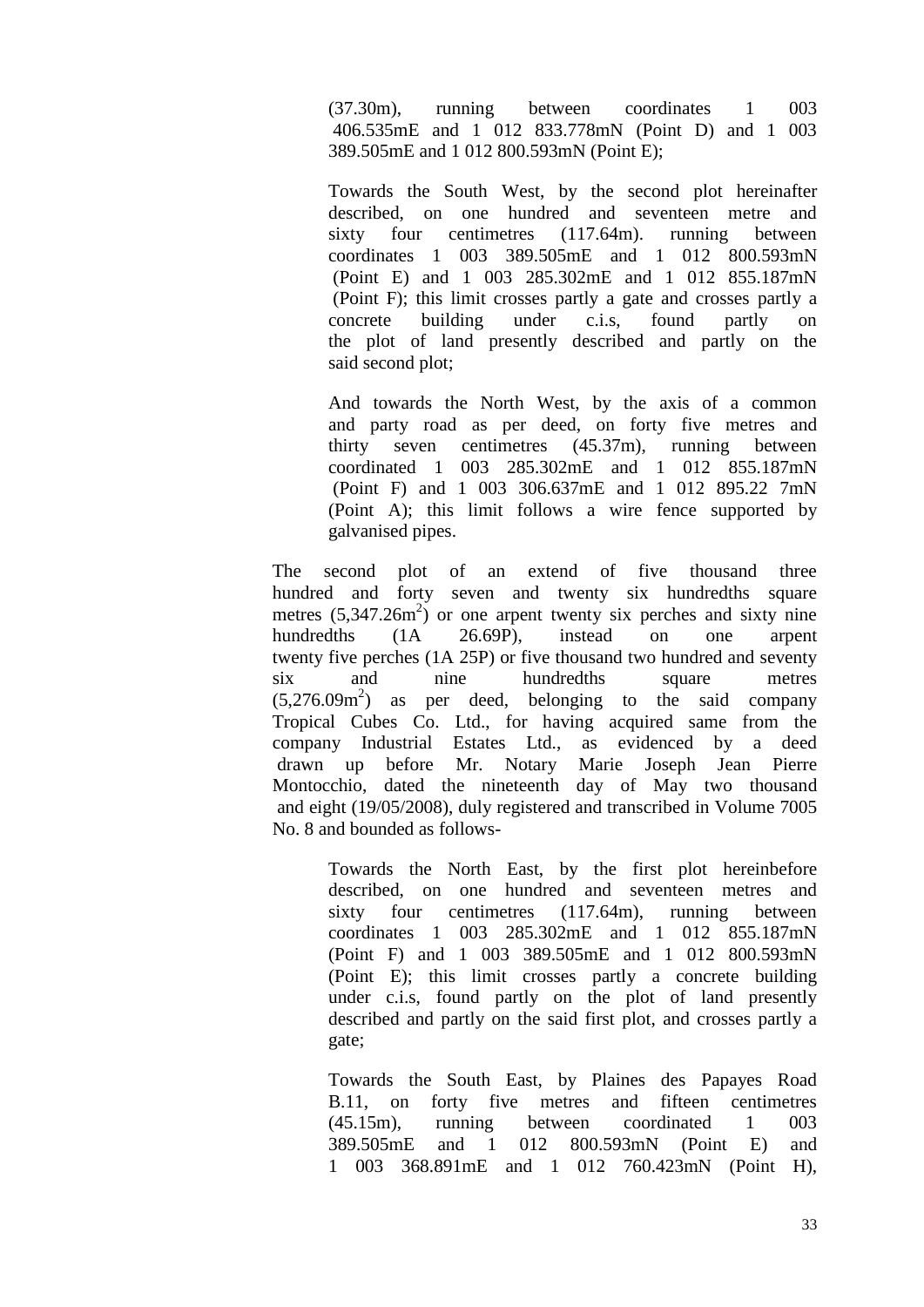measured up to a boundary stone marked "LA", for the plot of land presently described;

Towards the South West, by a plot of land of an extent of one arpent twenty five perches or five thousand two hundred and seventy six and eight hundredths square metres, belonging to Mr Anoodeo Ramlagun, as per title deed transcribed in Volume 3071 No. 47, on one hundred and eighteen metres and thirty four centimetres (118.34m), running between coordinated 1 003 368.891mE and 1 012 760.423mN (Point H) and 1 003 263.908mE and 1 012 815.039mN (Point G), measured up to a boundary stone marked "LA", for the plot of land presently described; this limit follows a wire fence supported by galvanised pipes;

And towards the North West, by the axis of a common and party road as per deed, on forty five metres and forty nine centimetres (45.49m), running between coordinates 1 003 263.908mE and 1 012815. 039mN (Point G) and 1 003 285.302mE and 1 012 855.187mN (Point F); this limit follows a wire fence supported by galvanised pipes.

**<sup>1</sup>Zone 21**, a plot of land, being reclaimed land, within the Port Area, in the district of Port Louis and under the control of the Mauritius Port Authority of an extent of six thousand two hundred square metres  $(6,200.00 \text{ m}^2)$  and bounded as follows-

By a line running from Point A (996 959.931 mE and 1 005 188.613mN) in an Easterly direction to point B (997 004.220mE and 1 005 191.856mN); thence to point C (997 144.494mE and 1 005 215.583mN).

From the previous point C in a South Westerly direction to point D (997 001.261mE and 1 005 124.238mN).

Finally, from the previous point D in a North Westerly direction up to the starting point A.

<sup>2</sup>**Zone 22,** a plot of land within the Port Area, Mer Rouge, in the district of Port Louis and under the control of the Mauritius Ports Authority, of an extent of eleven thousand one hundred and seventeen square metres  $(11,117.00 \text{ m}^2)$  and bounded as follows –

Towards the North East, by Lot 1 belonging to the Mauritius Ports Authority on one hundred and thirty-one metres and ten centimetres (131.10m), running between coordinates 995 657.591mE and 1 005 806.953mN (Point SOP-101) and 995 553.882mE and 1 005 887.144mN (Point SOP-107);

Towards the South East, by the surplus of land belonging to the Mauritius Ports Authority, and by an access road of seven metres and fifty centimetres (7.50m),

 $\overline{a}$ 

<sup>&</sup>lt;sup>1</sup>w.e.f. 08-April-2011, **GN 57/2011**, regulation 3, amended the First Schedule, by adding after Zone 20, the new Zone 21"

<sup>2</sup> *w.e.f. 26-May-2012*, **GN 106/2012**, regulation 3, amended the First Schedule, by adding zone 22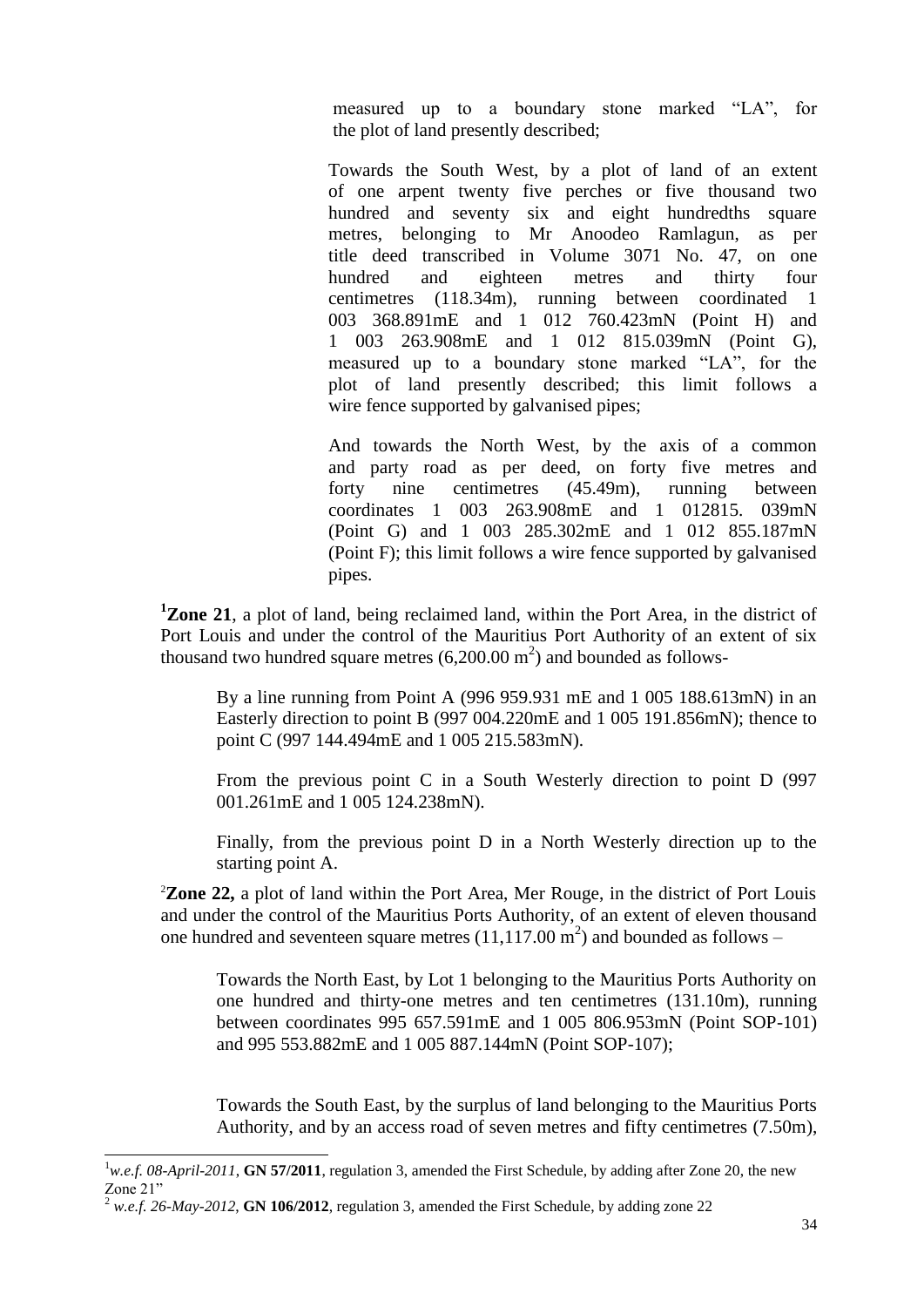on one hundred and four metres and sixty-two centimetres (104.62m), running between coordinates 995 657.591mE and 1 005 806.935mN (Point SOP-101) and 995 593.585mE and 1 005 724.176mN (Point SOP-102);

Towards the South West and North West, by the surplus of land belonging to the Mauritius Ports Authority, on a developed length of one hundred and eightynine metres and thirty centimetres (189.30m), running between coordinates 995 593.585mE and 1 005 724.176mN (Point SOP-102) and 995 560.695mE and 1 005 752.753mN (Point SOP-103) and 995 538.461mE and 1 005 795.110mN (Point SOP-104) and 995 536.014mE and 1 005 812.470mN (Point SOP-105) and 995 538.747mE and 1 005 854.603mN (Point SOP-106) and 995 553.882mE and 1 005 887.144mN (Point SOP-107).

Observation is hereby made that Lot 2 is burdened by a right of way of six metres (6.00m) wide within its premises to serve as an access to service Lot 1.

<sup>1</sup>Zone 23, a plot of State Land, being Defence Land (former UKAEA land), situated in the district of Grand Port, Place called Plaisance, under the control of Airports of Mauritius Co. Ltd, of an extent of a total area of one hectare four thousand square metres (1 ha  $4,000.00$ m<sup>2</sup>) formed by 2 contiguous plots of one hectare (1ha) or ten thousand square metres  $(10,000.00m^2)$  and four thousand square metres  $(4,000.00m^2)$ respectively and bounded as follows –

Towards the North East, by the surplus of State Land on two hundred and sixtythree metres and fifty-six centimetres (263.56m) running between coordinates 1 015 097.629mE and 973 663.762mN (Point A) and 1 015 344.975mE and 973 572.748mN (Point B);

Towards the South East, by reserves along a road on fifty-eight metres and five centimetres (58.05m) running between coordinates 1 015 344.975mE and 973 572.748mN (Point B) and 1 015 329.924mE and 973 516.683mN (Point C);

Towards the South West, by another road on a developed length measuring two hundred and sixty-four metres and thirty eight centimetres (264.38m) running between coordinates 1 015 329.924mE and 973 516.683mN (Point C) and 1 015 090.693mE and 973 625.221mN (Point D);

Towards the North West, by a plot of land belonging to Airports of Mauritius Co. Ltd on thirty-nine metres and sixteen centimetres (39.16m) running between coordinates 1 015 090.693mE and 973 625.221mN (Point D) and 1 015 097.629mE and 973 663.762mN (Point A).

l

<sup>1</sup> *w.e.f. 09-June-2012*, **GN 116/2012**, regulation 3, amended the First Schedule, by adding zone 23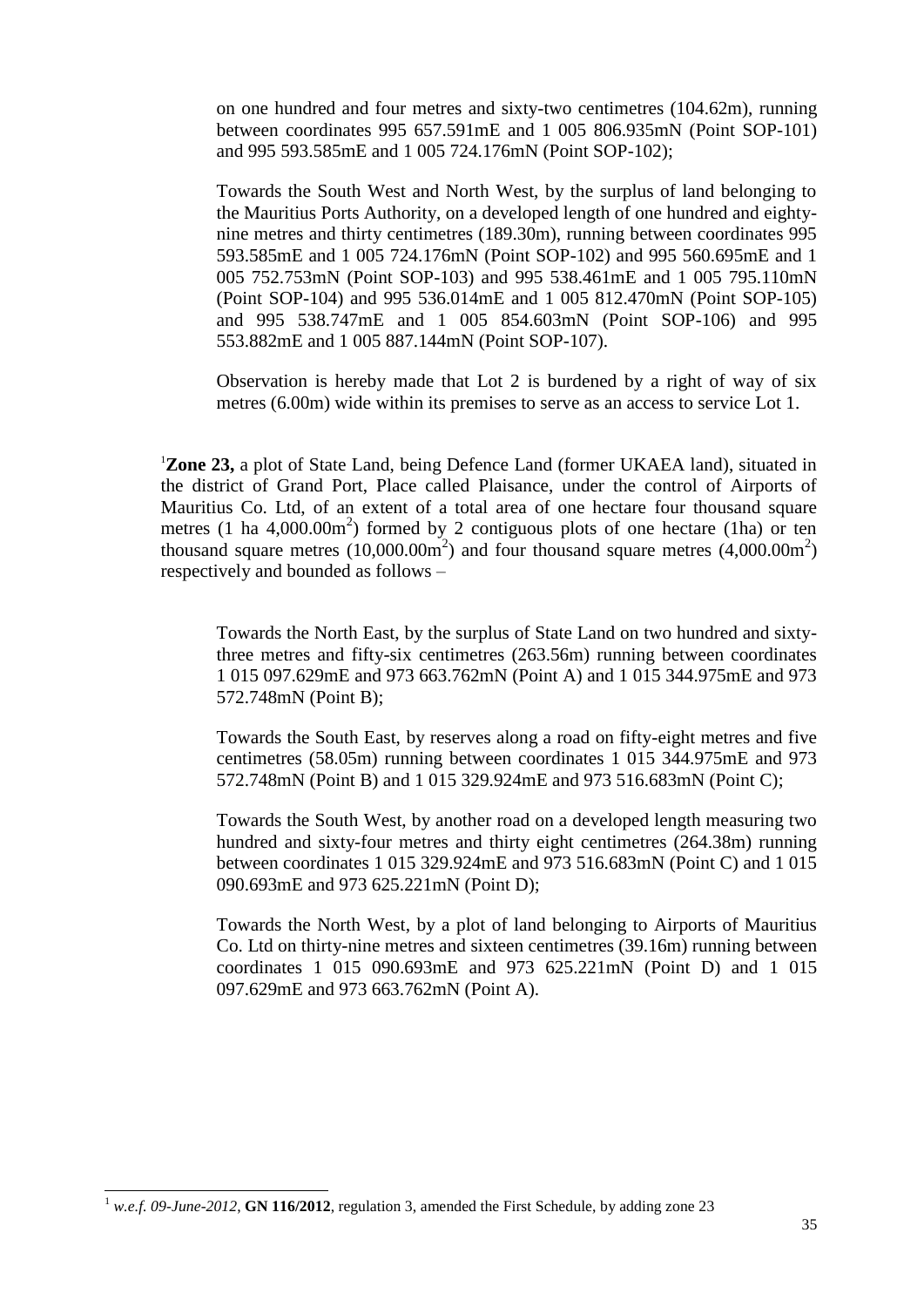# **SECOND SCHEDULE**

## (sections 2, 7,8 and 24)

#### **Freeport activities**

- <span id="page-35-0"></span>1. Build, develop and manage its own infrastructural facilities for use exclusively for the licensee's own business authorised **freeport** activities including warehouses, cold storage facilities, offices, exhibition centres, processing units and open storage facilities, provision of its own logistics services and the carrying out of marketing activities and organising international exhibitions and international trade fairs.
- 2. Build, develop and manage infrastructures to be rented to licensees in order to facilitate the authorised **freeport** activities including warehouses, cold storage facilities, offices, exhibition centres, processing units and open storage facilities, provision of third party logistics services to licensees and the carrying out of marketing activities and organising international exhibitions and international trade fairs.

## 3. **Category A:**

(a) Warehousing and storage

## **Category B:**

- (b) Breaking bulk
- (c) Sorting, grading, cleaning and mixing
- (d) Labelling, packing, repacking and repackaging
- (e) Light assembly

# **Category C:**

- (f) Minor processing
- (g) Ship building, repairs and maintenance of ships and aircrafts
- (h) Storage, maintenance and repairs of empty containers

#### **Category D:**

- (i) Freight forwarding services
- (j) Quality control and inspection services

#### **Category E:**

- (k) Export and re-export oriented airport and seaport based activities
- 4. Organisation and holding of international exhibitions and trade fairs.